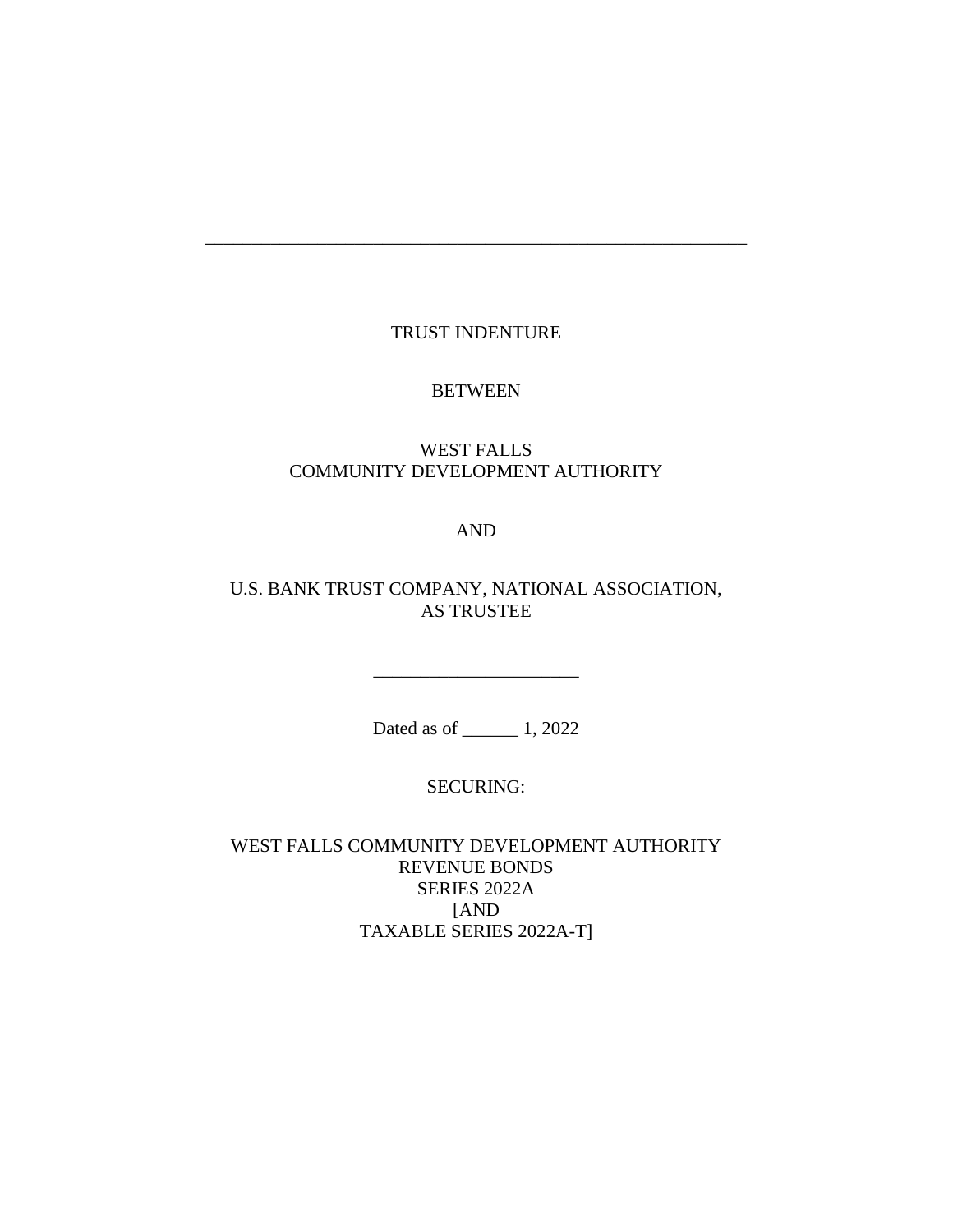# **TABLE OF CONTENTS**

| <b>Section 1.1</b>  |                                                                  |  |  |
|---------------------|------------------------------------------------------------------|--|--|
| <b>Section 1.2</b>  |                                                                  |  |  |
|                     |                                                                  |  |  |
| <b>Section 2.1</b>  |                                                                  |  |  |
|                     |                                                                  |  |  |
| <b>Section 3.1</b>  |                                                                  |  |  |
| <b>Section 3.2</b>  |                                                                  |  |  |
| <b>Section 3.3</b>  | <b>Authorization of Series 2022 Bonds; Form and Details of</b>   |  |  |
| <b>Section 3.4</b>  |                                                                  |  |  |
| <b>Section 3.5</b>  |                                                                  |  |  |
| <b>Section 3.6</b>  |                                                                  |  |  |
| <b>Section 3.7</b>  |                                                                  |  |  |
| <b>Section 3.8</b>  |                                                                  |  |  |
| <b>Section 3.9</b>  |                                                                  |  |  |
| <b>Section 3.10</b> |                                                                  |  |  |
| <b>Section 3.11</b> |                                                                  |  |  |
| <b>Section 3.12</b> |                                                                  |  |  |
|                     |                                                                  |  |  |
| <b>Section 4.1</b>  |                                                                  |  |  |
| <b>Section 4.2</b>  |                                                                  |  |  |
| <b>Section 4.3</b>  | <b>Special Mandatory Redemption of Series 2022 Bonds 20</b>      |  |  |
| <b>Section 4.4</b>  | <b>Mandatory Sinking Fund Redemption of Series 2022 Bonds 20</b> |  |  |
| <b>Section 4.5</b>  |                                                                  |  |  |
| <b>Section 4.6</b>  |                                                                  |  |  |
| <b>Section 4.7</b>  |                                                                  |  |  |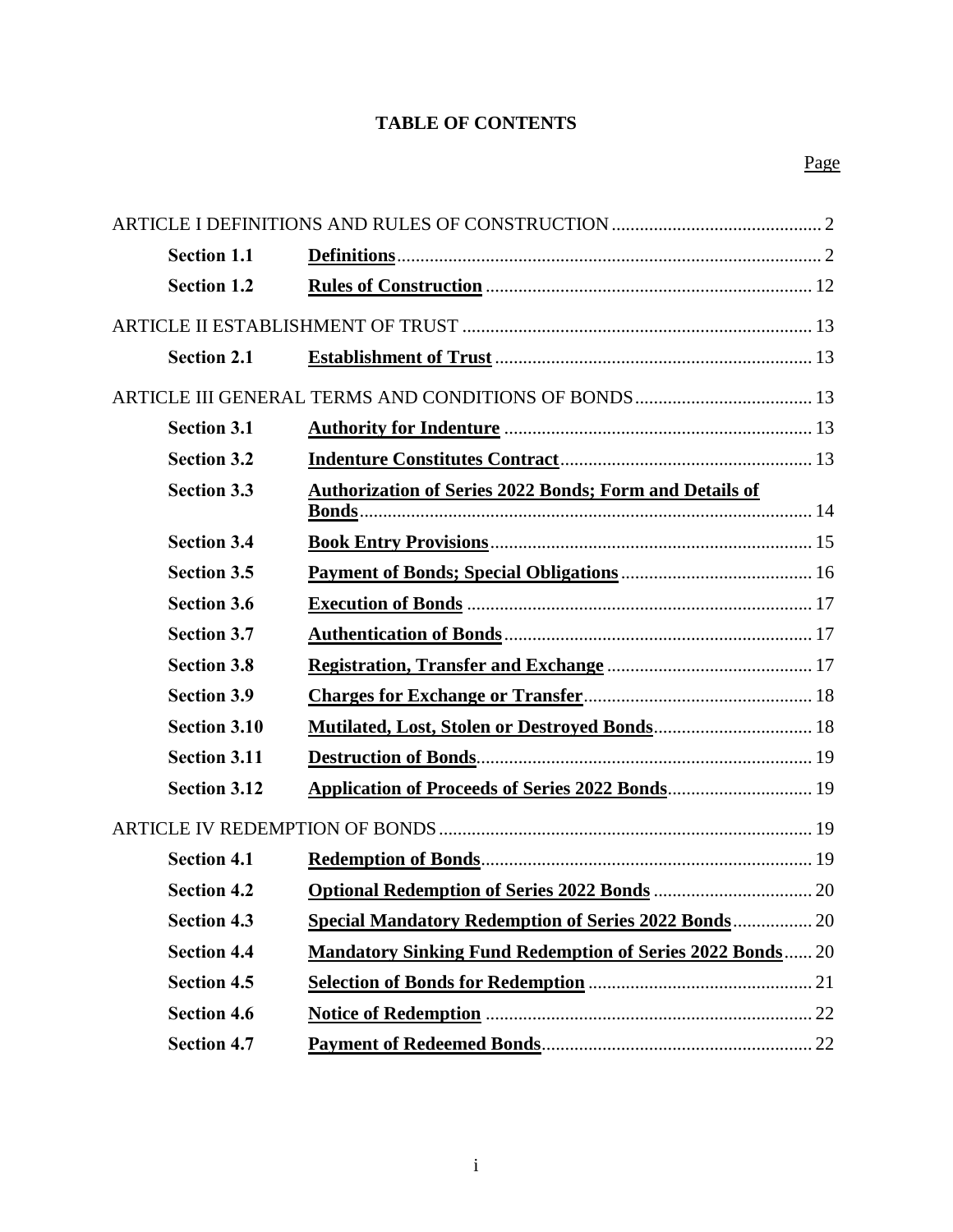|  | <b>Section 5.1</b> |                                                          |  |  |
|--|--------------------|----------------------------------------------------------|--|--|
|  | <b>Section 5.2</b> |                                                          |  |  |
|  | <b>Section 5.3</b> |                                                          |  |  |
|  |                    |                                                          |  |  |
|  | <b>Section 6.1</b> |                                                          |  |  |
|  | <b>Section 6.2</b> |                                                          |  |  |
|  | <b>Section 6.3</b> |                                                          |  |  |
|  | <b>Section 6.4</b> |                                                          |  |  |
|  |                    |                                                          |  |  |
|  | <b>Section 7.1</b> |                                                          |  |  |
|  | <b>Section 7.2</b> |                                                          |  |  |
|  | <b>Section 7.3</b> |                                                          |  |  |
|  | <b>Section 7.4</b> |                                                          |  |  |
|  | <b>Section 7.5</b> |                                                          |  |  |
|  | <b>Section 7.6</b> |                                                          |  |  |
|  | <b>Section 7.7</b> |                                                          |  |  |
|  |                    |                                                          |  |  |
|  | <b>Section 8.1</b> |                                                          |  |  |
|  | <b>Section 8.2</b> |                                                          |  |  |
|  | <b>Section 8.3</b> |                                                          |  |  |
|  | <b>Section 8.4</b> | <b>Investments through Trustee's Bond Department  33</b> |  |  |
|  |                    |                                                          |  |  |
|  | <b>Section 9.1</b> |                                                          |  |  |
|  | <b>Section 9.2</b> |                                                          |  |  |
|  | <b>Section 9.3</b> |                                                          |  |  |
|  | <b>Section 9.4</b> |                                                          |  |  |
|  | <b>Section 9.5</b> |                                                          |  |  |
|  | <b>Section 9.6</b> | <b>Trustee May Enforce Authority's Rights to Pledged</b> |  |  |
|  | <b>Section 9.7</b> |                                                          |  |  |
|  | <b>Section 9.8</b> |                                                          |  |  |
|  |                    |                                                          |  |  |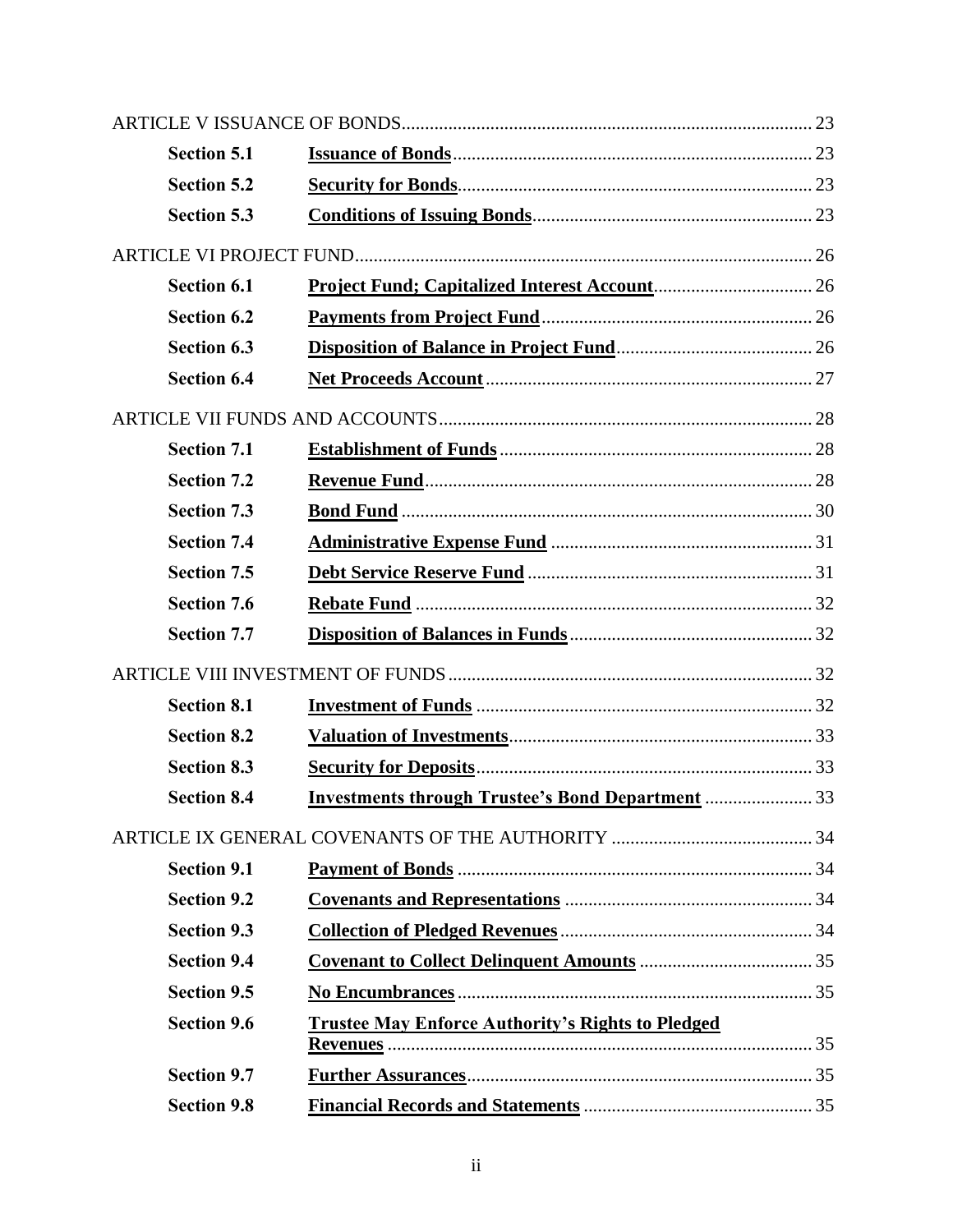| <b>Section 9.9</b>   |                                                                |  |
|----------------------|----------------------------------------------------------------|--|
| <b>Section 9.10</b>  |                                                                |  |
| <b>Section 9.11</b>  |                                                                |  |
|                      |                                                                |  |
| <b>Section 10.1</b>  |                                                                |  |
| <b>Section 10.2</b>  |                                                                |  |
| <b>Section 10.3</b>  | <b>Qualifications, Resignation, Removal and Appointment of</b> |  |
| <b>Section 10.4</b>  |                                                                |  |
|                      |                                                                |  |
| <b>Section 11.1</b>  |                                                                |  |
| <b>Section 11.2</b>  |                                                                |  |
| <b>Section 11.3</b>  |                                                                |  |
| <b>Section 11.4</b>  |                                                                |  |
| <b>Section 11.5</b>  |                                                                |  |
| <b>Section 11.6</b>  |                                                                |  |
| <b>Section 11.7</b>  |                                                                |  |
| <b>Section 11.8</b>  |                                                                |  |
| <b>Section 11.9</b>  | Waiver of Events of Default; Effect of Waiver  40              |  |
| Section 11.10        |                                                                |  |
| <b>Section 11.11</b> | <b>Notice of Certain Defaults; Opportunity to Cure Such</b>    |  |
|                      |                                                                |  |
| <b>Section 12.1</b>  |                                                                |  |
| <b>Section 12.2</b>  |                                                                |  |
| <b>Section 12.3</b>  |                                                                |  |
| <b>Section 12.4</b>  |                                                                |  |
| <b>Section 12.5</b>  |                                                                |  |
| <b>Section 12.6</b>  |                                                                |  |
| <b>Section 12.7</b>  |                                                                |  |
| <b>Section 12.8</b>  |                                                                |  |
| <b>Section 12.9</b>  |                                                                |  |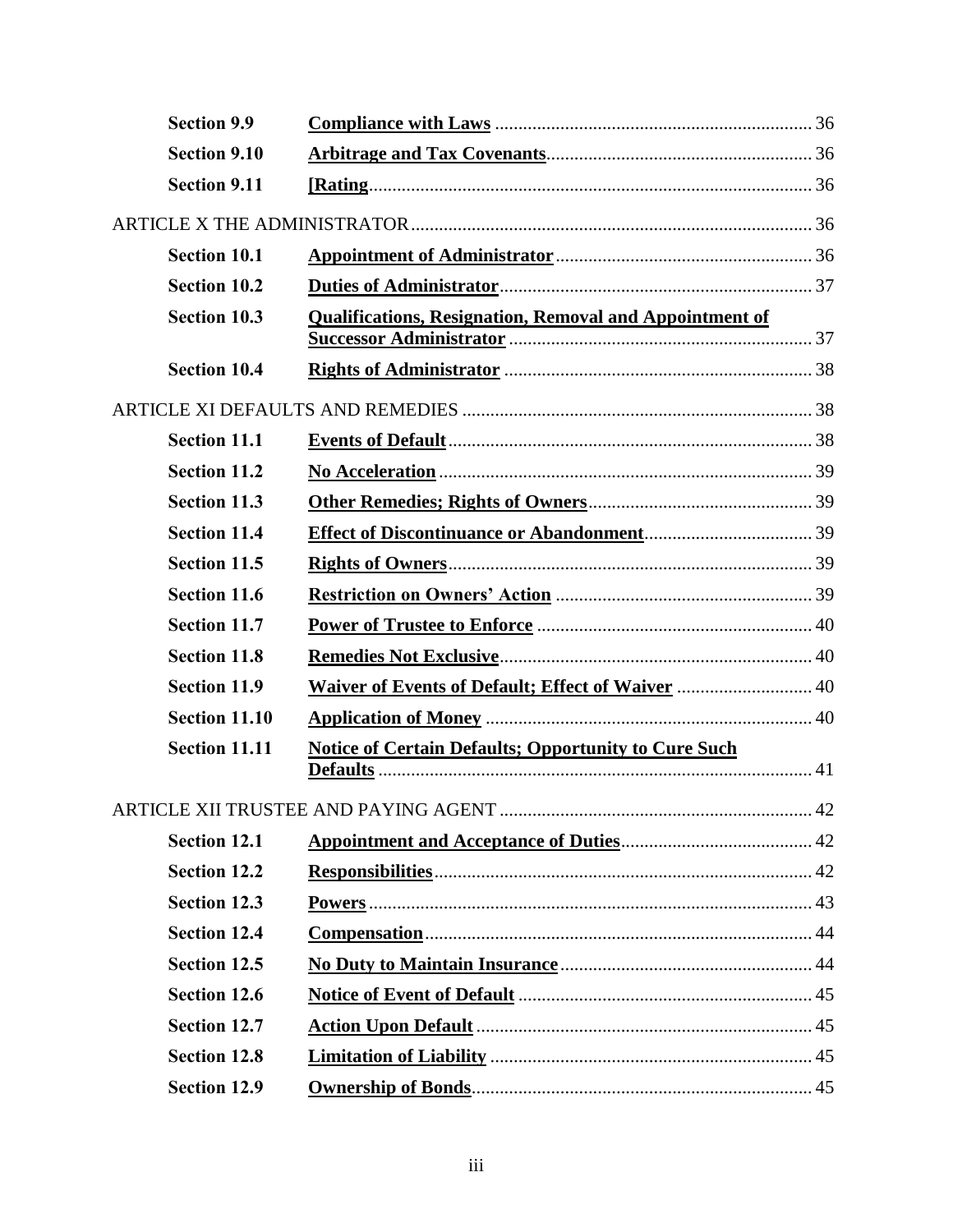| Section 12.10        |                                                                    |  |
|----------------------|--------------------------------------------------------------------|--|
| Section 12.11        |                                                                    |  |
| Section 12.12        |                                                                    |  |
| Section 12.13        |                                                                    |  |
| <b>Section 12.14</b> |                                                                    |  |
| Section 12.15        |                                                                    |  |
| Section 12.16        |                                                                    |  |
| Section 12.17        |                                                                    |  |
| Section 12.18        |                                                                    |  |
| Section 12.19        |                                                                    |  |
| Section 12.20        |                                                                    |  |
| Section 12.21        |                                                                    |  |
| Section 12.22        |                                                                    |  |
| Section 12.23        | <b>Resignation or Removal of Paying Agent; Appointment of</b>      |  |
|                      | ARTICLE XIII EXECUTION OF INSTRUMENTS BY OWNERS AND PROOF OF       |  |
| <b>Section 13.1</b>  |                                                                    |  |
| <b>Section 13.2</b>  |                                                                    |  |
|                      | ARTICLE XIV MODIFICATION OF INDENTURE AND SUPPLEMENTAL             |  |
| <b>Section 14.1</b>  | <b>Supplemental Indentures Without Consent of Owners  49</b>       |  |
| <b>Section 14.2</b>  |                                                                    |  |
| <b>Section 14.3</b>  | <b>Trustee Authorized to Enter Into Supplemental Indenture  51</b> |  |
| <b>Section 14.4</b>  |                                                                    |  |
|                      |                                                                    |  |
| <b>Section 15.1</b>  |                                                                    |  |
| <b>Section 15.2</b>  |                                                                    |  |
|                      |                                                                    |  |
| <b>Section 16.1</b>  | <b>Limitation of Liability of Directors, Officers, etc., of</b>    |  |
| <b>Section 16.2</b>  |                                                                    |  |
| <b>Section 16.3</b>  |                                                                    |  |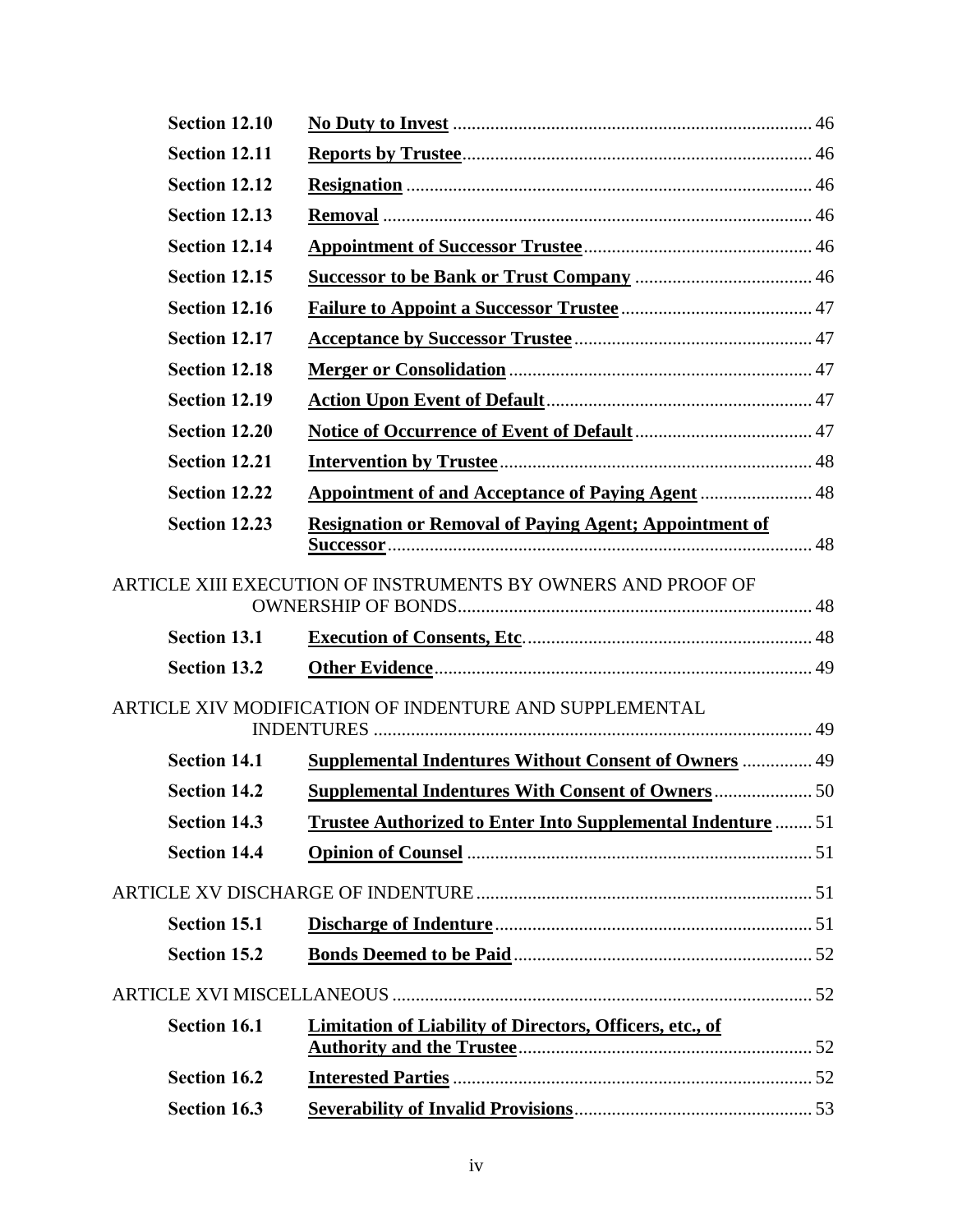Exhibit A – Form of Series 2022 Bond Exhibit B – Form of Requisition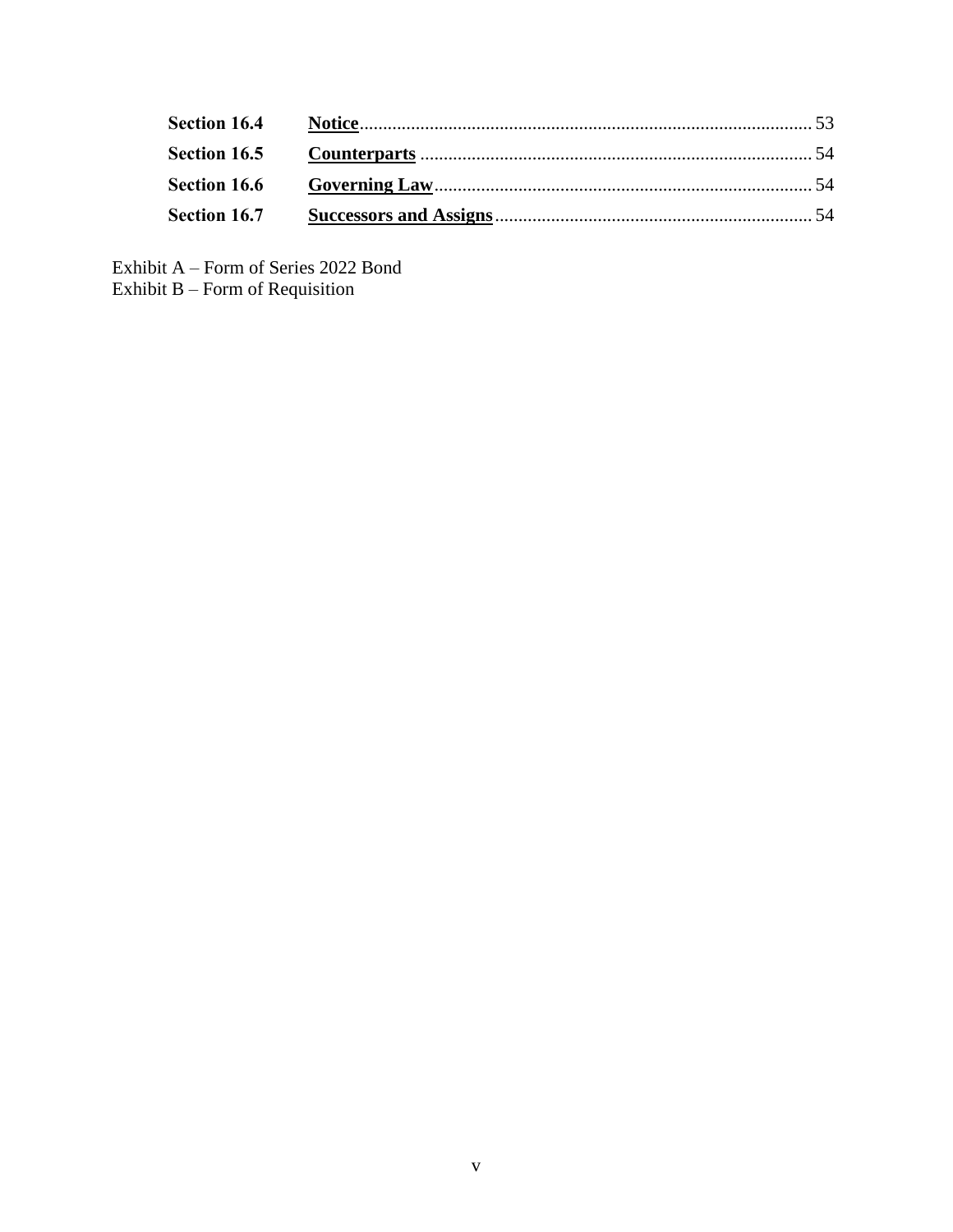#### **TRUST INDENTURE**

THIS TRUST INDENTURE is made as of 1, 2022 (this "Indenture"), between WEST FALLS COMMUNITY DEVELOPMENT AUTHORITY, a political subdivision of the Commonwealth of Virginia (the "Authority"), and U.S. BANK TRUST COMPANY, NATIONAL ASSOCIATION, a national banking association organized and existing under the laws of the United States, as trustee (in such capacity, the "Trustee").

The Authority is a duly organized community development authority created pursuant to the Virginia Water and Waste Authorities Act, Chapter 51, Title 15.2, Code of Virginia of 1950, as amended (the "Act"). Pursuant to the Act, the Authority is authorized, among other things, to acquire, establish, construct, equip, operate and maintain certain infrastructure improvements benefiting property within the West Falls District (the "District," as more fully defined herein) and to issue its revenue bonds to pay the costs associated with such improvements. The Act further authorizes the Authority to finance such improvements by special assessments imposed on property within the District.

The Authority proposes to issue its revenue bonds in one or more series (the "Bonds"), including \$\_\_\_\_\_\_\_\_\_\_ aggregate principal amount of its Revenue Bonds, Series 2022A [(the "Series 2022A Bonds"), and \$ \_\_\_\_\_\_\_\_\_\_\_\_ aggregate principal amount of its Revenue Bonds, Taxable Series 2022A-T (the "Series 2022A-T Bonds" and, collectively with the Series 2022A Bonds,] the "Series 2022 Bonds"), under this Indenture (i) to finance the costs of certain infrastructure improvements as described herein, (ii) to deposit a certain amount in the Debt Service Reserve Fund for the Series 2022 Bonds, (iii) to pay certain construction period interest on the Series 2022 Bonds, (iv) to fund certain Administrative Expenses (as defined herein), and (v) to pay the costs of issuing the Series 2022 Bonds. The Authority proposes the imposition and collection of a special assessment on the taxable property within the Authority's boundaries to pay the Bonds and to further provide for a special tax to be imposed on such taxable property and collected if (i) all or a portion of such special assessment shall be determined to be legally unenforceable or (ii) the permitted amount of such special assessment levy is not sufficient to pay the debt service on the Bonds and Administrative Expenses, all in accordance with the Petition, as defined herein.

All things necessary to make the Series 2022 Bonds valid and binding limited obligations of the Authority, when authenticated by the Trustee and issued as provided in this Indenture, and to constitute this Indenture a valid and binding agreement securing the payment of the principal of and premium, if any, and interest on the Series 2022 Bonds have been done and performed. The execution and delivery of this Indenture and the execution and issuance of the Series 2022 Bonds have in all respects been duly authorized.

The Authority covenants and agrees with the Trustee and the owners, from time to time, of the Bonds, as follows: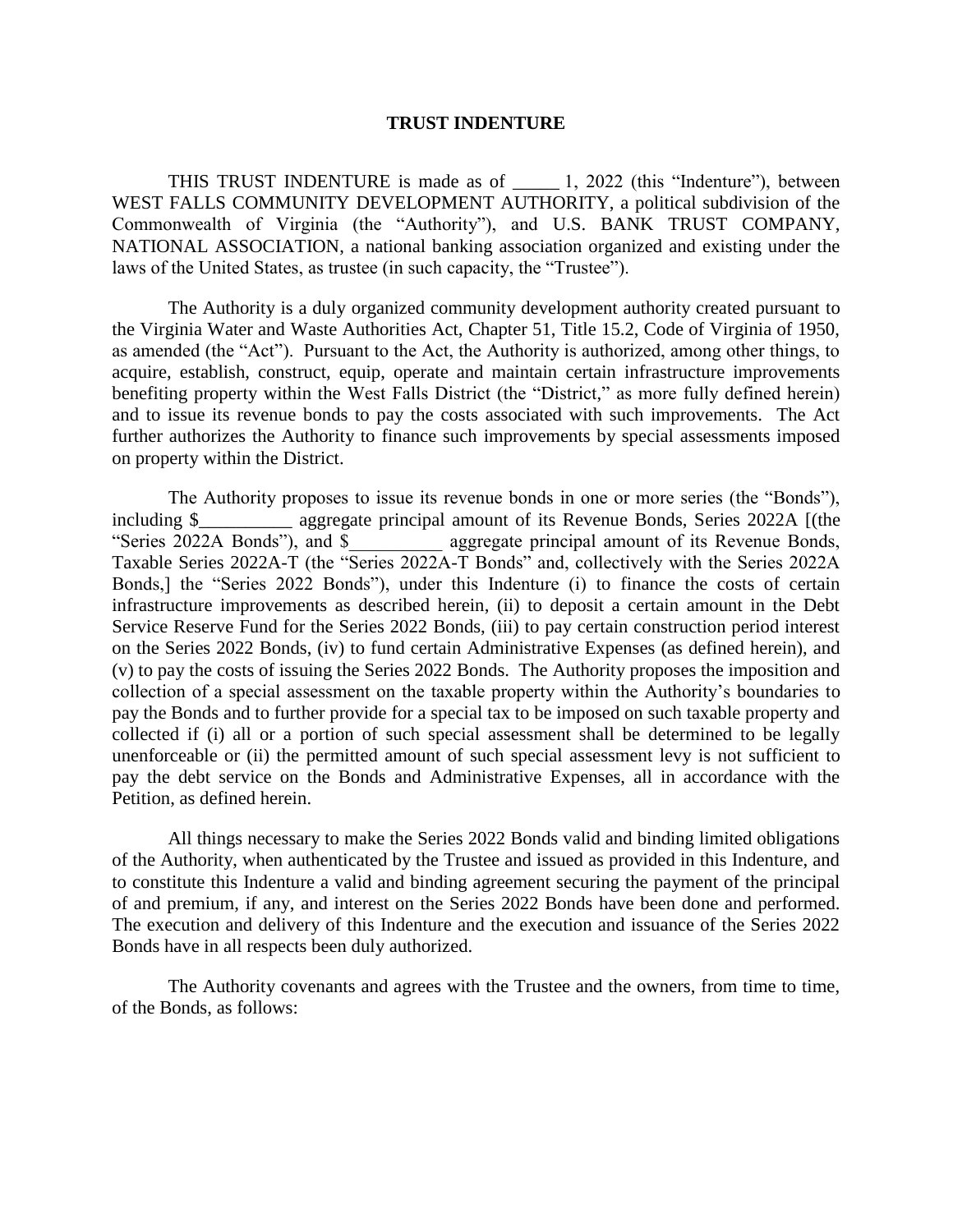#### **ARTICLE I**

### **DEFINITIONS AND RULES OF CONSTRUCTION**

**Section 1.1 Definitions**. The terms set forth below will have the following meanings in this Indenture unless the context clearly requires otherwise:

"Act" means the Virginia Water and Waste Authorities Act, Chapter 51, Title 15.2 of the Code of Virginia of 1950, as amended.

"Additional Bonds" means any Bonds issued pursuant to Section 5.3(b).

"Administrative Expenses" means costs directly related to the administration of the Authority, including the costs of computing the Special Assessments and the Special Taxes and preparing the annual Special Assessment or Special Tax collection schedules and the costs of collecting the Special Assessments and the Special Taxes (whether by the City or otherwise); the costs of remitting the Pledged Revenues to the Trustee; the fees and costs of the Trustee (including its legal counsel) in the discharge of the duties required of it under this Indenture; the fees and costs of the Administrator in the discharge of the duties required of it under this Indenture and the Administrator Agreement; any administrative expenses of the Authority (including costs of official meetings of the Authority, fees paid to its board members and to its legal counsel and other consultants and advisors); the costs of the Authority of complying with arbitrage rebate requirements; and the costs of the City or the Administrator related to any appeal of the Special Assessments or the Special Taxes. Administrative Expenses shall also include amounts advanced or costs incurred by the City, the Authority or the Administrator for any administrative purpose of the Authority, including costs in connection with establishing the Authority, costs related to assessing and collecting Pledged Revenues and prepayments of Special Assessments or Special Taxes, recordings or other filings related to such prepayments and satisfaction of Special Assessments or the Special Taxes, amounts paid by the Authority to make rebate payments in accordance with Section 9.10 of this Indenture, costs of complying with securities disclosure requirements, and the costs incurred by the Administrator or the City, if any, in connection with collection or foreclosure of delinquent Special Assessments or Special Taxes.

"Administrative Expense Fund" means the fund by that name established by Section 7.1 hereof.

"Administrator" means the entity selected by the Authority to perform any and all tasks set forth in Section 10.2 hereof and those tasks specified in the Administrator Agreement, initially, MuniCap, Inc., a Maryland corporation.

"Administrator Agreement" means the Agreement for Administrative Services, dated as of \_\_\_\_\_\_ 1, 2022, by and between the Authority and the Administrator, as such Agreement may be amended from time to time.

"Authority" means West Falls Community Development Authority, a political subdivision of the Commonwealth of Virginia.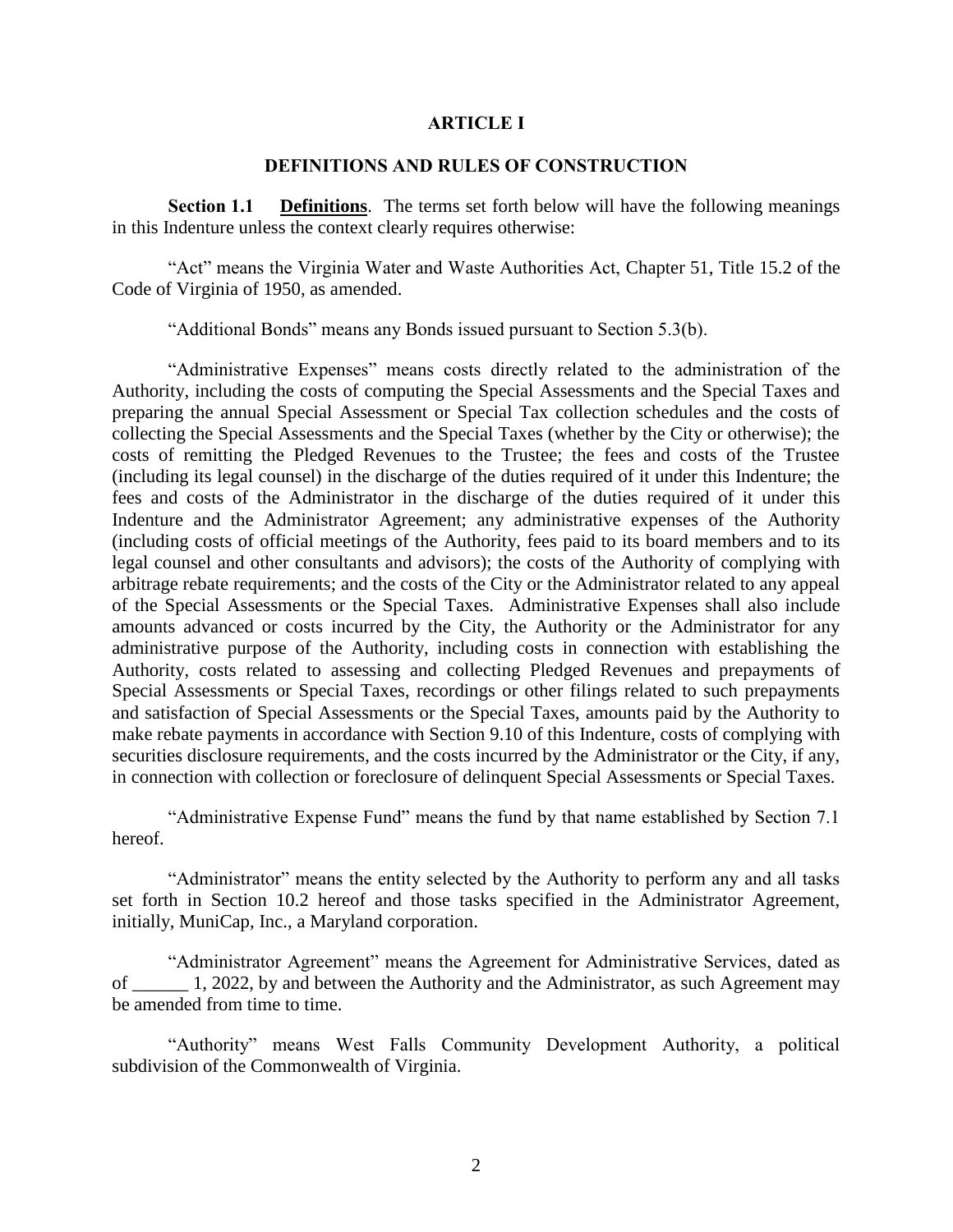"Authorized Authority Representative" means any person or persons designated to act on behalf of the Authority by a certificate signed by the Chairman or the Vice Chairman of the Authority and filed with the Trustee.

"Authority-Owned Facilities" means those Facilities owned by the Authority and financed as a whole or in part with the proceeds of the Bonds.

"Beneficial Owners" means, during any period when the Bonds are held in book entry form, any owner of any Bonds as shown on the records of the participants of DTC or any successor securities depository, and during any period when the Bonds are issued in certificated form, any registered owner of any Bonds.

"Bond" or "Bonds" means the Series 2022 Bonds issued pursuant to this Indenture, and any Additional Bonds issued under this Indenture, but will not include any subordinate debt or any bonds or other evidence of indebtedness of the Authority issued from time to time under any other indenture, trust agreement, resolution or similar instrument.

"Bond Counsel" means Norton Rose Fulbright US LLP or any other attorney or a firm of attorneys (designated by the Authority) of nationally recognized standing in matters pertaining to the validity of and the tax-exempt nature of interest on bonds issued by states and their political subdivisions, duly admitted to the practice of law before the highest court of any state of the United States of America.

"Bond Fund" means the fund established by Section 7.1.

"Bond Resolution" means the resolution of the Authority adopted on \_\_\_\_\_\_, 2022, authorizing the issuance of the Series 2022 Bonds and the execution and delivery of this Indenture.

"Business Day" means any day other than (i) a Saturday or Sunday, (ii) a day on which commercial banks in the Commonwealth, or the jurisdiction in which the designated corporate trust office of the Trustee or the Paying Agent is located, are authorized by law to close, (iii) a day on which the New York Stock Exchange is closed, or (iv) such other days as may be specified in a Supplemental Indenture.

"Capitalized Interest Account" means the Capitalized Interest Account of the Project Fund established by Section 7.1.

"Capitalized Interest Period" means the period of time from the date of issuance of the Series 2022 Bonds through 1, 2025.

"Chairman" means the Chairman of the Authority.

"City" means the City of Falls Church, Virginia.

"City Council" means the City Council of the City of Falls Church Virginia.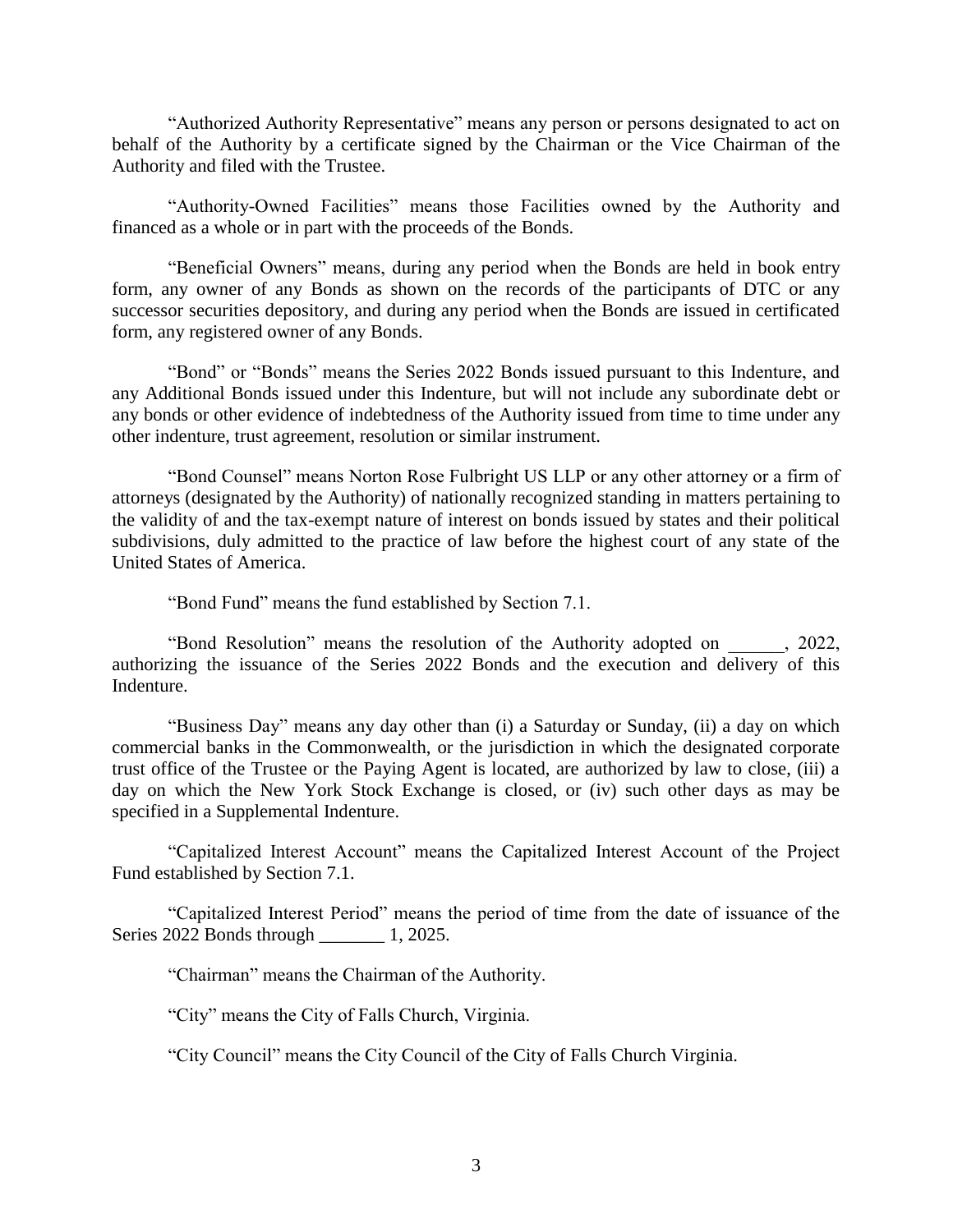"City Representative" means the City Manager of the City of Falls Church or such officer's representative.

"Closing" means, with respect to a Series of Bonds, the date such Bonds are issued and delivered by the Authority to the initial purchasers thereof against payment therefor. The Closing Date for the Series 2022 Bonds is \_\_\_\_\_\_ \_, 2022.

"Code" means the Internal Revenue Code of 1986, as amended, including applicable regulations and revenue rulings, and any successor codification.

"Commonwealth" means the Commonwealth of Virginia.

"Completion Date" means the date of completion of the Facilities as determined under Section 6.3.

"Cost" or "Cost of the Facilities" means all costs incurred by or on behalf of the Authority in connection with the acquisition, expansion, construction, development, improvement, equipping, planning and financing of the Facilities or any portion of the Facilities, including, without limitation, the payment or reimbursement of costs of issuance of the Bonds, including without limitation the reasonable costs of legal and financial consultants incurred by the Authority, the City, the Developer and the Trustee in connection with the creation of the Authority and the issuance of the Bonds, and the funding of such funds and accounts as are provided in this Indenture, the cost of all lands, properties, rights, easements, franchises and permits acquired, the cost of all machinery and equipment, financing charges, interest prior to and during construction and for up to approximately one year after completion of construction, cost of engineering and legal expenses, plans, specifications and other expenses necessary or incident to construction of the Facilities.

"Counsel" means such attorney or firm of attorneys selected or approved by the Authority who are duly admitted to practice law before the highest court of any state of the United States of America, who, unless otherwise provided in this Indenture, may be an employee of the Authority or the City or an employee or officer of the Trustee.

"Debt Service Reserve Fund" means the fund established in Section 7.1.

"Debt Service Reserve Requirement" means an amount equal to the least of (i) the maximum principal and interest due on the Bonds in the current or any future Fiscal Year, (ii) ten percent of the original stated principal amount of the Bonds (or ten percent of the issue price of such Bonds if required by the Code), and (iii) 125 percent of the average annual principal and interest due on the Bonds in the current or any future Fiscal Year.

"Delinquent Payments Account" means the Delinquent Payments Account in the Revenue Fund established by Section 7.1.

"Developer" means FCGP Development LLC, a Delaware limited liability company, or its successors and assigns.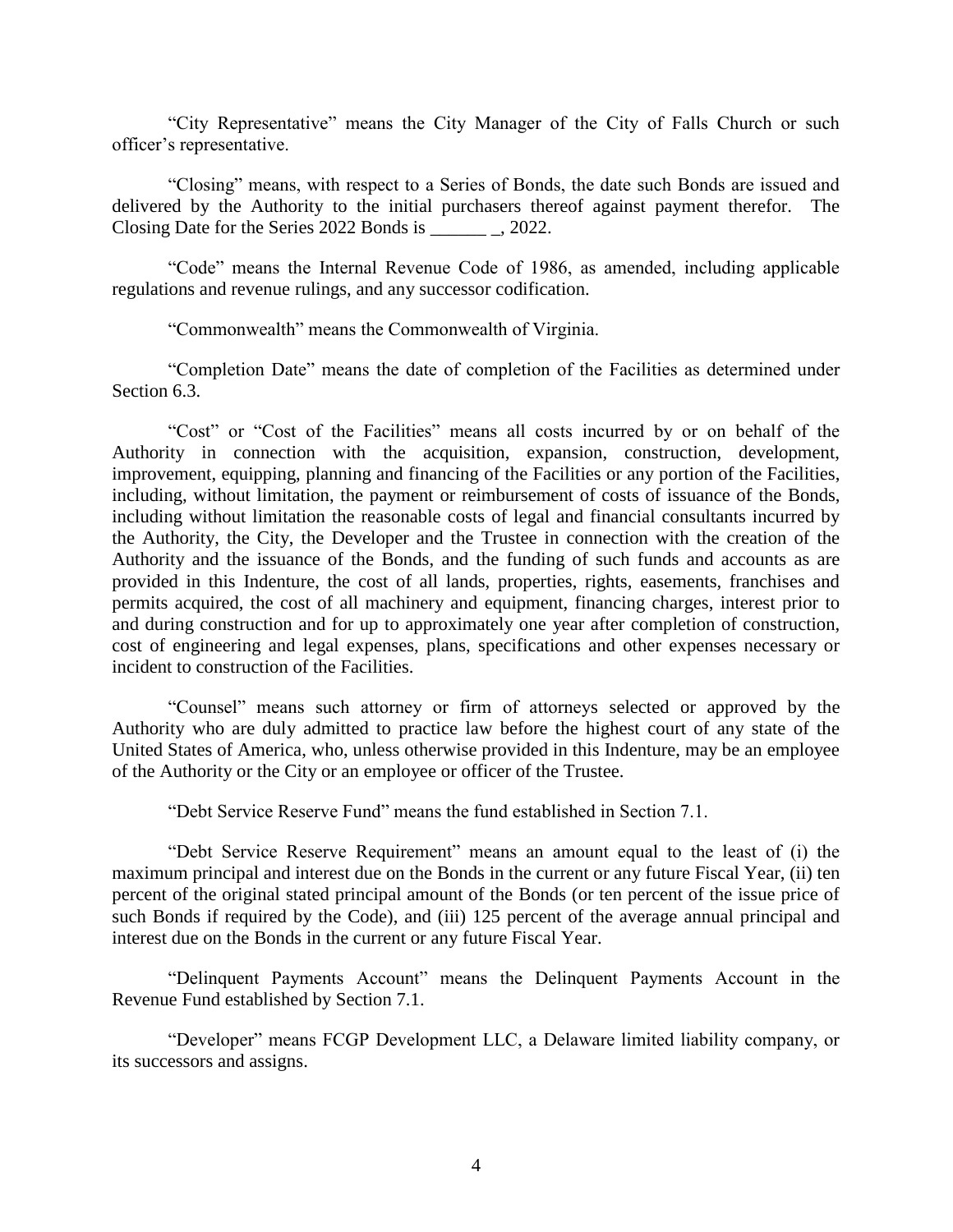"Development Agreement" means the Development Agreement, dated as of \_\_\_\_\_ 1, 2022, by and between the Authority and the Developer, as such Agreement may be  $\overline{a$ mended from time to time.

"Disclosure Agreement" means the Continuing Disclosure Agreement, dated as of \_\_\_\_ \_, 2022, executed and delivered by the Authority, the Administrator, the Developer, and the City, as such Agreement may be amended from time to time.

"District" means the West Falls District, the portion of the City comprising the Authority and described in the Ordinance.

"DTC" means The Depository Trust Company, New York, New York.

"Electronic Means" has the meaning set forth in Section 12.3.

"Engineer" means any independent engineering or architectural firm or individual architect or engineer retained or approved by the Authority as Engineer for purposes of this Indenture, which Engineer may be an employee of the Authority or the City, unless otherwise provided in this Indenture.

"Event of Default" means any Event of Default specified in Section 11.1.

"Facilities" means the Infrastructure, as defined in the Petition and financed with proceeds of the Series 2022 Bonds.

"Fiscal Year" means the period of twelve months beginning each July 1 and ending each June 30 or such other period of twelve months as may be established by the Authority as its annual accounting period.

"Fitch" means Fitch Ratings, Inc., its successors and assigns, and, if such corporation shall for any reason no longer perform the functions of a securities rating agency, "Fitch" shall be deemed to refer to any other nationally recognized rating agency designated by the Authority.

"Government Certificates" mean certificates representing ownership of either United States Treasury bond principal at maturity or coupons for accrued periods of interest, which bonds or coupons are held by a bank or trust company, organized and existing under the laws of the United States of America or any of its states acceptable to the Trustee and the Authority, in the capacity of custodian independent of the seller of the certificates.

"Government Obligations" mean bonds, notes and other obligations of the United States and securities unconditionally guaranteed as to the payment of principal and interest by the United States of America or any agency thereof. Such evidences of indebtedness may be held directly, or in the form of repurchase agreements collateralized by such debt securities, or in the form of securities of any open-end or closed-end management type investment company or investment trust registered under the Investment Company Act of 1940, as amended, provided that the portfolio of such investment company or investment trust is limited to such evidences of indebtedness, or repurchase agreements collateralized by such debt securities, or securities of other such investment companies or investment trusts whose portfolios are so restricted.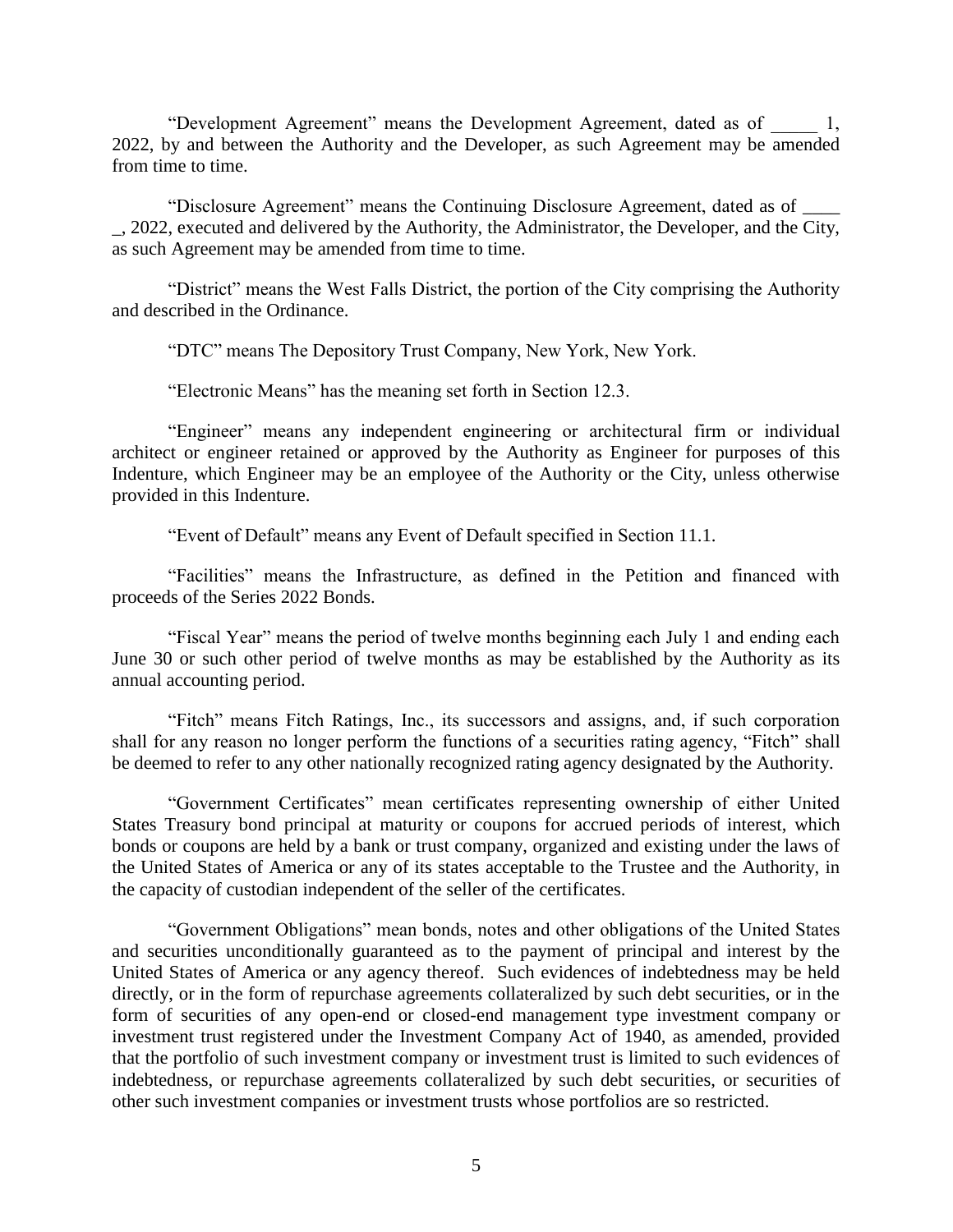"Indenture" means this Trust Indenture, between the Authority and the Trustee, as it may be modified, altered, amended and supplemented from time to time in accordance with its terms.

"Interest Account" means the Interest Account of the Bond Fund established by Section 7.1.

"Interest Payment Date" means March 1 and September 1 of each year, commencing September 1, 2022.

"Land Owner" means any Person that owns land within the District.

"Letter of Representations" means the blanket issuer letter of representations, dated . 2022, from the Authority to DTC and any amendment or supplement to it.

"Majority Holders" means the Beneficial Owners of more than 50% of the aggregate principal amount of Bonds Outstanding.

"Mandatory Prepayments" means prepayments of the Special Assessments required by the provisions of Section [J] of the RMA.

"Memorandum of Understanding" means the Memorandum of Understanding, dated as of \_\_\_\_\_, 2022, among the Authority, the Land Owners, the Developer and the City, as such memorandum may be amended from time to time.

"Moody's" means Moody's Investors Service, Inc., its successors and assigns, and, if such corporation shall for any reason no longer perform the functions of a securities rating agency, "Moody's" shall be deemed to refer to any other nationally recognized rating agency designated by the Authority.

"Net Proceeds" mean the proceeds from any insurance recovery or condemnation award in respect of Authority-Owned Facilities that are deposited by or on behalf of the Authority with the Trustee and remaining after payment of attorneys' fees, costs and expenses, fees and expenses of the Authority and the Trustee and all other expenses incurred in collection of the gross proceeds.

"Net Proceeds Account" means the Net Proceeds Account of the Project Fund established by Section 7.1.

"Opinion of Counsel" means a written opinion of any Counsel, in form and substance acceptable to the Authority.

"Ordinance" means the ordinance adopted by the City Council on August 9, 2021, authorizing the creation of the Authority and the District.

"Outstanding" means, at any date, the aggregate of all Bonds authorized, issued, authenticated and delivered under this Indenture, except:

(a) Bonds cancelled or surrendered to the Paying Agent for cancellation;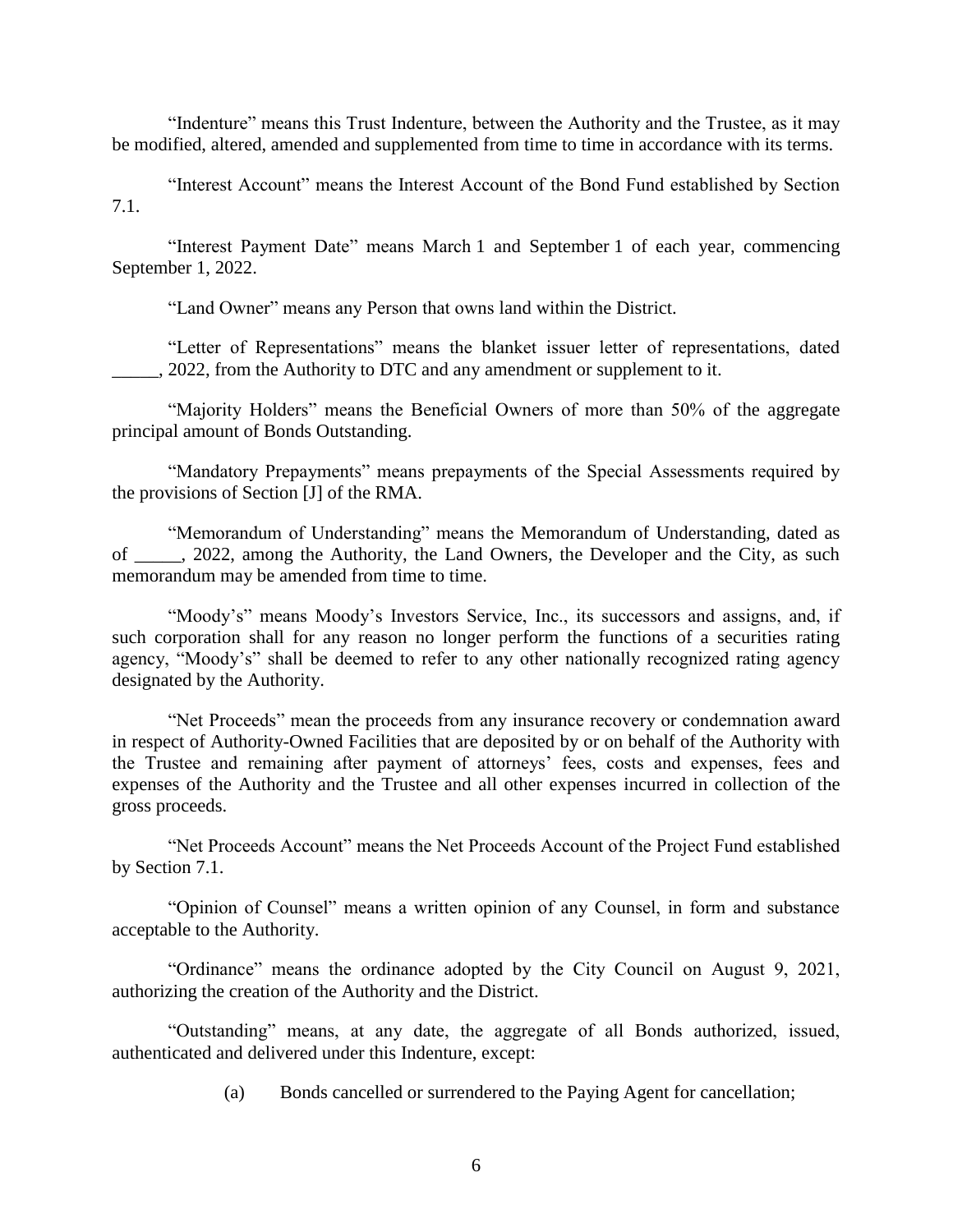(b) Bonds deemed to have been paid as provided in Section 15.1 or 15.2; and

(c) Bonds in lieu of or in substitution for which other Bonds have been authenticated and delivered pursuant to this Indenture unless proof satisfactory to the Paying Agent is presented that any such Bond is held by a bona fide Owner.

Bonds that are owned by the Authority will be disregarded and deemed not to be Outstanding for the purpose of any determination hereunder; provided, however, that for the purpose of determining whether the Trustee will be protected in relying upon any request, demand, authorization, direction, notice, consent or waiver, only Bonds that a Responsible Officer of the Trustee actually knows to be so owned will be disregarded.

"Owner" means the Person in whose name a particular Bond is registered on the records of the Paying Agent.

"Parcel" means a lot or parcel of land with a tax map identification number assigned by the City for real property tax purposes.

"Paying Agent" means any paying agent for the Bonds (and may include the Trustee) and its successor or successors appointed pursuant to the provisions of any Supplemental Indenture. Unless otherwise provided in a Supplemental Indenture, the Trustee will be the Paying Agent.

"Permitted Investments" means, subject to the provisions of Chapter 45, Title 2.2, Code of Virginia of 1950, as amended, entitled "Investment of Public Funds Act" (the "Investment Act"), any obligations listed below, to the extent permitted by law, as such law may be amended from time to time:

(a) Bonds, notes and other evidences of indebtedness to which the full faith and credit of the Commonwealth is pledged for the payment of principal and interest or which are unconditionally guaranteed as to the payment of principal and interest by the Commonwealth;

- (b) Government Obligations;
- (c) Government Certificates;

(d) Bonds, notes and other evidence of indebtedness of any county, city, town, district, authority or other public body of the Commonwealth upon which there is no default; provided that such bonds, notes and other evidences of indebtedness are either direct obligations of, or unconditionally guaranteed by the county, city, town, district, authority or other public body and revenue bonds issued by agencies or authorities of the Commonwealth or its political subdivisions upon which there is no default that are rated in one of the two highest debt rating categories by both of the Rating Agencies, without regard to any refinement or gradation of such rating category by numerical modifier or otherwise;

(e) Savings accounts and time deposits in any bank, including the Trustee and its affiliates, or savings institution within the Commonwealth, provided that the funds are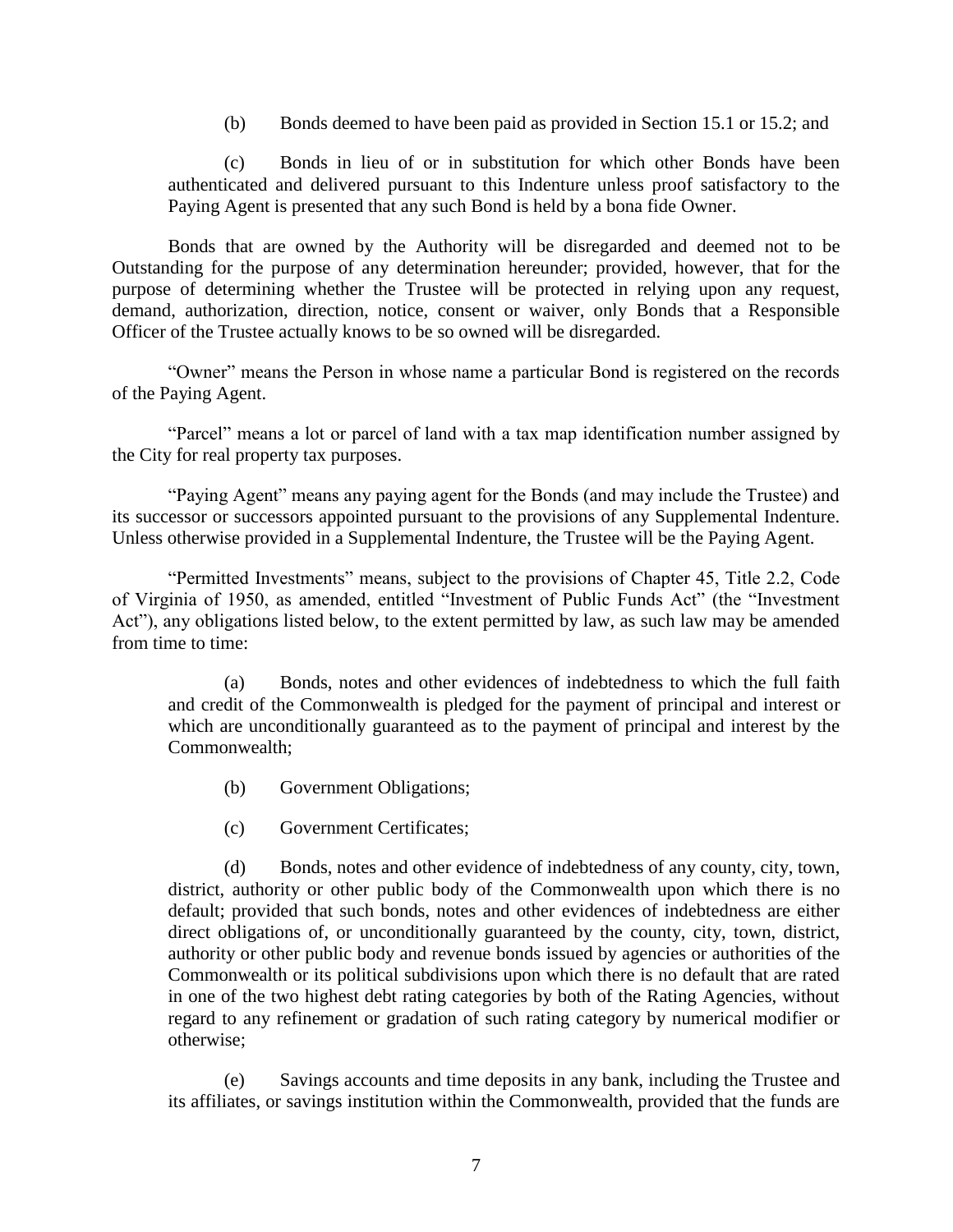secured in the manner required by the Virginia Security for Public Deposits Act (Chapter 44 of Title 2.2 of the Code of Virginia of 1950, as amended) or any successor legislation;

(f) Bonds and other obligations issued, guaranteed or assumed by the International Bank for Reconstruction and Development, Asian Development Bank or African Development Bank;

(g) "Prime quality" commercial paper, with a maturity of 270 days or less, of issuing corporations organized under the laws of the United States, or of any state thereof, including paper issued by banks and bank holding companies. "Prime quality" shall be as rated by at least two of the following: Moody's, within its NCO/Moody's rating of prime 1, by S&P, within its rating of A-1, by Fitch, within its rating of F-1, or by their corporate successors, provided that at the time of any such investment:

(1) The issuing corporation, or its guarantor, has a net worth of at least \$50,000,000; and

(2) The net income of the issuing corporation, or its guarantor, has averaged \$3,000,000 per year for the previous five years; and

(3) All existing senior bonded indebtedness of the issuer, or its guarantor, is rated A or better by at least two of the following: Moody's, S&P or Fitch;

provided that, not more than 35% of the total funds held under this Indenture may be invested in commercial paper, and not more than five percent of the total funds held under this Indenture may be invested in commercial paper of any one issuing corporation;

(h) Corporate notes with a rating at least Aa by Moody's and AA by S&P's without regard to any numerical refinement or gradation of such rating category by numerical modifier or otherwise, with a maturity of not more than five years;

provided that, not more than 35% of the total funds held under this Indenture may be invested in corporate notes, and not more than five percent of the total funds held under this Indenture may be invested in corporate notes of any one issuing corporation;

(i) Direct and general obligations of any state of the United States to the payment of principal of and interest on which the full faith and credit of such state is pledged, upon which there is no default and upon which there has been no default for more than 90 days; provided that within the 20 preceding fiscal years such state has not been in default for more than 90 days in the payment of any debt of such state, if at the time of their purchase such obligations are rated in either of the two highest rating categories by either Rating Agency;

(j) Certificates of deposit and negotiable bank deposit notes of domestic banks (including the Trustee and its affiliates) and domestic offices of foreign banks with a rating of at least A-1 by S&P and P-1 by Moody's for maturities of one year or less and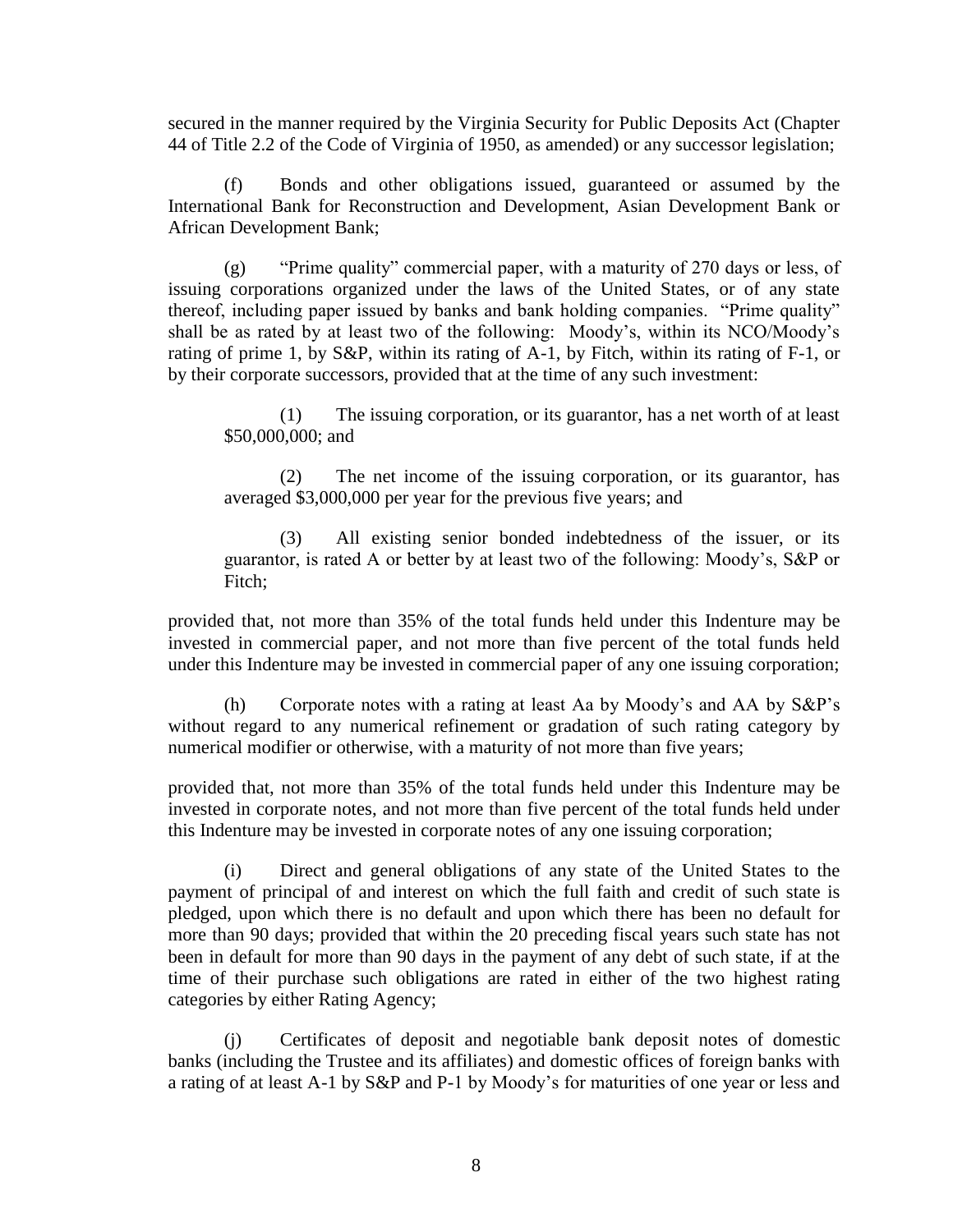a rating of at least AA by S&P and Aa by Moody's for maturities longer than one year and not exceeding five years;

(k) Bankers' acceptances, as permitted by the Investment Act, with banks rated in one of the two highest debt rating categories by both of the Rating Agencies, without regard to any refinement or gradation of such rating category by numerical modifier or otherwise; and

Such other investments as may be permitted by the Investment Act; as certified by the Authority to the Trustee provided they are rated in one of the two highest debt or other rating categories by both of the Rating Agencies without regard to any numerical refinement or other gradation of such rating.

Any money held by the Trustee in the Bond Fund or in the Debt Service Reserve Fund will be separately invested and reinvested by the Trustee, at the written request of and as directed by an Authorized Authority Representative, only in investments described in paragraphs (a), (b), (c), (d), (e) and (f) above, which are at the time legal investments for public sinking funds under the Investment Act, or any subsequent provisions of law applicable to such investments or in repurchase agreements meeting the requirements set forth in this section.

Investment in a money market fund or in the shares of any other management type investment company registered under the Investment Company Act of 1940, the investments of which fund or company are exclusively in obligations or securities described above, will be considered investments in obligations described in such paragraphs, including any such fund maintained by the Trustee (including any proprietary mutual fund of the Trustee or any affiliate of the Trustee for which the Trustee or an affiliate of the Trustee serves as investment advisor or provides other services to such mutual fund and receives reasonable compensation therefor).

The Trustee may make Permitted Investments through the Virginia State Non-Arbitrage Program.

Any investments described above may be purchased by the Trustee at the written direction of the Authority pursuant to a repurchase agreement that is collateralized with securities described above, or in the case of any investments of the Bond Fund or Debt Service Reserve Fund collateralized only in investments described in paragraphs (a), (b), (c), (d), (e) and (f) above, with any domestic or foreign bank, insurance company or corporation the long-term debt or claims paying ability of which, or, in the case of a guaranteed corporation the long-term debt, or, in the case of a monoline financial guaranty insurance company, claims paying ability, of the guarantor is rated in at least the double A category by both Rating Agencies. Such repurchase agreement will be considered a purchase of the investments even if title to and/or possession of the investments is not transferred to the Trustee so long as (i) the repurchase obligation is collateralized by the investments themselves, (ii) the investments have a fair market value determined at least weekly at least equal to 101% of the amount invested in the repurchase agreement, and any failure to maintain the fair market value of the investments at such level will require the Trustee to give notice to the other party to the agreement to correct the deficiency and if not corrected to liquidate the collateral, (iii) the investments are held by the Trustee or an agent acting for the Trustee, (iv) the investments are not subject to liens or claims of third parties, and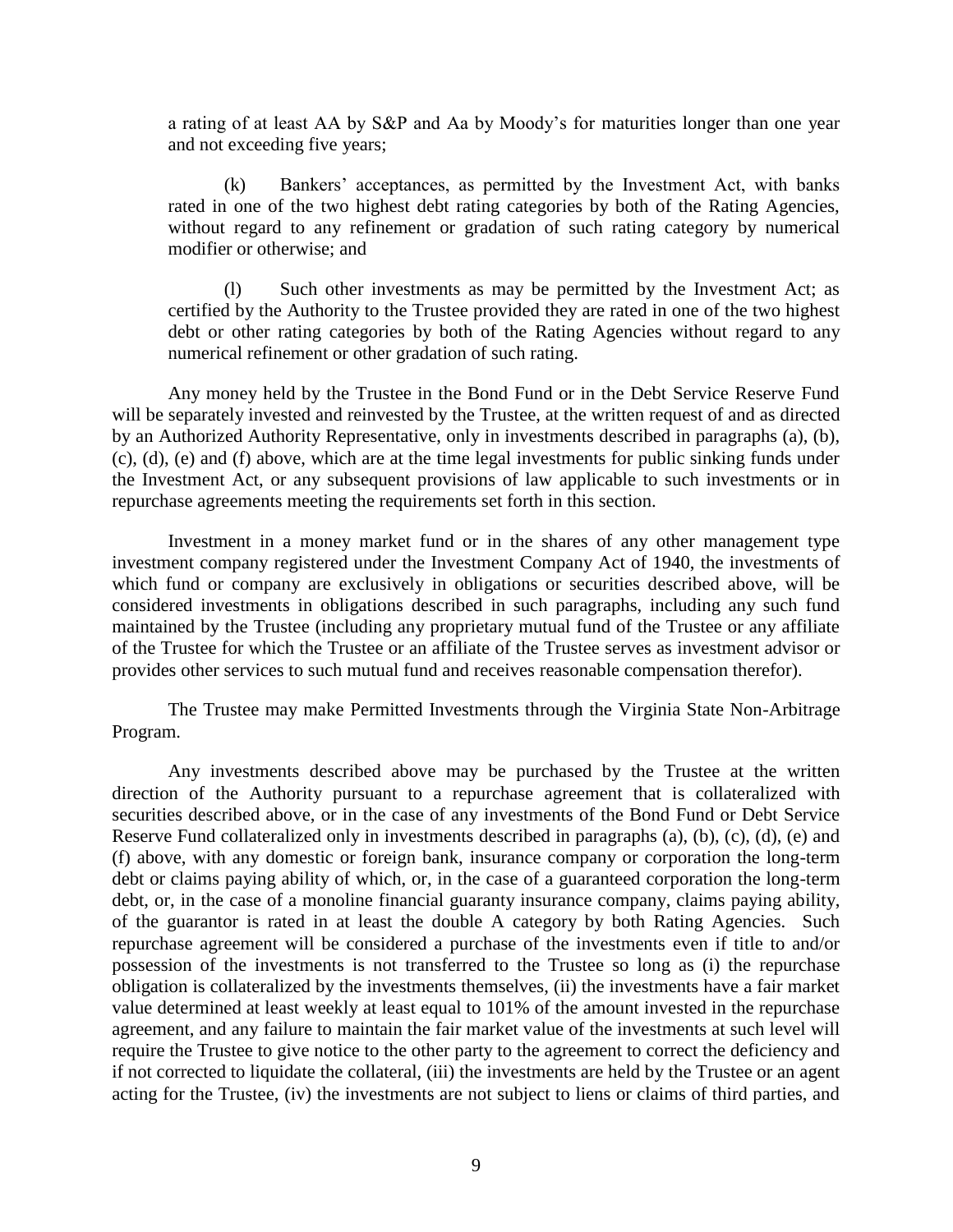(v) a perfected security interest under the Uniform Commercial Code of Virginia or book entry procedures prescribed at 31 C.F.R. 306.1 et seq. or 31 C.F.R. 350.0 et seq., as amended, in the investments is created for the benefit of the Owners. In the event the fair market value of the investments falls below the amount set forth in clause (ii) of the preceding sentence, and such deficiency is not cured by the next Business Day, the Trustee shall reduce such investments to cash.

If such investments are held by a third-party, they shall be held as agent for the benefit of the Trustee as fiduciary for the Beneficial Owners and not as agent for the bank serving as Trustee in its commercial capacity or any other party and shall be segregated from securities owned generally by such third party or bank.

The Trustee shall not be responsible for determining whether any investment that it is directed to make by the Authority is permitted by law, including the Investment Act. The Trustee shall have no responsibility to monitor the ratings of any investment, including at the time of the reinvestment of proceeds thereof.

"Person" means an individual, a corporation, a partnership, a general partner of a partnership, an association, a joint stock company, a trust, any unincorporated organization, or a governmental entity.

"Petition" means the Petition, filed with the City on June 7, 2021, to create the Authority.

"Pledged Revenues" means Special Assessment Revenues and Special Tax Revenues, including, without limitation, any investment earnings thereon, but not including amounts in the Net Proceeds Account, the Rebate Fund, or the Administrative Expense Fund.

"Prepayments" means any Special Assessment, or portion thereof, that is paid to the Authority before such amount becomes due, including Mandatory Prepayments.

"Principal Account" means the Principal Account of the Bond Fund established by Section 7.1.

"Principal Payment Date" means any date on which a payment of principal (including any sinking fund installment) of the Bonds is due.

"Project Fund" means the fund established in Section 7.1.

"Rating Agency" means Moody's and S&P, or either of them and their successors and assigns. If either Moody's or S&P does not provide a rating for a certain purpose under this Indenture, Fitch, or its successors and assigns may be used in lieu of Moody's or S&P, but not both.

"Rebate Amount" means the amount, if any, required to be rebated to the United States pursuant to Section 148(f) of the Code.

"Rebate Fund" means the fund established in Section 7.1.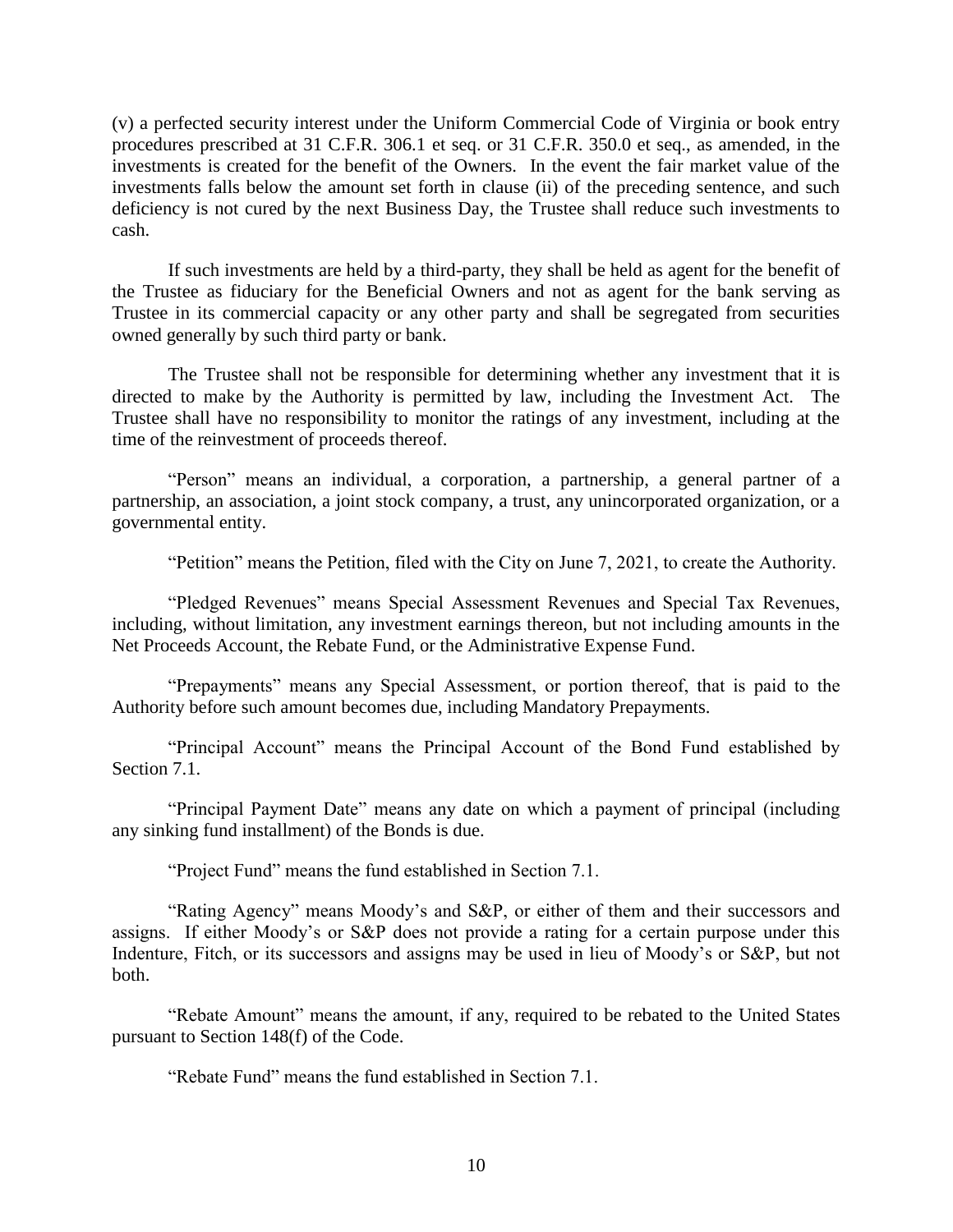"Redemption Account" means the Redemption Account of the Bond Fund established by Section 7.1.

"Responsible Officer" means, when used with respect to the Trustee, any vice president, assistant vice president, senior associate or other officer of the Trustee within the corporate trust office specified in Section 16.4 (or any successor corporate trust office) or to whom any corporate trust matter is referred because of such person's knowledge of and familiarity with the particular subject and having direct responsibility for the administration of this Indenture.

"Revenue Fund" means the fund established in Section 7.1.

"RMA" means the Rate and Method of Apportionment of Special Assessments, attached to the Memorandum of Understanding as Exhibit D.

"S&P" means S&P Global Ratings, a division of Standard & Poor's Financial Services LLC, its successors and assigns, and, if such entity shall for any reason no longer perform the functions of a securities rating agency, "S&P" shall be deemed to refer to any other nationally recognized securities rating agency designated by the Authority.

"Series" means any series of Bonds issued under this Indenture.

"Special Assessment Agreement" means, collectively, each Special Assessment Agreement and Declaration of Notice of Special Assessment, dated as of \_\_\_\_ 1, 2022, among a Land Owner, the Trustee, the City and the Authority.

"Special Assessment Ordinance" means the ordinance adopted by the City Council on 2022, providing for the levy and collection of the Special Assessments.

"Special Assessment Revenues" means the amounts collected pursuant to the Special Assessments and appropriated by the City Council to the Authority and paid to the Trustee including any prepayments thereof, interest thereon and proceeds of the redemption or sale of property sold as a result of foreclosure of the Special Assessment lien, penalties and default rate of interest and interest thereon (to the extent such penalties and interest are not retained by the City in accordance with the Memorandum of Understanding). "Special Assessment Revenues" does not include any Administrative Expenses collected by the City in connection with delinquent Special Assessments or other Administrative Expenses payable to the City in accordance with the Memorandum of Understanding.

"Special Assessments" means the special assessments levied within the District pursuant to the Special Assessment Ordinance.

"Special Tax Revenues" means the amounts collected pursuant to the Special Taxes and appropriated by the City Council to the Authority and paid to the Trustee including any prepayments thereof, interest thereon and proceeds of the redemption or sale of property sold as a result of foreclosure of the Special Tax lien, penalties and default rate of interest and interest thereon (to the extent such penalties and interest are not retained by the City in accordance with the Memorandum of Understanding). "Special Tax Revenues" does not include any Administrative Expenses collected by the City in connection with delinquent Special Taxes or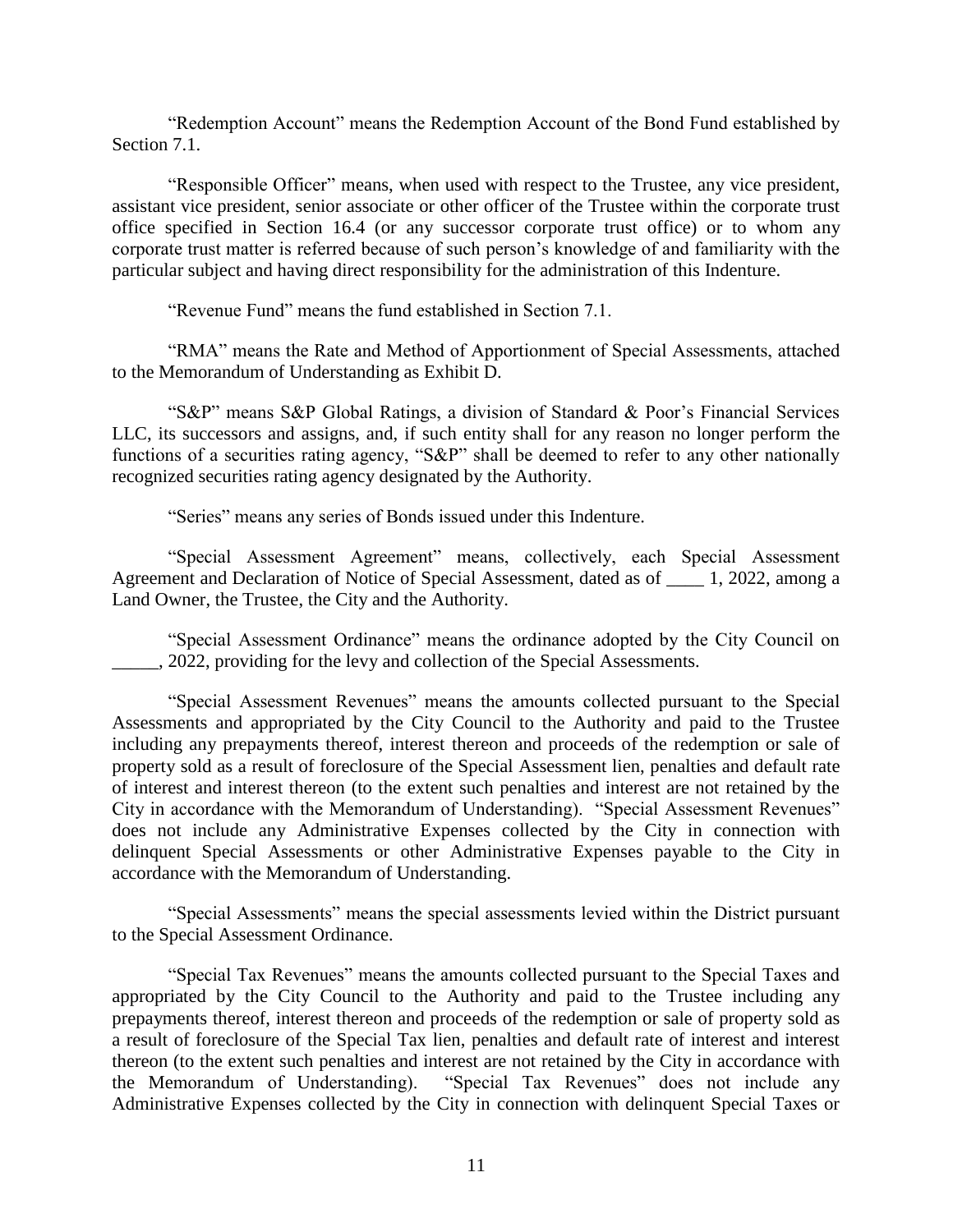other Administrative Expenses payable to the City in accordance with the Memorandum of Understanding.

"Special Taxes" means the special taxes, if any, on taxable real property in the District pursuant to Virginia Code Section 15.2-5158(A)(3) as described in the Memorandum of Understanding.

"Supplemental Indenture" means any indenture supplemental to or amendatory of this Indenture as originally executed, which is duly executed and delivered in accordance with the provisions of this Indenture.

"Tax Certificate" means the Tax Certificate, dated the Closing Date, of the Authority and the City relating to the Series 2022A Bonds.

["Taxable Bond Project Account" means the Taxable Bond Project Account of the Project Fund established pursuant to Section 7.1 hereof.

"Taxable Bond Subaccount" means the Taxable Bond Subaccount of the Capitalized Interest Account established pursuant to Section 7.1 hereof.]

"Tax-Exempt Bond Project Account" means the Tax-Exempt Bond Project Account of the Project Fund established pursuant to Section 7.1 hereof.

"Tax-Exempt Bond Subaccount" means the Tax-Exempt Bond Subaccount of the Capitalized Interest Account established pursuant to Section 7.1 hereof.

"Tax-Exempt Bonds" means the Series 2022A Bonds and any other Bonds issued under this Indenture the interest on which is intended to be excluded from the gross income of the recipients thereof for federal income tax purposes.

"Trustee" means U.S. Bank Trust Company, National Association, and its successor or successors under this Indenture.

"2022 Optional Redemption Subaccount" means the Optional Redemption Subaccount of the Redemption Account within the Bond Fund established in Section 7.1 hereof.

"2022 Prepayment Subaccount" means the Prepayment Subaccount of the Redemption Account in the Bond Fund established in Section 7.1 hereof.

"Vice Chairman" means the Vice Chairman of the Authority.

"Virginia State Non-Arbitrage Program" means the Virginia State Non-Arbitrage Program maintained by the Virginia Treasury Board pursuant to the Government Non-Arbitrage Investment Act, Virginia Code Sections 2.2-4700 through 2.2-4705, as amended.

**Section 1.2 Rules of Construction**. Except where the context otherwise requires, (i) singular words will connote the plural number as well as the singular and vice versa, and (ii) pronouns inferring the masculine gender will include the feminine and neuter genders and vice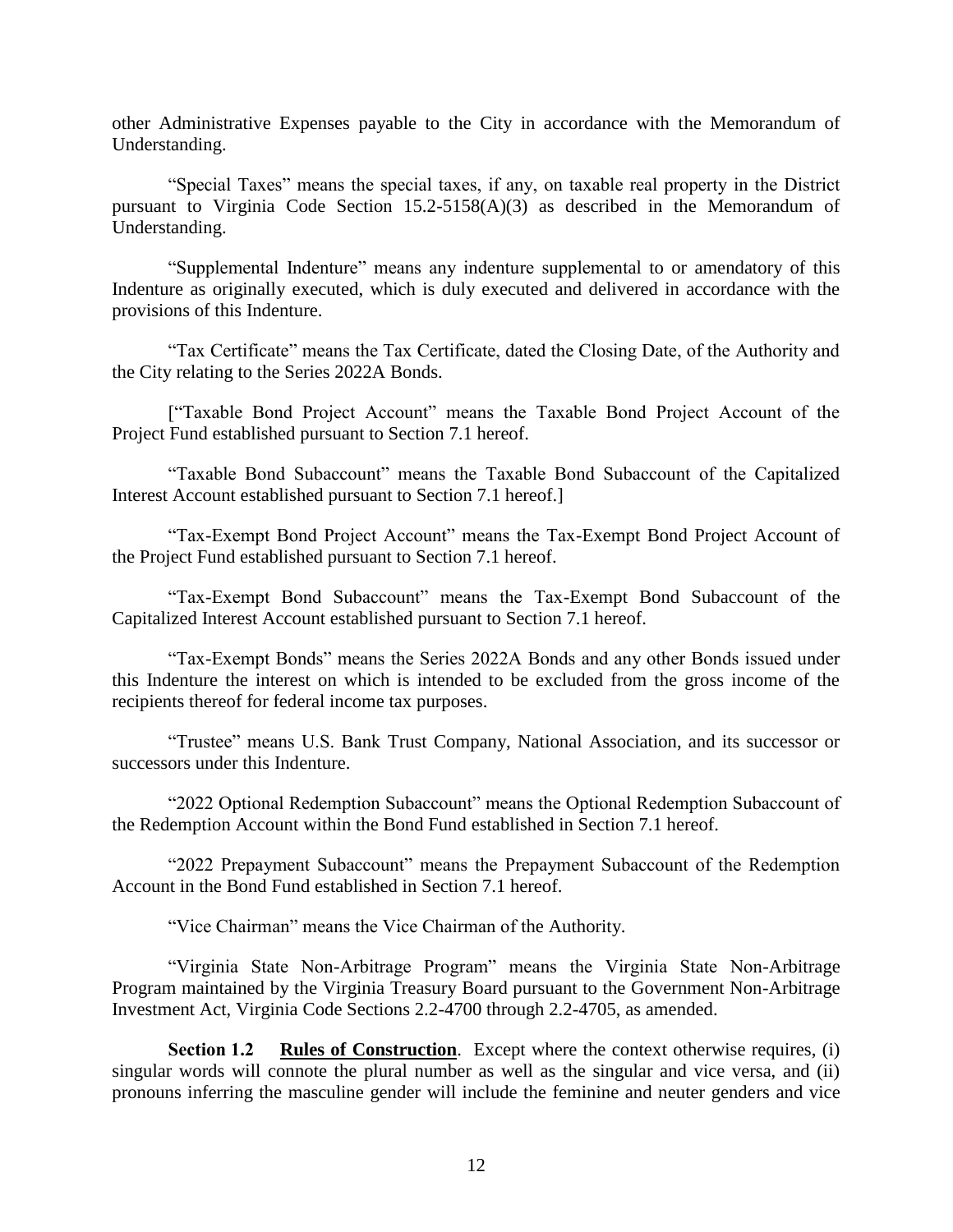versa. All references to particular articles or sections are references to articles or sections of this Indenture unless otherwise indicated. The headings and Table of Contents in this Indenture are solely for convenience of reference and will not constitute a part of this Indenture, nor will they affect its meaning, construction or effect. All references to the payment of Bonds are references to the payment of the principal of and premium, if any, and interest on Bonds.

### **ARTICLE II**

#### **ESTABLISHMENT OF TRUST**

**Section 2.1 Establishment of Trust**. In order to provide for the payment of the principal of and the premium, if any, and interest on the Bonds and to secure the performance of all of the obligations of the Authority under the Bonds and subject to the terms of this Indenture, the Authority pledges, assigns and grants to the Trustee a security interest in the following:

(a) All of the Pledged Revenues;

(b) The funds, accounts, money and investments held by the Trustee and the Paying Agent pursuant to the terms of this Indenture, other than the Net Proceeds Account, the Rebate Fund, and the Administrative Expense Fund; and

(c) All other property of any kind mortgaged, pledged or hypothecated by the Authority or by anyone on its behalf and with its written consent at any time as and for additional security under this Indenture and any Supplemental Indenture in favor of the Trustee, which is authorized to receive all such property at any time and to hold and apply it subject to the terms of this Indenture and any Supplemental Indenture.

The property described above, which secures the payment of the principal of and premium, if any, and interest on the Bonds in accordance with the provisions of this Indenture, is to be held in trust for the equal and proportionate benefit and security of the Owners from time to time of the Bonds, except as otherwise provided in, and subject to its application in accordance with the terms of, this Indenture.

#### **ARTICLE III**

#### **GENERAL TERMS AND CONDITIONS OF BONDS**

**Section 3.1 Authority for Indenture**. This Indenture has been executed and delivered pursuant to the Bond Resolution and a resolution adopted by the City Council on \_\_, 2022. The Authority has ascertained that the execution of and the transactions contemplated by this Indenture are necessary or convenient in order to provide for infrastructure serving the District and that each covenant or agreement in this Indenture is reasonable and proper for protecting and enforcing the rights and remedies of the Owners.

**Section 3.2 Indenture Constitutes Contract**. In consideration of the purchase and acceptance of the Bonds by the Owners, the provisions of this Indenture will be a part of the contract of the Authority with the Owners of the Bonds and will constitute a contract among the Authority, the Trustee and the Owners from time to time of the Bonds.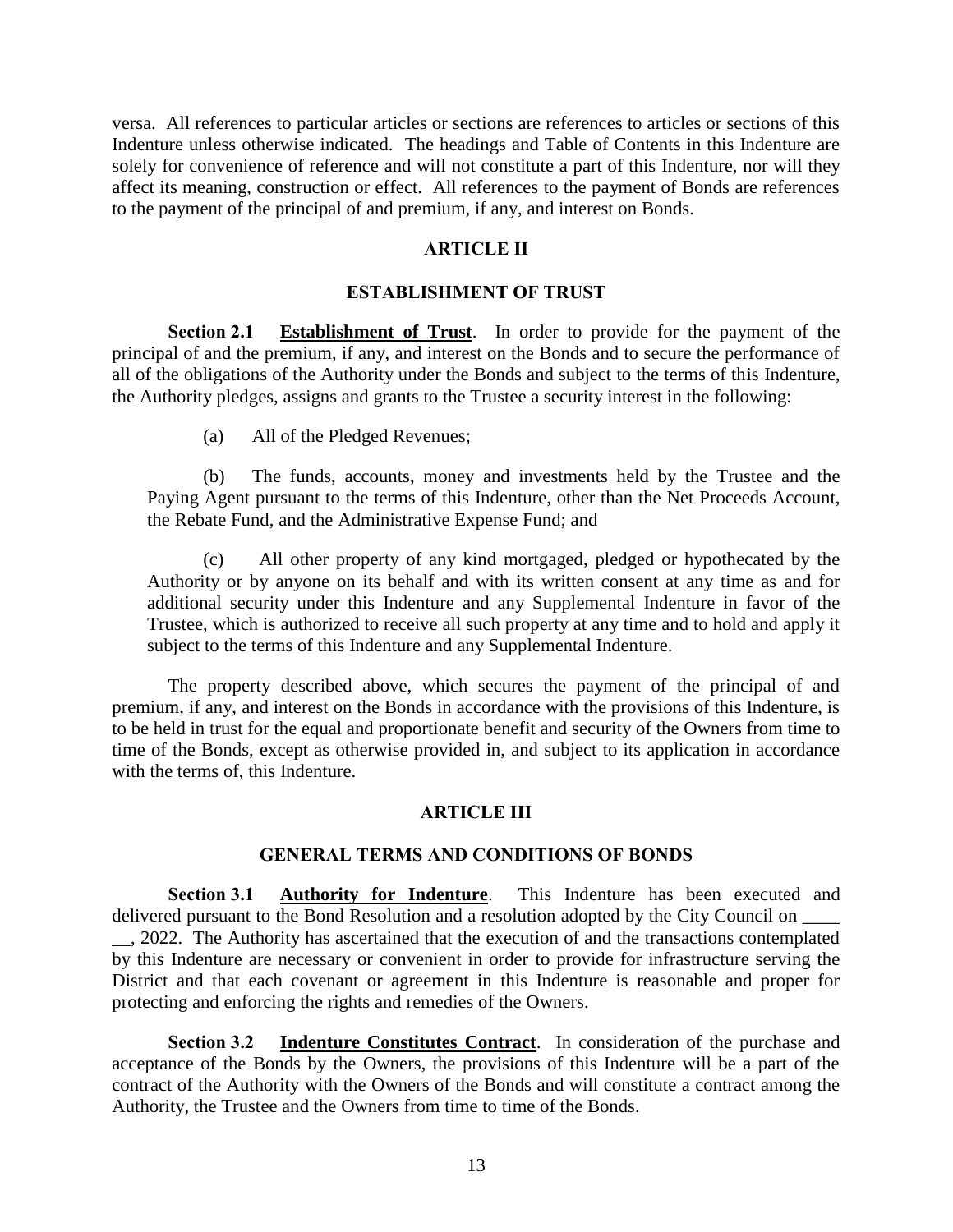### **Section 3.3 Authorization of Series 2022 Bonds; Form and Details of Bonds**.

(a) There are authorized to be issued the Series 2022A Bonds of the Authority in the aggregate principal amount of \$\_\_\_\_\_\_\_ [and the Series 2022A-T Bonds in the aggregate principal amount of \$\_\_\_\_\_\_\_]. The Bonds will be issued as fully registered bonds, without coupons. Each Series 2022 Bond will (i) be dated the Closing Date, (ii) be issued in denominations of \$100,000 or any integral multiple of \$5,000 in excess of \$100,000; provided that if the Series 2022 Bonds have at any time been rated at least "Baa3" by Moody's, "BBB-" by S&P or "BBB-" by Fitch, the Series 2022 Bonds shall thereafter be issuable in denominations of \$5,000 or any integral multiple of \$5,000, notwithstanding any subsequent downgrade, suspension or withdrawal of any such rating, (iii) if necessary to effectuate the partial redemption of any Bond pursuant to a Supplemental Indenture or Sections 4.2, 4.3 or 4.4 hereof, a Bond or Bonds in the principal amount equal to the unredeemed portion, but not less than \$5,000 may be issued, and (iv) be numbered from R-1 upwards, sequentially within each Series.

Each Series 2022 Bond will bear interest at the rates specified in the table below from the Closing Date, if it is authenticated before September 1, 2022, or otherwise, from the March 1 or September 1 that is, or immediately precedes, the date on which the Series 2022 Bond is authenticated (unless the payment of interest on the Series 2022 Bond is in default, in which case the Series 2022 Bond will bear interest from the date to which interest has been paid). Interest on the Series 2022 Bonds shall be payable each March 1 and September 1, commencing September 1, 2022. Each Series 2022 Bond shall be subject to prior redemption in accordance with the terms thereof and this Indenture.

| Series | <b>Principal Amount</b> | <b>Maturity Date</b> | <b>Interest Rate</b> |
|--------|-------------------------|----------------------|----------------------|
| A      |                         |                      |                      |
| A      |                         |                      |                      |
| A      |                         |                      |                      |
| $A-T$  |                         |                      |                      |

(b) The principal of and redemption premium, if any, and interest on the Bonds are payable in lawful money of the United States of America, but only from the Pledged Revenues and other sources pledged for such purpose under this Indenture. The principal of and redemption premium, if any, on the Bonds will be payable upon presentation and surrender of the Bonds at the designated corporate trust office of the Paying Agent except that, for so long as Cede & Co. or other nominee of DTC is the sole registered Owner of the Bonds, principal of and redemption premium, if any, on the Bonds will be paid as provided in the Letter of Representations. Interest on the Bonds will be paid by check or draft mailed by the Paying Agent on each interest payment date to the Owners of the Bonds at their addresses as they appear on the registration books of the Authority maintained by the Paying Agent. The registered owners will be determined on the February 15 or August 15, as appropriate, which next precedes each Interest Payment Date, unless otherwise provided pursuant to a Supplemental Indenture.

Notwithstanding the foregoing, if the Owner of any Bond (i) owns at least \$1,000,000 in aggregate principal amount of Bonds and (ii) has provided satisfactory written notice regarding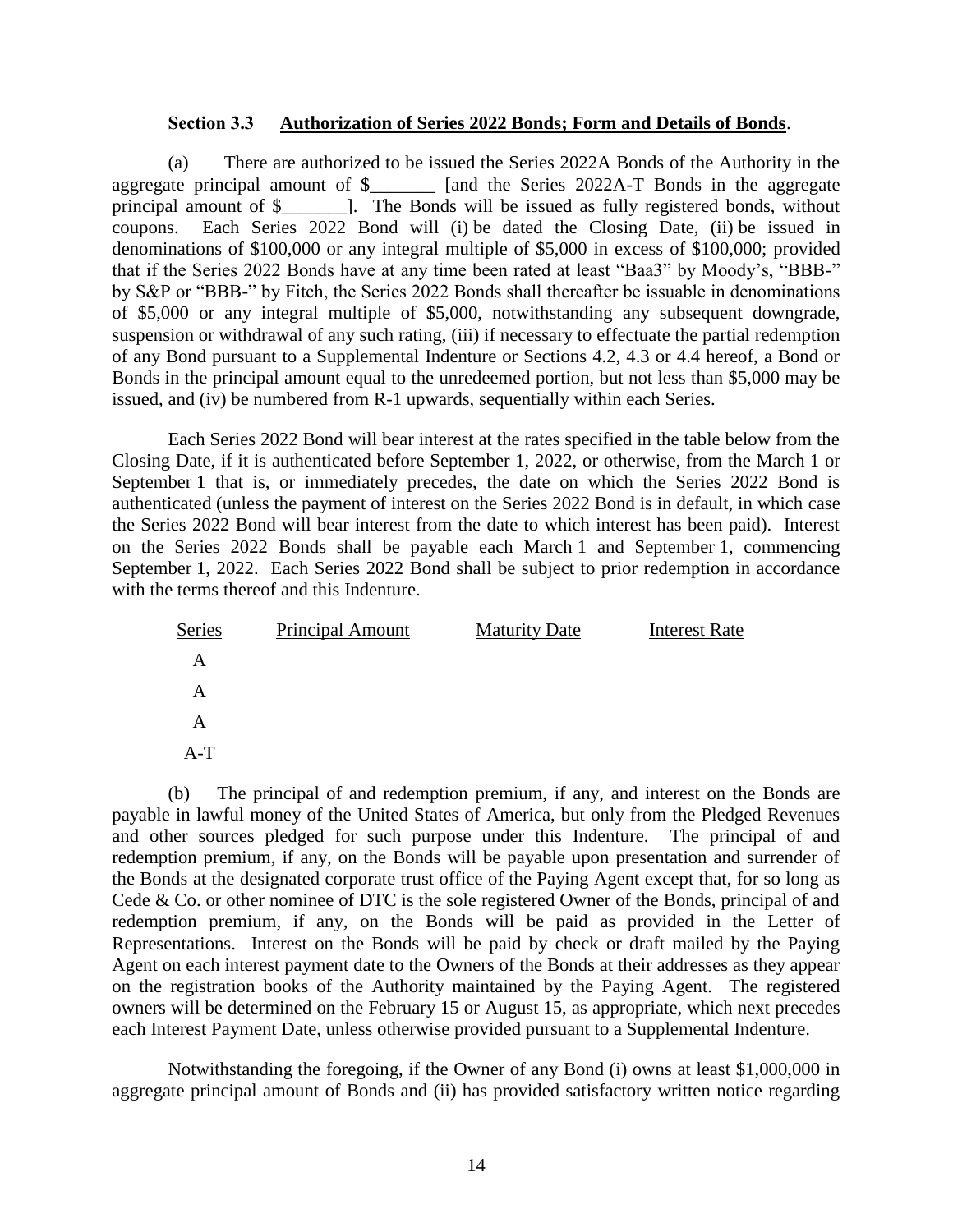payment via wire transfer to the Trustee, then interest will be paid to such Owner by wire transfer. Interest on the Bonds will be computed on the basis of a year of 360 days and twelve 30-day months, unless otherwise provided pursuant to a Supplemental Indenture.

(c) The Series 2022 Bonds will be issued in substantially the form set forth in Exhibit A to this Indenture, with appropriate variations, omissions and insertions as permitted or required by this Indenture. Any Additional Bonds will be issued in substantially the form set forth in the related Supplemental Indenture. There may be endorsed on the Bonds such legend or text as may be necessary or appropriate to conform to any applicable rules and regulations of any governmental authority or any usage or requirement of law.

### **Section 3.4 Book Entry Provisions**.

(a) The Bonds will be issued in fully registered form and registered in the name of Cede & Co., as nominee of DTC, and immobilized in the custody of DTC physically or through DTC's FAST System. The provisions of this Section 3.4 shall control over any provision to the contrary in this Indenture for so long as the Bonds are registered in the name of Cede & Co., as nominee of DTC. One fully registered Bond for all fungible bonds of a series and maturity will be registered to Cede & Co. Beneficial Owners will not receive physical delivery of Bonds. Individual purchases of Bonds may be made in book-entry form only in original principal amounts of \$100,000 and integral multiples of \$5,000 over \$100,000. Payments of the principal of and premium, if any, and interest on the Bonds will be made to DTC or its nominee as registered owner of the Bonds on the applicable payment date.

Transfer of the payments of the principal of and redemption premium, if any, and interest on the Bonds to the participants of DTC, which include securities brokers and dealers, banks, trust companies, clearing corporations and certain other organizations (the "Participants"), is the responsibility of DTC. Transfer of the payments of the principal of and redemption premium, if any, and interest on the Bonds to their Beneficial Owners by the Participants is the responsibility of the Participants and other nominees of the Beneficial Owners.

Transfer of ownership interest in the Bonds will be made by DTC and its Participants, acting as nominees of the Beneficial Owners of the Bonds, in accordance with rules specified by DTC and its Participants. Neither the Authority nor the Trustee makes any assurances that DTC, its Participants or other nominees of the Beneficial Owners of the Bonds will act in accordance with those rules or on a timely basis. For every transfer and exchange of beneficial ownership interest in the Bonds, the Beneficial Owner may be charged sums sufficient to cover any tax, fee or other governmental charge that may be imposed in relation to it.

THE AUTHORITY AND THE TRUSTEE DISCLAIM ANY RESPONSIBILITY OR OBLIGATIONS TO THE PARTICIPANTS OR THE BENEFICIAL OWNERS WITH RESPECT TO (i) THE ACCURACY OF ANY RECORDS MAINTAINED BY DTC OR ANY PARTICIPANT, (ii) THE PAYMENT BY DTC OR ANY PARTICIPANT OF ANY AMOUNT DUE TO ANY BENEFICIAL OWNER IN RESPECT OF THE PRINCIPAL OF AND REDEMPTION PREMIUM, IF ANY, AND INTEREST ON THE BONDS, (iii) THE DELIVERY BY DTC OR ANY PARTICIPANT OF ANY NOTICE TO ANY BENEFICIAL OWNER WHICH IS REQUIRED OR PERMITTED UNDER THE TERMS OF THIS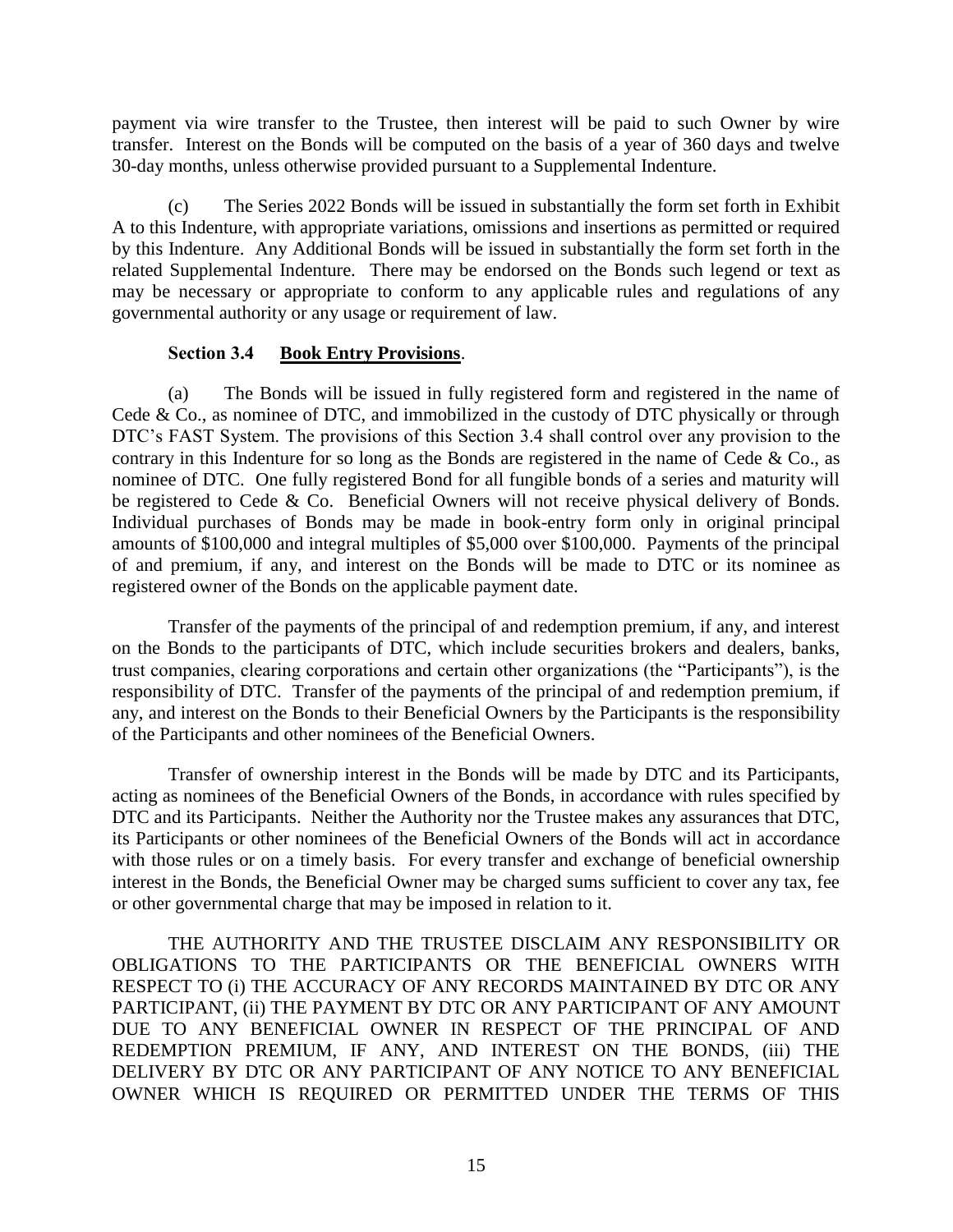INDENTURE TO BE GIVEN TO BONDHOLDERS, (iv) THE SELECTION OF THE BENEFICIAL OWNERS TO RECEIVE PAYMENT IN THE EVENT OF ANY PARTIAL REDEMPTION OF THE BONDS, OR (v) ANY CONSENT GIVEN OR OTHER ACTION TAKEN BY DTC AS BONDHOLDER.

So long as Cede  $& Co.,$  or its successor, is the registered owner of the Bonds, as nominee of DTC, references in this Indenture to the Owners of the Bonds means Cede & Co. and does not mean the Beneficial Owners of the Bonds.

(b) The Authority will appoint a substitute securities depository in the event that:

(1) DTC determines not to continue to act as securities depository for the Bonds; or

(2) The Trustee (at the direction of the Owners of 100% of the Bonds of the applicable series) or the Authority has determined to use a substitute securities depository.

(c) Replacement Bonds (the "Replacement Bonds") will be issued directly to Beneficial Owners of the Bonds but only in the event that:

(1) under the circumstances described in  $(b)(1)$  or  $(b)(2)$  above, the Authority is unable to locate another qualified securities depository; or

(2) the Trustee (at the direction of the Owners of 100% of the Bonds of the applicable series) or the Authority has determined not to continue the book-entry system of transfer.

Replacement Bonds will be substantially in the form set forth in Exhibit A to this Indenture. In the event the Trustee or the Authority makes the determination described in clauses  $(c)(1)$  or  $(c)(2)$  (the Trustee and the Authority undertake no obligation to make any investigation to determine the occurrence of any events that would permit the Trustee or the Authority to make any such determination) and the Trustee or the Authority has made provisions to notify the Beneficial Owners of Bonds by mailing an appropriate notice to DTC, the Authority will execute and the Trustee and Paying Agent will authenticate and deliver to the Participants the appropriate Replacement Bonds to which the Participants are entitled. The Trustee is entitled to conclusively rely on the records provided by DTC as to the Participants entitled to receive Replacement Bonds.

**Section 3.5 Payment of Bonds; Special Obligations**. The principal of and redemption premium, if any, and interest on the Bonds will be payable in lawful money of the United States of America, but only from the Pledged Revenues and other sources pledged to such payment pursuant to this Indenture. If the date of maturity of the principal of any Bonds or the date fixed for the payment of interest on or the redemption of any Bonds is not a Business Day, then payment of the principal and premium, if any, and interest need not be made on such date, but may be made on the next succeeding Business Day, and, if made on such next succeeding Business Day, no additional interest will accrue for the period after such date of maturity or date fixed for redemption.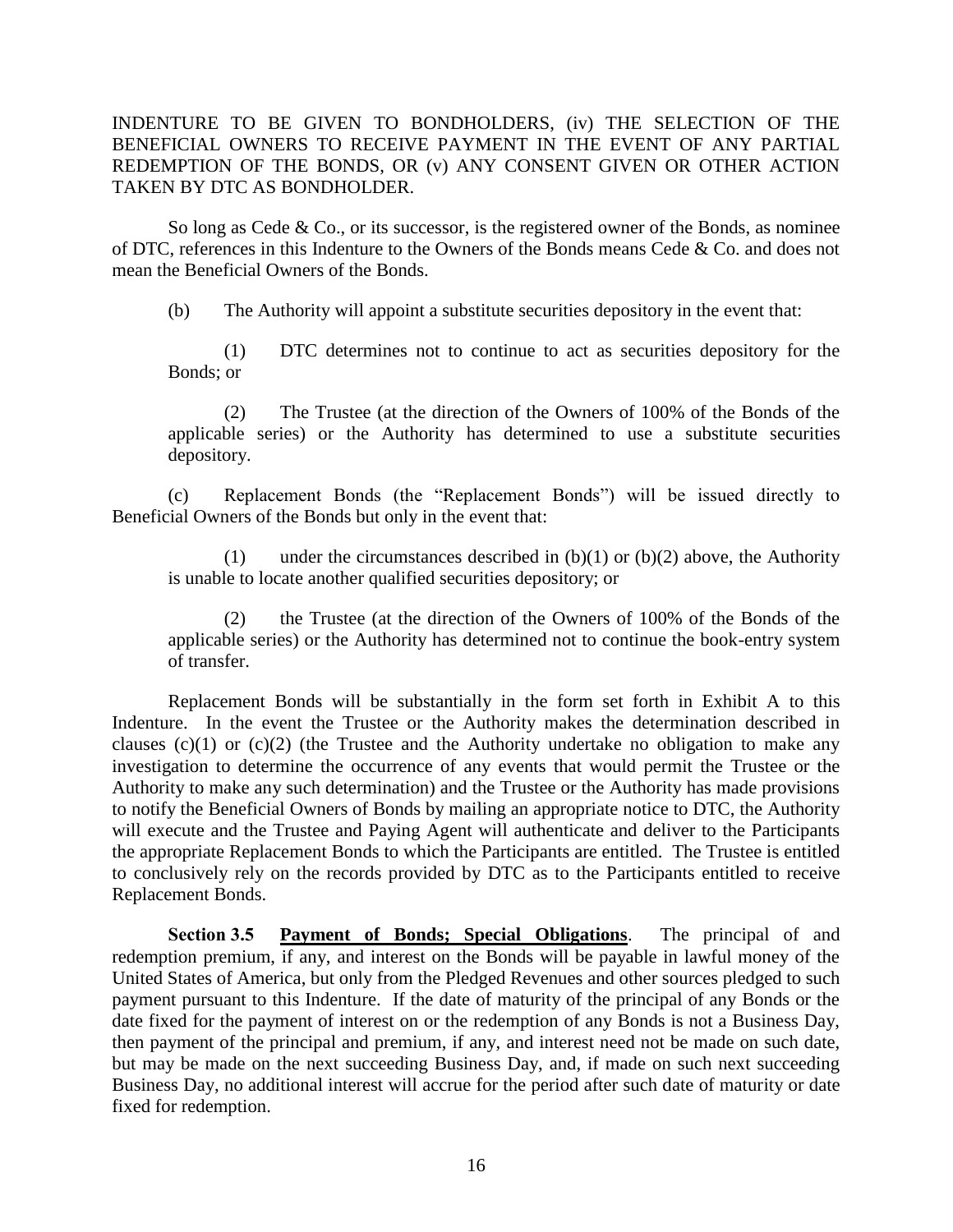The Bonds do not constitute a pledge of the faith and credit of the Authority or the City, and the principal of, redemption premium, if any, and interest on the Bonds are payable solely from the Pledged Revenues and other sources pledged to such payment pursuant to this Indenture.

**Section 3.6 Execution of Bonds**. The Bonds will be executed on behalf of the Authority by, or bear the facsimile signature of, the Chairman or Vice Chairman, and the seal of the Authority (which may be a facsimile or the word "seal" spelled out) will be affixed (or reproduced, imprinted or engraved if a facsimile) and attested by the manual or facsimile signature of the Secretary of the Authority.

If any of the officers who have signed or sealed any of the Bonds or whose facsimile signature is on the Bonds ceases to be an officer of the Authority before the Bonds so signed and sealed have been actually authenticated by the Paying Agent or delivered by the Authority, the Bonds nevertheless may be authenticated, issued and delivered with the same force and effect as though the person or persons who signed or sealed the Bonds or whose facsimile signature is on the Bonds had not ceased to be an officer of the Authority. Any Bond may be signed and sealed on behalf of the Authority by those persons who, at the actual date of the execution of the Bond, are proper officers of the Authority, although at the date of the Bond they were not officers of the Authority.

**Section 3.7 Authentication of Bonds**. No Bond will be secured by this Indenture or be valid for any purpose unless there is endorsed on the Bond the Paying Agent's certificate of authentication, substantially in the form provided for in the Form of Bond attached hereto as Exhibit A. The Paying Agent will authenticate each Bond with the signature of an authorized representative of the Paying Agent, but it will not be necessary for the same person to authenticate all of the Bonds. The Paying Agent's certificate of authentication on any Bond issued by the Authority will be conclusive evidence and the only competent evidence that the Bond has been duly authenticated and delivered under this Indenture.

**Section 3.8 Registration, Transfer and Exchange**. The Authority will cause books for the registration, and registration of transfer or exchange, of the Bonds to be kept at the designated corporate trust office of the Paying Agent. The Authority appoints the Paying Agent as its registrar and transfer agent to keep such books and to make registrations and registrations of transfer or exchange under such reasonable regulations as the Authority or the Paying Agent may prescribe.

Upon surrender for registration of transfer or exchange of any Bond at the designated corporate trust office of the Paying Agent, the Authority will execute and the Paying Agent will authenticate and deliver in the name of the transferee or transferees a new Bond or Bonds of the same Series of like date, tenor and of any authorized denomination for the aggregate principal amount which the Owner is entitled to receive, subject in each case to such reasonable regulations as the Authority or the Paying Agent may prescribe. All Bonds presented for registration of transfer, exchange, redemption or payment will be accompanied by a written instrument or instruments of transfer or authorization for exchange, in form and substance reasonably satisfactory to the Authority and the Paying Agent, duly executed by the registered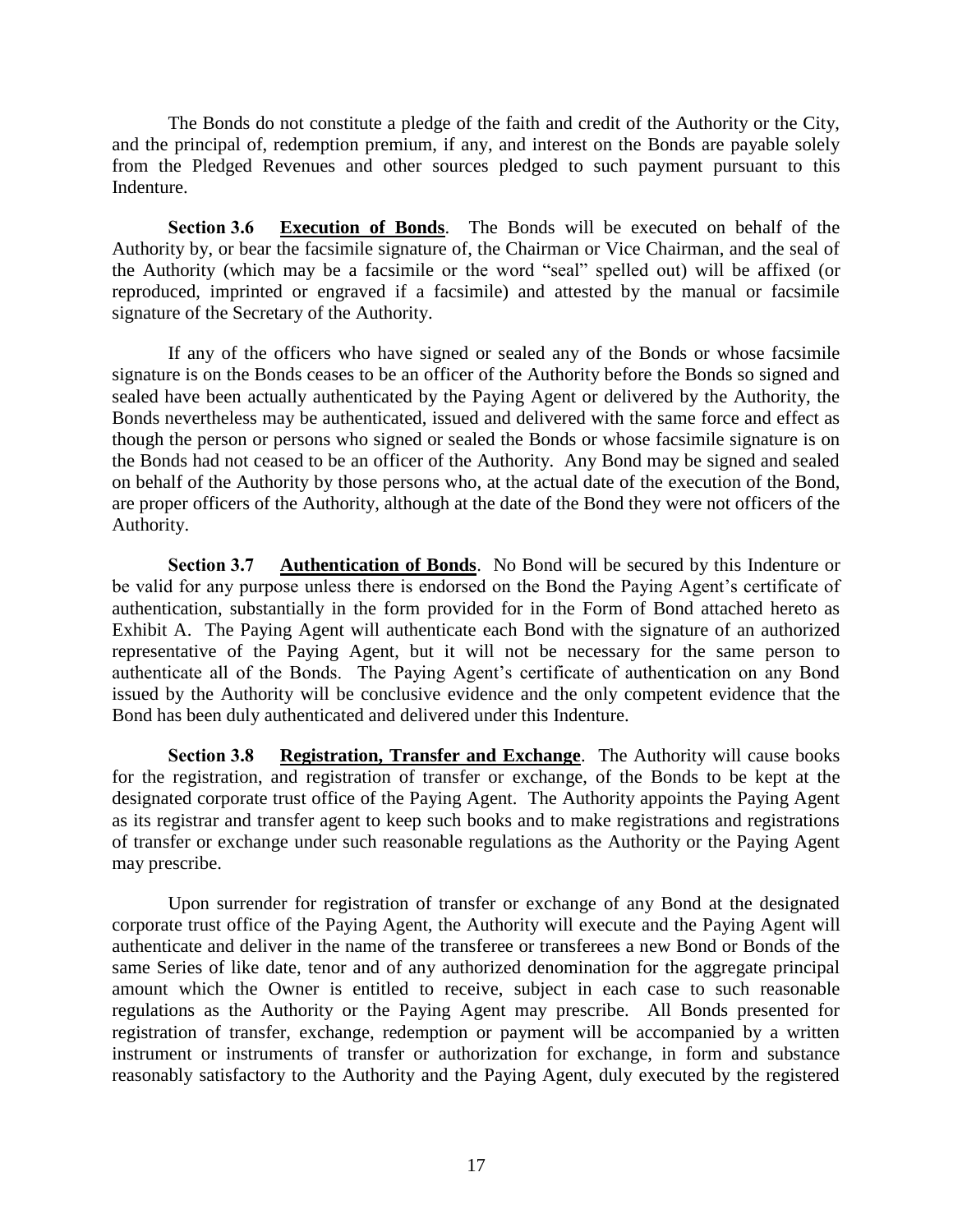Owner or by the Owner's duly authorized attorney-in-fact or legal representative. No Bond may be registered to bearer.

Bonds delivered upon any transfer or exchange will be valid limited obligations of the Authority evidencing the same debt as the Bonds surrendered and will be secured by this Indenture and entitled to the benefits of this Indenture to the same extent as the Bonds surrendered. Registrations of transfers or exchange shall be made by the Paying Agent within such time periods as are customary in the municipal securities industry.

**Section 3.9 Charges for Exchange or Transfer**. Except as provided in Section 3.10, no charge will be made for any registration of transfer or exchange of Bonds, but the Authority or the Paying Agent may require payment by the Owner of the Bonds of a sum sufficient to cover any applicable tax or other governmental charge that may be imposed.

**Section 3.10 Mutilated, Lost, Stolen or Destroyed Bonds**. In the event any Outstanding Bond is mutilated, lost, stolen or destroyed, the Authority will execute, and, upon the Authority's request in writing, the Paying Agent will authenticate and deliver, a replacement Bond of the same Series and in the same principal amount and maturity and of like tenor as the mutilated, lost, stolen or destroyed Bond in exchange and substitution for a mutilated Bond, or in lieu of and substitution for a lost, stolen or destroyed Bond.

Application for exchange and substitution of mutilated, lost, stolen or destroyed Bonds will be made to the Paying Agent at its designated corporate trust office and the applicant will furnish to the Authority, the Paying Agent security or indemnification to their satisfaction. In every case of loss, theft or destruction of a Bond, the applicant will also furnish to the Authority and the Paying Agent evidence to their satisfaction of the loss, theft or destruction and of the identity of the applicant, and in every case of mutilation of a Bond, the applicant will surrender the Bond so mutilated for cancellation.

Notwithstanding the foregoing provisions of this Section, in the event any Bond has matured and no default has occurred which is then continuing in the payment of the principal of or premium, if any, or interest on the Bond, the Authority may authorize the payment of the Bond (without surrender except in the case of a mutilated Bond) instead of issuing a substitute Bond, provided the evidence described above and the security or indemnification is furnished as provided in this Section.

The Authority and the Paying Agent may charge the Owner their reasonable fees and expenses (including reasonable attorneys' fees, costs and expenses) in connection with the issuance of any substitute Bond. Every substitute Bond issued pursuant to the provisions of this Section will constitute a contractual limited obligation of the Authority, whether or not the lost, stolen or destroyed Bond is found or delivered at any time, or is enforceable by anyone, and will be entitled to all of the benefits of this Indenture equally and proportionally with any and all other Bonds duly issued under this Indenture to the same extent as the Bond in substitution for which such Bond was issued.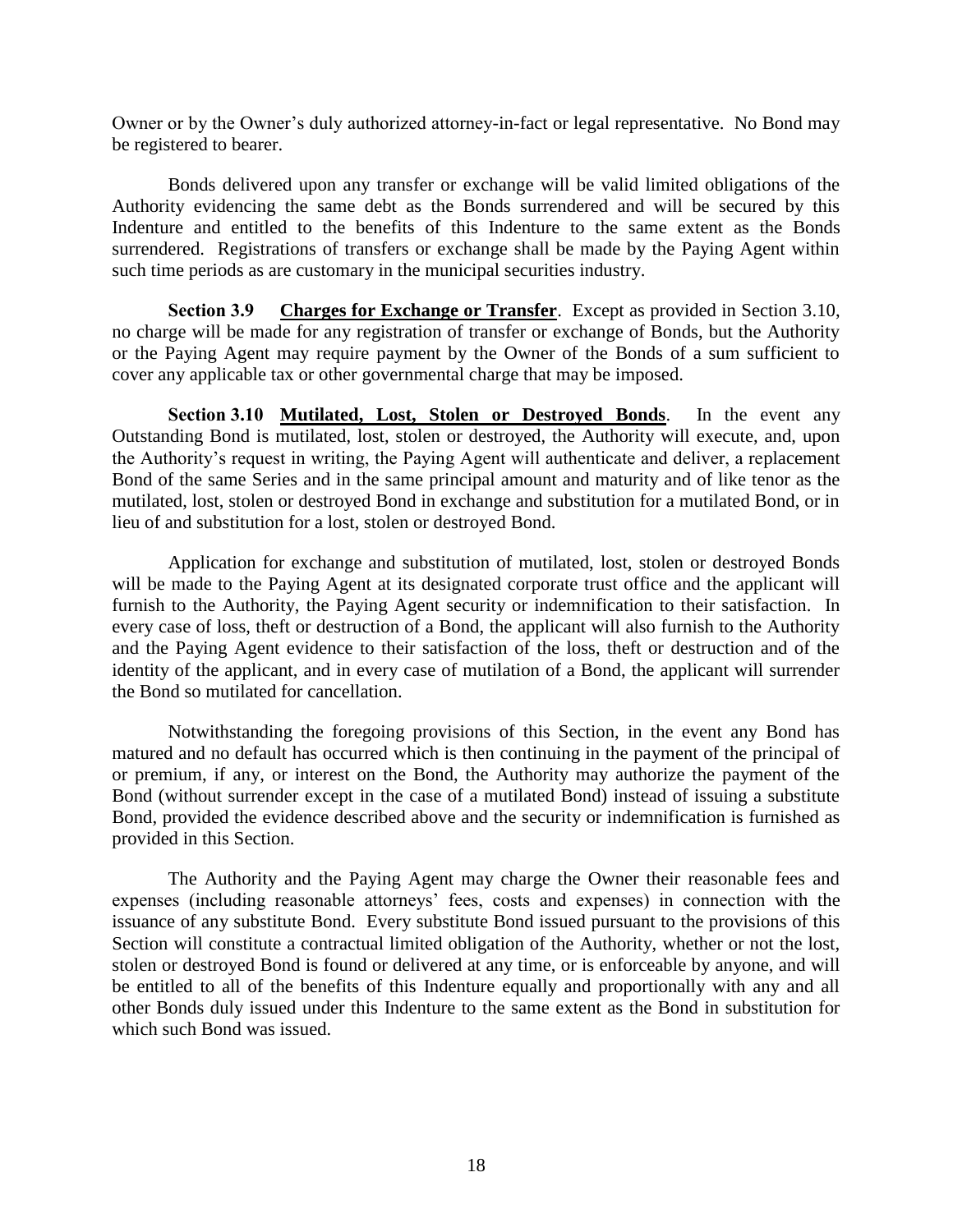The provisions of this Section are exclusive and will preclude (to the extent lawful) all of the rights and remedies with respect to the payment of mutilated, lost, stolen, or destroyed Bonds, including those granted by any law or statute now existing or hereafter enacted.

**Section 3.11 Destruction of Bonds**. Any temporary or mutilated Bond surrendered to the Paying Agent, or any Bond redeemed or paid at maturity, or any Bond delivered for transfer, exchange or replacement, or purchased pursuant to instructions from the Authority, shall be destroyed or returned to the Authority, and, if destroyed, the Paying Agent shall deliver a certificate of destruction of such Bond to the Authority.

**Section 3.12 Application of Proceeds of Series 2022 Bonds**. The Trustee shall apply the proceeds (net of any underwriter's discount and original issue discount) from the sale of the Series 2022 Bonds on the Closing Date as follows:

(a) From the proceeds of the Series 2022A Bonds:

(i) The sum of \$\_\_\_\_\_\_ shall be deposited in the Tax-Exempt Bond Subaccount of the Capitalized Interest Account;

(ii) The sum of \$ shall be deposited in the Debt Service Reserve Fund;

(iii) The sum of \$\_\_\_\_\_\_ shall be deposited in the Tax-Exempt Bond Project Account of the Project Fund; and

(iv) The sum of \$\_\_\_\_\_\_ shall be deposited in the Administrative Expense Fund.

(b) [From the proceeds of the Series 2022A-T Bonds:

(i) The sum of \$\_\_\_\_\_\_ shall be deposited in the Taxable Bond Subaccount of the Capitalized Interest Account;

(ii) The sum of \$ shall be deposited in the Debt Service Reserve Fund;

(iii) The sum of \$\_\_\_\_\_\_ shall be deposited in the Taxable Bond Project Account of the Project Fund; and

(iv) The sum of \$\_\_\_\_\_\_ shall be deposited in the Administrative Expense Fund.]

#### **ARTICLE IV**

#### **REDEMPTION OF BONDS**

**Section 4.1 Redemption of Bonds**. The Bonds may not be called for mandatory redemption or redemption at the option of the Authority except as provided in this Article or, solely with respect to Additional Bonds, in a Supplemental Indenture.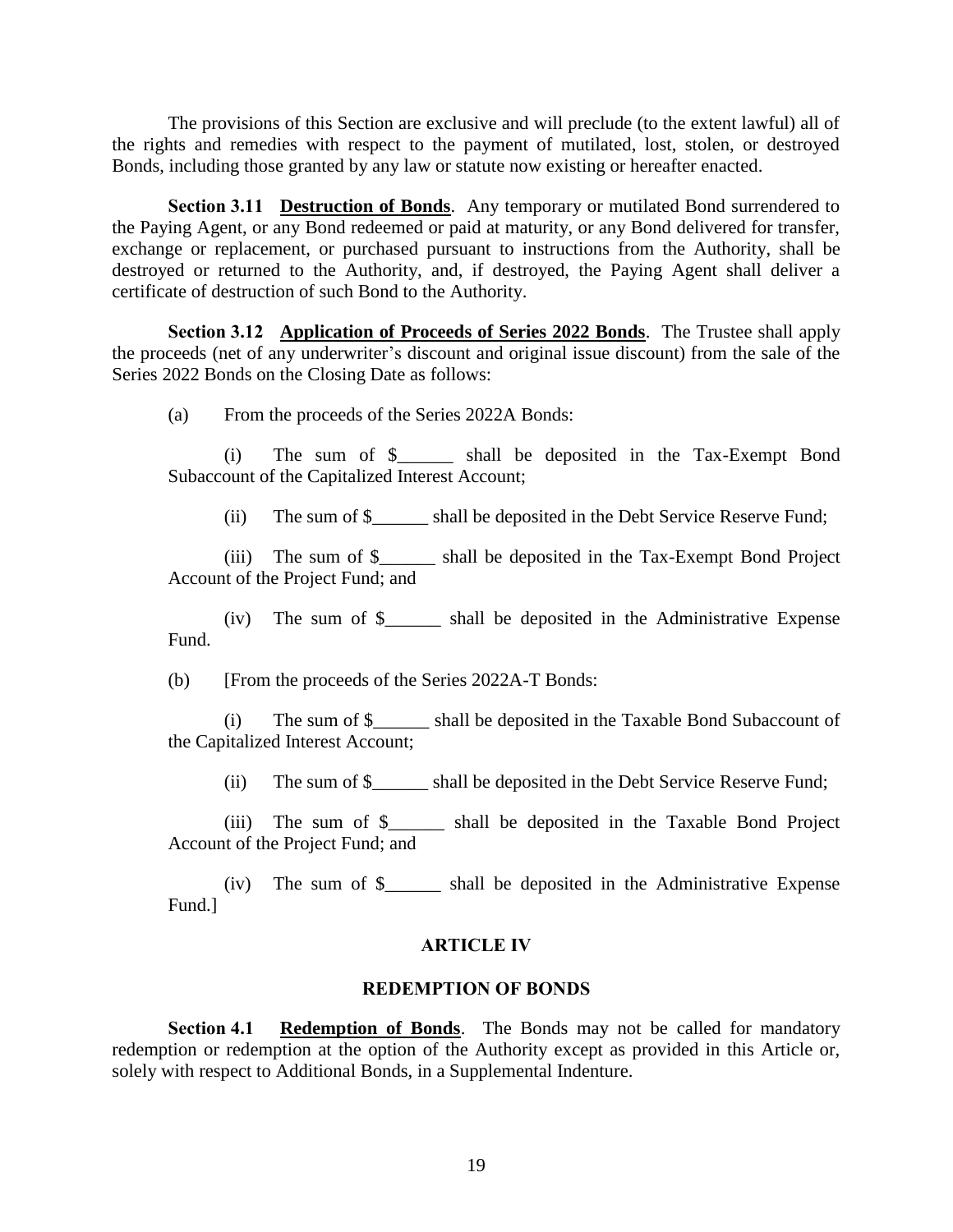**Section 4.2 Optional Redemption of Series 2022 Bonds**. The Series 2022 Bonds maturing on or after [March] 1, 203\_, are subject to redemption before maturity at the option of the Authority at any time, or from time to time, on or after [March] 1, 203\_, from any money available for such purpose, as a whole or in part in increments of \$5,000 or any integral multiple of \$5,000 upon payment of the principal amount of the Series 2022 Bonds to be redeemed, plus accrued interest to the redemption date.

[Make-whole optional redemption for Series 2022-A-T Bonds.]

The Authority shall give the Trustee written notice of its option to redeem the Series 2022 Bonds at least 45 days (or such shorter time as may be acceptable to the Trustee) before the date fixed for redemption.

**Section 4.3 Special Mandatory Redemption of Series 2022 Bonds**. The Series 2022 Bonds are subject to special mandatory redemption as a whole or in part in minimum amounts of \$5,000, at a redemption price equal to the principal amount to be redeemed, together with accrued interest thereon to the date fixed for redemption, on any March 1, June 1, September 1, or December 1, as follows:

(a) from amounts deposited into the 2022 Prepayment Subaccount of the Redemption Account as a result of Prepayments pursuant to Section 7.3(d) hereof and transfers from the Debt Service Reserve Fund pursuant to Sections 7.3(e) and 7.5(c) hereof; and

(b) on or after the Completion Date, by application of money remaining in the Project Fund not reserved by the Authority for the payment of any remaining part of the Cost of the Facilities or from any amounts in the Net Proceeds Account that shall be transferred to the Redemption Account of the Bond Fund and applied to the redemption of the Series 2022 Bonds; [provided, however, that amounts transferred from the Tax-Exempt Bond Project Account shall be applied solely to the redemption of Tax-Exempt Bonds, and amounts transferred from the Taxable Bond Project Account shall be applied solely to the redemption of Series 2022A-T Bonds].

**Section 4.4 Mandatory Sinking Fund Redemption of Series 2022 Bonds**. The 2022 Bonds are required to be redeemed in part before maturity by the Authority on March 1 in the years and amounts set forth below, at a redemption price equal to the principal amount of the Series 2022 Bonds to be redeemed, plus accrued interest to the redemption date.

| Series 2022A Bonds Due September 1, 20-- |                         |                        |                  |  |
|------------------------------------------|-------------------------|------------------------|------------------|--|
| <b>Redemption Date</b>                   | <b>Principal Amount</b> | <b>Redemption Date</b> | Principal Amount |  |
| September $1, 20$ --                     |                         | September $1, 20$ --   |                  |  |
| September $1, 20$ --                     |                         | September $1, 20$ --   |                  |  |
| September $1, 20$ --                     |                         |                        |                  |  |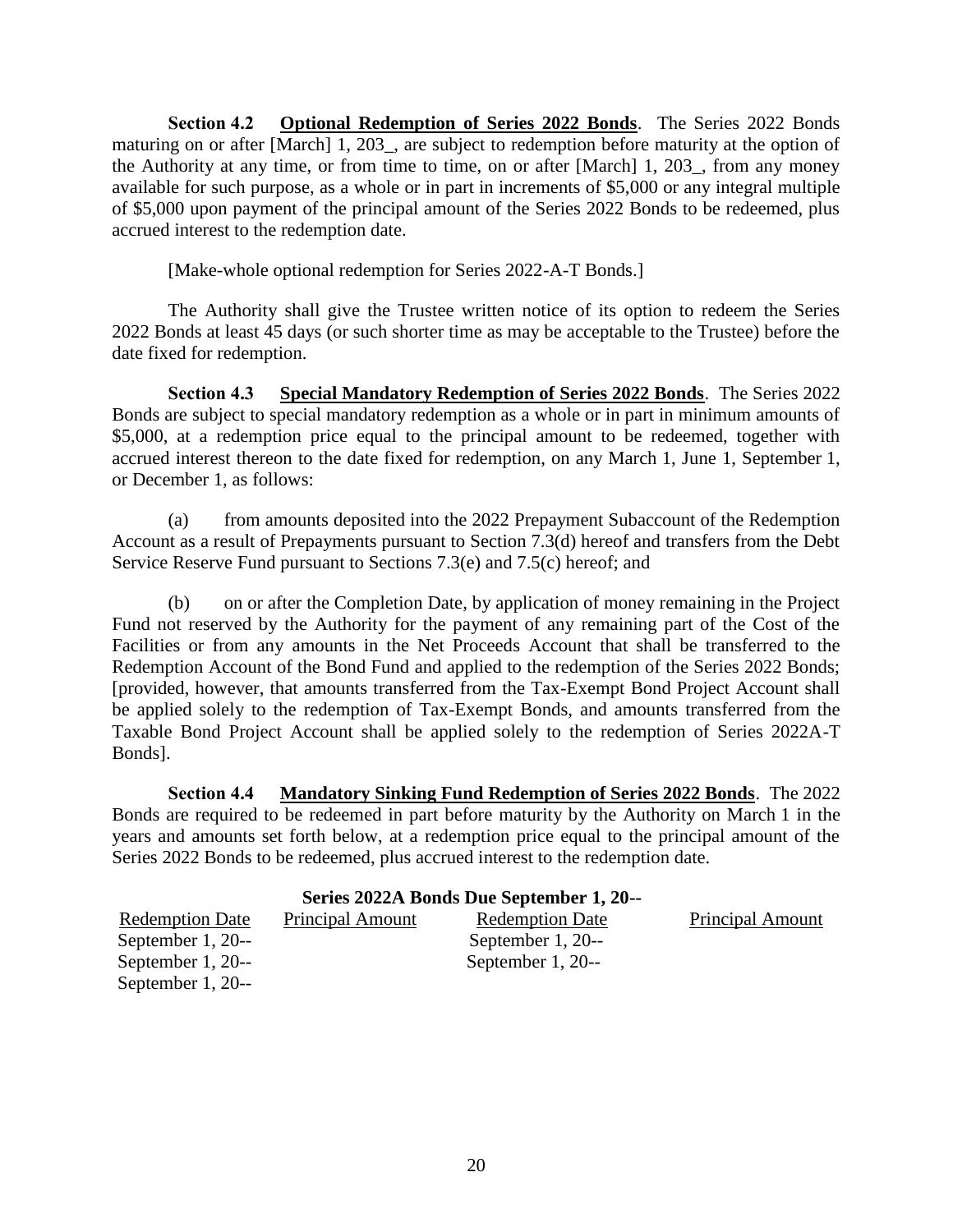| Series 2022A Bonds Due September 1, 20-- |                                            |                                          |                         |  |  |
|------------------------------------------|--------------------------------------------|------------------------------------------|-------------------------|--|--|
| <b>Redemption Date</b>                   | <b>Principal Amount</b>                    | <b>Redemption Date</b>                   | <b>Principal Amount</b> |  |  |
| September 1, 20--                        |                                            | September 1, 20--                        |                         |  |  |
| September 1, 20--                        |                                            | September 1, 20--                        |                         |  |  |
| September 1, 20--                        |                                            |                                          |                         |  |  |
|                                          |                                            | Series 2022A Bonds Due September 1, 20-- |                         |  |  |
| <b>Redemption Date</b>                   | <b>Principal Amount</b>                    | <b>Redemption Date</b>                   | <b>Principal Amount</b> |  |  |
| September 1, 20--                        |                                            | September 1, 20--                        |                         |  |  |
| September 1, 20--                        |                                            | September 1, 20--                        |                         |  |  |
| September 1, 20--                        |                                            | September 1, 20--                        |                         |  |  |
| September 1, 20--                        |                                            | September 1, 20--                        |                         |  |  |
| September 1, 20--                        |                                            | September 1, 20--                        |                         |  |  |
|                                          | Series 2022A-T Bonds Due September 1, 20-- |                                          |                         |  |  |
| <b>Redemption Date</b>                   | Principal Amount                           | <b>Redemption Date</b>                   | Principal Amount        |  |  |
| September 1, 20--                        |                                            | September 1, 20--                        |                         |  |  |
| September 1, 20--                        |                                            | September 1, 20--                        |                         |  |  |
| September 1, 20--                        |                                            | September 1, 20--                        |                         |  |  |
| September 1, 20--                        |                                            | September 1, 20--                        |                         |  |  |
| September 1, 20--                        |                                            | September 1, 20--                        |                         |  |  |
| September 1, 20--                        |                                            | September 1, 20--                        |                         |  |  |
| September 1, 20--                        |                                            | September 1, 20--                        |                         |  |  |
| September 1, 20--                        |                                            | September 1, 20--                        |                         |  |  |
| September 1, 20--                        |                                            | September 1, 20--                        |                         |  |  |
| September 1, 20--                        |                                            | September 1, 20--                        |                         |  |  |

The amount of the Series 2022 Bonds to be redeemed pursuant to mandatory sinking fund redemption may be reduced in accordance with the provisions of Section 7.3(b).

**Section 4.5 Selection of Bonds for Redemption**. If the Authority determines that less than all of the Series 2022 Bonds are to be called for optional or special mandatory redemption the amount, if any, of each maturity of Series 2022 Bonds to be so called for redemption shall be determined by the Authority, subject to the provisions of the Tax Certificate and Section 4.3. If less than all of any maturity of a Series of Series 2022 Bonds are to be called for optional or special mandatory redemption, the amount of Series 2022 Bonds of each maturity of such Series to be so called for redemption shall generally be determined according to a pro-rata method across sinking fund requirements taking into account all Series 2022 Bonds of such maturity of such Series as determined by the Administrator and accepted by the Authority. No Owner of any Bonds may contest the selection methodology accepted by the Authority. If less than all Series 2022 Bonds of any maturity of a Series are to be called for optional, special mandatory or mandatory redemption, the Bonds to be called will be selected by DTC or the Paying Agent in a manner which DTC or the Paying Agent determines to be appropriate and fair. In selecting Bonds for redemption the Paying Agent shall count as one Bond each increment of \$5,000 of principal amount. If a Bond shall be called for partial redemption upon its surrender, a new Bond representing the unredeemed balance of the principal amount shall be issued to the Beneficial Owner of such Bond, unless otherwise provided for in the Bonds.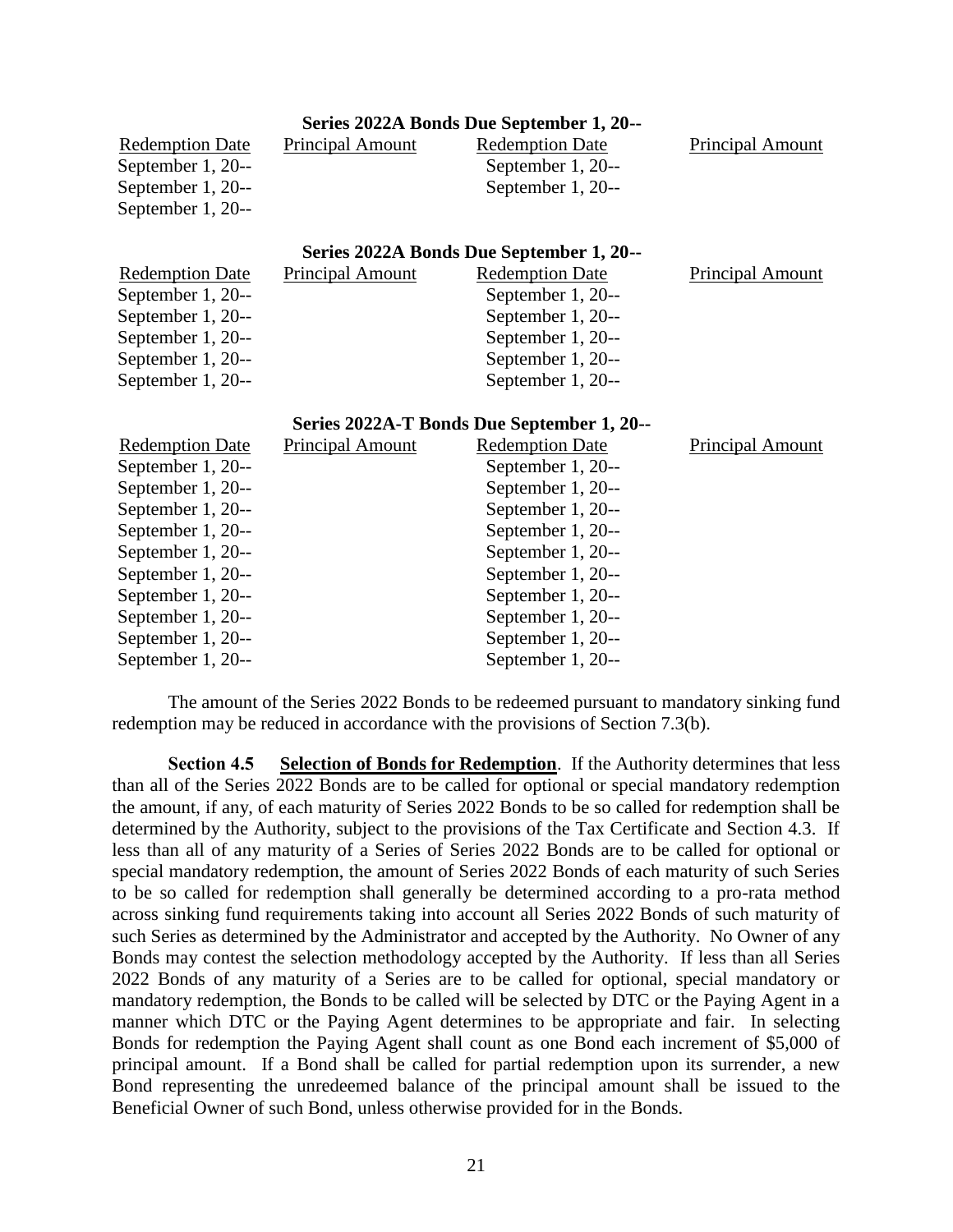**Section 4.6 Notice of Redemption**. In the case of any redemption of Bonds, the Paying Agent will give in its own name or in the name of the Authority notice, as provided for in this Section, that the Bonds (which shall be identified by series, maturity and CUSIP numbers) have been called for redemption and, in the case of Bonds of a series and maturity to be redeemed in part only, the principal amount of the Bonds that have been called for redemption, that they will be due and payable on the date fixed for redemption (specifying the date) upon surrender of the Bonds at the designated corporate trust office of the Paying Agent, at the applicable redemption price (specifying the price) together with any accrued interest to such date, and that all interest on the Bonds to be redeemed will cease to accrue on and after such date.

If at the time of the mailing of the notice of optional redemption the Authority shall not have deposited with the Trustee money that together with the maturing principal of and interest on any securities also deposited shall be sufficient to redeem all the Bonds called for optional redemption, such notice may state that it is conditional and subject to the deposit or transfer of the redemption money with the Trustee not later than the opening of business on the redemption date, and that such notice shall be of no effect unless such money is so deposited.

Such notice will be sent by Electronic Means or mailed postage prepaid, not less than 30 nor more than 60 days before the date fixed for redemption, to the Owners of the Bonds called for redemption, at their respective addresses as they appear on the registration books maintained by the Paying Agent. The receipt of notice will not be a condition precedent to the redemption, and failure to mail any notice to an Owner will not affect the validity of the proceedings for the redemption of Bonds of any other Owner.

**Section 4.7 Payment of Redeemed Bonds**. If notice of redemption has been given as provided in Section 4.6, the Bonds called for redemption will be due and payable on the date fixed for redemption at a redemption price equal to the principal amount of and premium, if any, on the Bonds, together with accrued interest to the date fixed for redemption. Payment of the redemption price will be made by the Paying Agent upon surrender of the Bonds. If less than the full principal amount of a Bond of a series and maturity is called for redemption, the Authority will execute and deliver and the Paying Agent will authenticate, upon surrender of the Bond, and without charge to the Owner, Bonds for the unredeemed portion of the principal amount of the Bond so surrendered.

If any Bond has been duly called for redemption and payment of the principal of and premium, if any, and unpaid interest accrued to the date fixed for redemption on the Bond has been made or provided for, then, notwithstanding that the Bond called for redemption has not been surrendered for cancellation, interest on the Bond will cease to accrue from the redemption date, and, from and after the redemption date, the Bond will no longer be entitled to any lien, benefit or security under this Indenture, and its Owner will have no rights in respect of the Bond except to receive payment of the principal of and redemption premium, if any, and unpaid interest accrued to the date fixed for redemption on the Bond.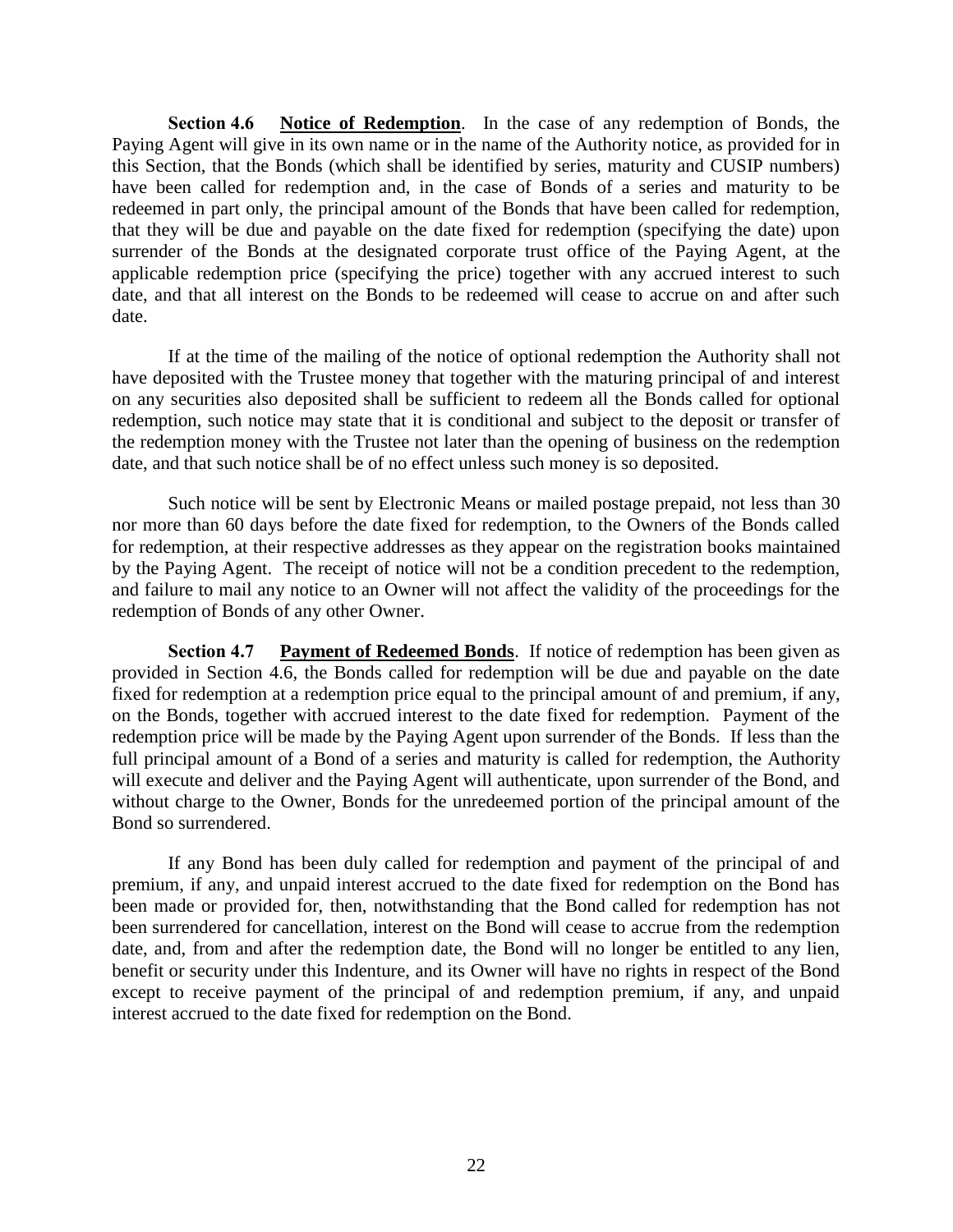### **ARTICLE V**

### **ISSUANCE OF BONDS**

### **Section 5.1 Issuance of Bonds**.

(a) The Authority will not issue any bonds, notes or other evidences of indebtedness or incur any obligation or indebtedness that will be secured by a pledge of Pledged Revenues or other funds pledged by this Indenture to the payment of the Bonds except for Bonds issued under and in accordance with this Indenture; provided, however, that nothing contained in this Indenture will prevent the Authority from issuing or incurring indebtedness payable out of or secured by a pledge of Pledged Revenues to be derived on and after the date the pledge of Pledged Revenues provided in this Indenture is discharged as provided in Section 15.1.

(b) Subject to the provisions set forth in subsection (a) of this Section, the Authority may issue from time to time bonds, notes and other evidences of indebtedness for any lawful purpose, but only after obtaining the prior written consent of the City.

**Section 5.2 Security for Bonds**. This Indenture constitutes a continuing, irrevocable pledge of the Pledged Revenues and certain other funds of the Authority pledged in Article II to secure payment of the principal of and redemption premium, if any, and interest on all Bonds that may, from time to time, be executed, authenticated and delivered under this Indenture. Except as otherwise provided in this Indenture, Bonds will in all respects be equally and ratably secured under this Indenture with other Bonds without preference, priority or distinction on account of the time of their authentication, delivery or maturity, so that Bonds at any time Outstanding under this Indenture will have the same right, lien and preference under this Indenture with like effect as if they had all been executed, authenticated and delivered simultaneously with other Bonds.

### **Section 5.3 Conditions of Issuing Bonds**.

(a) Before the issuance and authentication of the Series 2022 Bonds by the Trustee, the Authority will deliver or cause to be delivered to the Trustee:

- (i) An original executed counterpart of this Indenture;
- (ii) A certified copy of the Bond Resolution;

(iii) A certified copy of the resolution of the City Council consenting to the issuance of the Series 2022 Bonds.

(iv) An Opinion or Opinions of Counsel, who is not an employee of the Authority or the Trustee, but who may be an employee of the City, subject to customary exceptions and qualifications, to the effect that this Indenture has been duly authorized, executed and delivered by the Authority;

(v) An opinion of Bond Counsel, subject to customary exceptions and qualifications, to the effect that the issuance of the Series 2022 Bonds has been duly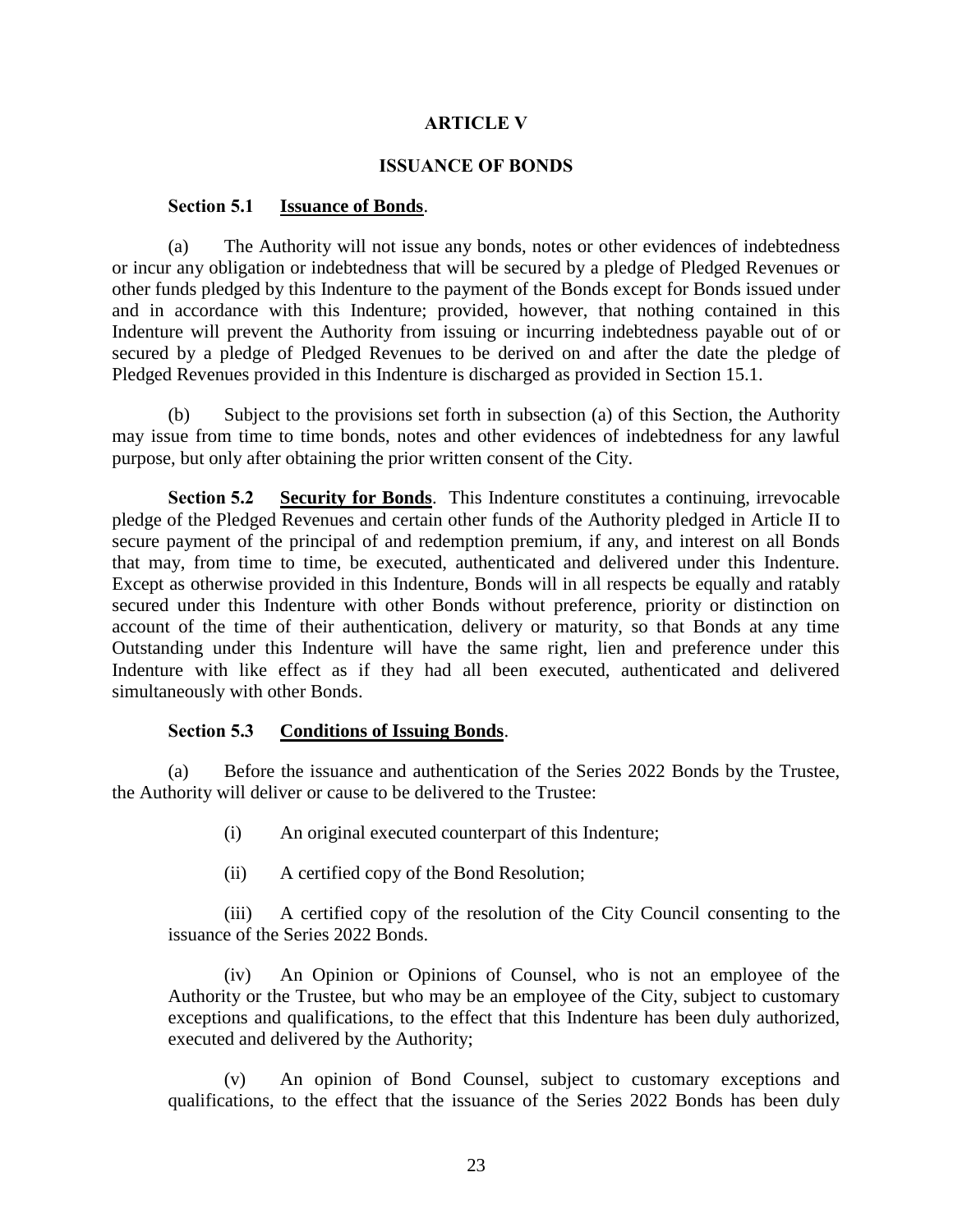authorized, that the Series 2022 Bonds are valid and binding limited obligations of the Authority entitled to the benefits and security of this Indenture and that the interest on the Series 2022[A] Bonds is excludable from the gross income of the recipients thereof for federal income tax purposes;

(vi) A request and authorization of the Authority, signed by its Chairman or Vice Chairman, to the Trustee and the Paying Agent to authenticate and deliver the Series 2022 Bonds, as directed in the request, upon payment to the Trustee for the account of the Authority of the amount specified in the request;

(vii) A certificate of an Authorized Authority Representative that no Event of Default exists under the provisions of the Indenture and that no condition exists, that with the passage of time or the giving of notice would become an Event of Default under the Indenture;

(viii) A fully executed counterpart of the Memorandum of Understanding;

(ix) A certified copy of the Special Assessment Ordinance; and

(x) A certificate of the underwriters for the Series 2022 Bonds as to the Debt Service Reserve Requirement and the issue price of the Series 2022[A] Bonds for federal income tax purposes.

(b) Additional Bonds may be issued under this Indenture for the purpose of (i) financing, following the request of the Developer, additional public improvements related to the Facilities or (ii) refunding or defeasing Outstanding Bonds or providing funds to the Authority to purchase Outstanding Bonds. Additional Bonds will not be permitted to be issued under this Indenture pursuant to clause (i) above, unless at the time of such issuance evidence has been provided to the Trustee: (a) that the aggregate value of all taxable properties within the District is at least times the sum of the principal amount of the Series 2022 Bonds then outstanding, the principal amount of any Additional Bonds then outstanding and the principal amount of Additional Bonds proposed to be issued, (b) the value of each taxable parcel of vacant land is at least \_\_\_ times its allocable share of such Bonds, and (c) in every year that the Additional Bonds are scheduled to be outstanding the amount of Special Assessments will be at least equal to the sum of the principal, interest and Administrative Expenses for all Bonds that will then be Outstanding. For purposes of making these calculations, "value" shall be based upon lesser of  $(x)$ the most recent assessed value as determined by the City of Falls Church and (y), if available, the "as is" appraised value determined in an appraisal completed in the past 120 days by a Member of the Appraisal Institute. Before the issuance and authentication of any such Additional Bonds, the Authority shall deliver or cause to be delivered to the Trustee:

(i) An executed Supplemental Indenture authorizing the issuance of such Additional Bonds and setting forth their terms;

(ii) A certified copy of a resolution of the Authority authorizing the execution and delivery of the Additional Bonds and the Supplemental Indenture;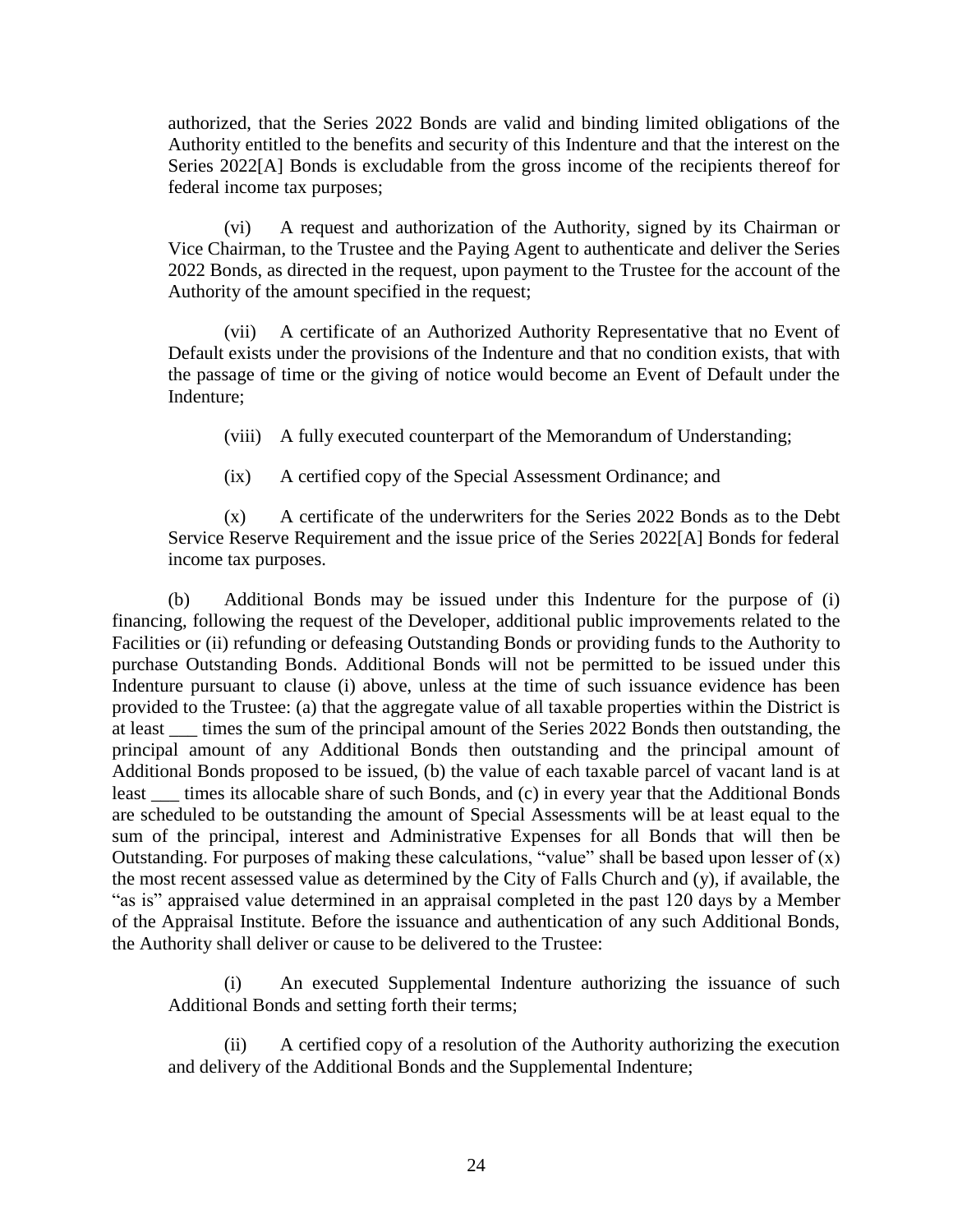(iii) An Opinion or Opinions of Counsel, who is not an employee of the Authority, the City or the Trustee, subject to customary exceptions and qualifications, to the effect that the Supplemental Indenture has been duly authorized, executed and delivered by the Authority;

(iv) An opinion of Bond Counsel, subject to customary exceptions and qualifications, to the effect that the issuance of such Additional Bonds has been duly authorized, that the Additional Bonds are valid and binding limited obligations of the Authority entitled to the benefits and security of this Indenture and that the issuance of such Additional Bonds will not adversely affect the exclusion from gross income for federal income tax purposes of the interest on any Tax-Exempt Bond;

(v) A request and authorization of the Authority, signed by its Chairman or Vice Chairman, to the Trustee and the Paying Agent to authenticate and deliver such Additional Bonds upon payment to the Trustee for the account of the Authority of the amount specified in the request;

(vi) A certificate of an Authorized Authority Representative that no Event of Default exists under the provisions of the Indenture and that no condition exists, that with the passage of time or the giving of notice would become an Event of Default;

(vii) Evidence satisfactory to the Trustee that the Authority has made provision as required by the Indenture for the payment or redemption of all Bonds of the Authority to be refunded;

(viii) A written determination by a firm of independent certified public accountants or of financial consultants selected by the Authority that the proceeds (excluding accrued interest) of the Additional Bonds, together with any other money deposited with the Trustee for such purpose and the investment income to be earned on funds held by the Trustee for payment or redemption of Bonds of the Authority to be purchased or refunded, will be sufficient to pay, whether upon redemption or at maturity, the principal of and redemption premium, if any, and interest on the Bonds of the Authority to be purchased or refunded and unless otherwise provided for, the estimated expenses incident to the payment or refunding;

(ix) A written determination by a firm of independent certified public accountants or of financial consultants selected by the Authority that after the issuance of the Additional Bonds and the provision for payment or redemption of all Bonds of the Authority to be refunded or paid, either (A) the Debt Service for each Fiscal Year in which there will be Outstanding Bonds of any Series not to be refunded or paid will not be more than the Debt Service for such Fiscal Year on all Outstanding Bonds immediately before the issuance of the Additional Bonds, including the Bonds of the Authority to be refunded or paid or (B) net present value savings shall be achieved with respect to the series of Bonds being refunded or paid and Pledged Revenues shall be sufficient to cover debt service on all Outstanding Bonds;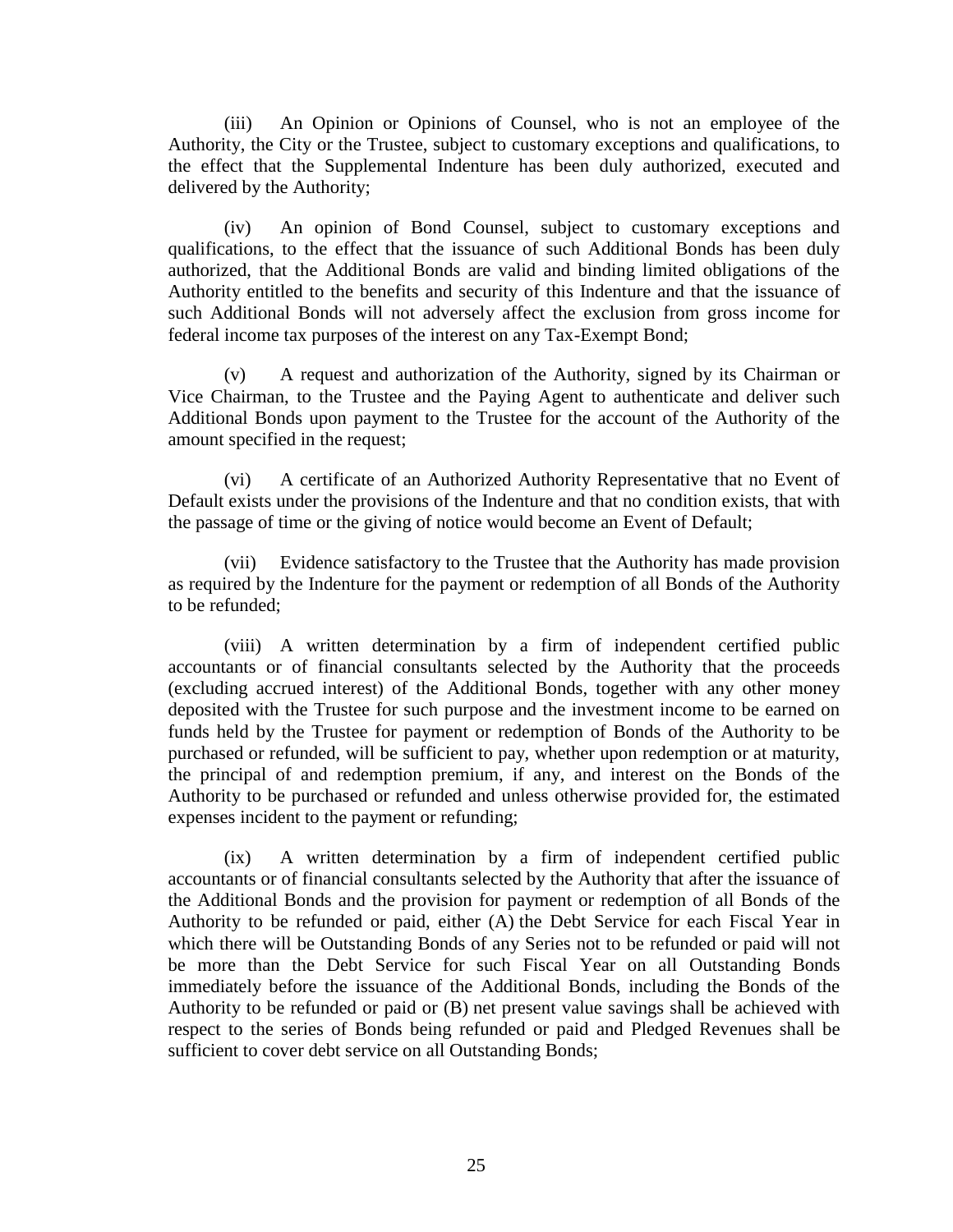(x) A certified copy of a resolution of the City Council consenting to the issuance of Additional Bonds; and

(xi) A certificate of the underwriter or purchaser of the Additional Bonds as to the Debt Service Reserve Requirement and the issue price of the Additional Bonds for federal income tax purposes.

# **ARTICLE VI**

# **PROJECT FUND**

**Section 6.1 Project Fund; Capitalized Interest Account**. The Trustee shall deposit in the Project Fund (i) the portion of the proceeds of the Series 2022 Bonds specified in Sections 3.12(a) [and 3.12(b)] and (ii) any Net Proceeds to be used to repair, reconstruct or restore any portion of the Authority-Owned Facilities as directed by the Authority.

The portion of the proceeds of the Series 2022 Bonds to be deposited in the Capitalized Interest Account pursuant to Section 3.12 will be deposited in this Account. The Trustee will transfer money in the Capitalized Interest Account to the Interest Account of the Bond Fund on or before each Interest Payment Date in accordance with Section 7.2 hereof.

Interest earned on and any profit realized from the investment of money in the Capitalized Interest Account will be retained in the Capitalized Interest Account and used to make the transfers described above. Any amounts remaining after the Interest Payment Date on \_\_\_\_ 1, 202\_, shall be transferred first to the Project Fund to pay Costs of the Facilities if the Completion Date has not occurred, then to the Bond Fund to be applied to the payment of interest on Bonds, subject to the delivery of an opinion of Bond Counsel that such application does not adversely affect the exclusion from gross income for federal income tax purposes of interest on any Tax-Exempt Bond or, if required by Bond Counsel, to the Redemption Account of the Bond Fund to be used to redeem Series 2022 Bonds in accordance with Section 4.3(b).

**Section 6.2 Payments from Project Fund**. The Trustee will use money in the Project Fund solely to pay Costs of the Facilities, as evidenced by the requisitions and certificates provided for in this Section. As conditions precedent to each disbursement from the Project Fund and the Net Proceeds Account, the Authority will file or cause to be filed with the Trustee an executed copy of a requisition in substantially the form of [Exhibit B to the Development Agreement], except that with respect to the payment or reimbursement of costs of issuing the Bonds, the Authority will file with the Trustee a requisition signed by the Developer and the Authority.

Upon receipt of each requisition the Trustee will make payment from the Project Fund in accordance with the requisition.

Interest accruing on and any profit realized from the investment of money in the Project Fund will be retained in the Project Fund as part of the account in which the investment is held.

**Section 6.3 Disposition of Balance in Project Fund**. Upon the completion of the Facilities and upon the Trustee's receipt of a certificate, signed by an Authorized Authority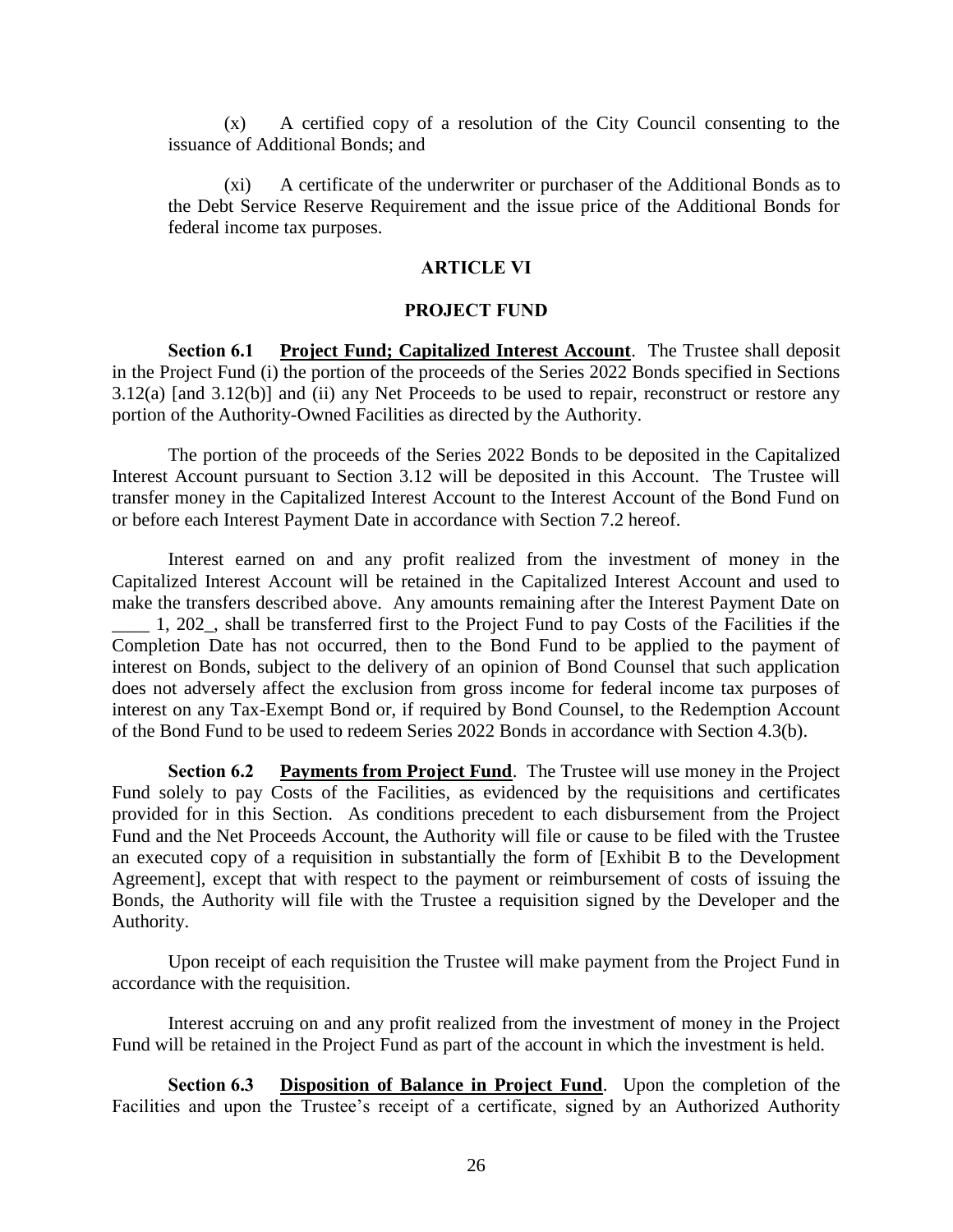Representative, stating the date of completion and which items of the Cost of the Facilities, if any, have not been paid and for the payment of which money should be reserved in the Project Fund, the balance of any money remaining in the Project Fund in excess of the amount to be reserved for payment of unpaid items of the Cost of the Facilities shall, at the written direction of the Authority, be deposited in the Redemption Account of the Bond Fund to be used to redeem Series 2022 Bonds in accordance with Section 4.3(b).

Any excess money shall either be used before the expiration of the applicable temporary period under Section 148 of the Code during which it may be invested at an unrestricted yield or will be invested in order to comply with any limitations imposed by the Code, all as directed in writing by the Authority. The Authority may direct the Trustee in writing to invest gross proceeds at an unrestricted yield after the expiration of the applicable temporary period in an amount permitted by the minor portion provisions set forth in Treas. Regs Section 1.148-2(g) of the Code provided that the Authority delivers to the Trustee an opinion of Bond Counsel that such action will not adversely affect the exclusion from gross income for federal income tax purposes of interest on the Tax-Exempt Bonds. The Trustee shall have no duty to determine whether such opinion of Bond Counsel is required for any investment direction.

**Section 6.4 Net Proceeds Account**. Amounts on deposit in the Net Proceeds Account shall not be commingled with any other account or fund established under this Indenture. No sale or investment proceeds of any Bonds and no Pledged Revenues may be deposited to the Net Proceeds Account. The Authority hereby assigns to the Trustee its rights in any Net Proceeds deposited with the Trustee. The Authority agrees to have any such Net Proceeds paid directly to the Trustee. The Authority agrees to notify the Trustee immediately in writing in the case of damage, destruction or loss of all or any material portion of the Authority-Owned Facilities as a result of fire or other casualty or condemnation or loss of title but only to the extent the Authority has actual knowledge of any such damage, destruction or loss. The Trustee shall hold any such Net Proceeds paid to or for the benefit of the Authority in the Net Proceeds Account subject to further instructions of the Authority. Unless the Authority makes the election described in the following paragraph, the Net Proceeds may be disbursed in accordance with Section 6.2 of this Indenture to promptly repair, reconstruct and restore the Authority-Owned Facilities to substantially the same condition as before the damage, destruction, loss of title or condemnation with such alterations and additions as the Authority may determine and which will not impair the capacity or character of the Authority-Owned Facilities for their intended use. If the Net Proceeds are not sufficient to pay in full the costs of such repair, reconstruction and restoration, the Authority may, but shall not be obligated to, pay any excess costs from other available funds or make the election described in the following paragraph. Any balance of Net Proceeds remaining after payment of the cost of any such repair or restoration shall be transferred to the Redemption Account of the Bond Fund and used to redeem Series 2022 Bonds in accordance with Section 4.3. The Authority shall deliver to the Trustee a certificate indicating the completion of such repair or restoration executed by an Engineer prior to such transfer.

The Authority may elect not to restore the Authority-Owned Facilities in full or part but to apply Net Proceeds in full or part to the optional redemption or other redemption or defeasance of the Bonds in the manner otherwise permitted by the Indenture; provided, however, that (i) if available insurance proceeds are insufficient to pay the full cost to repair or replace the portion of such Authority-Owned Facilities, such amounts may, at the sole option of the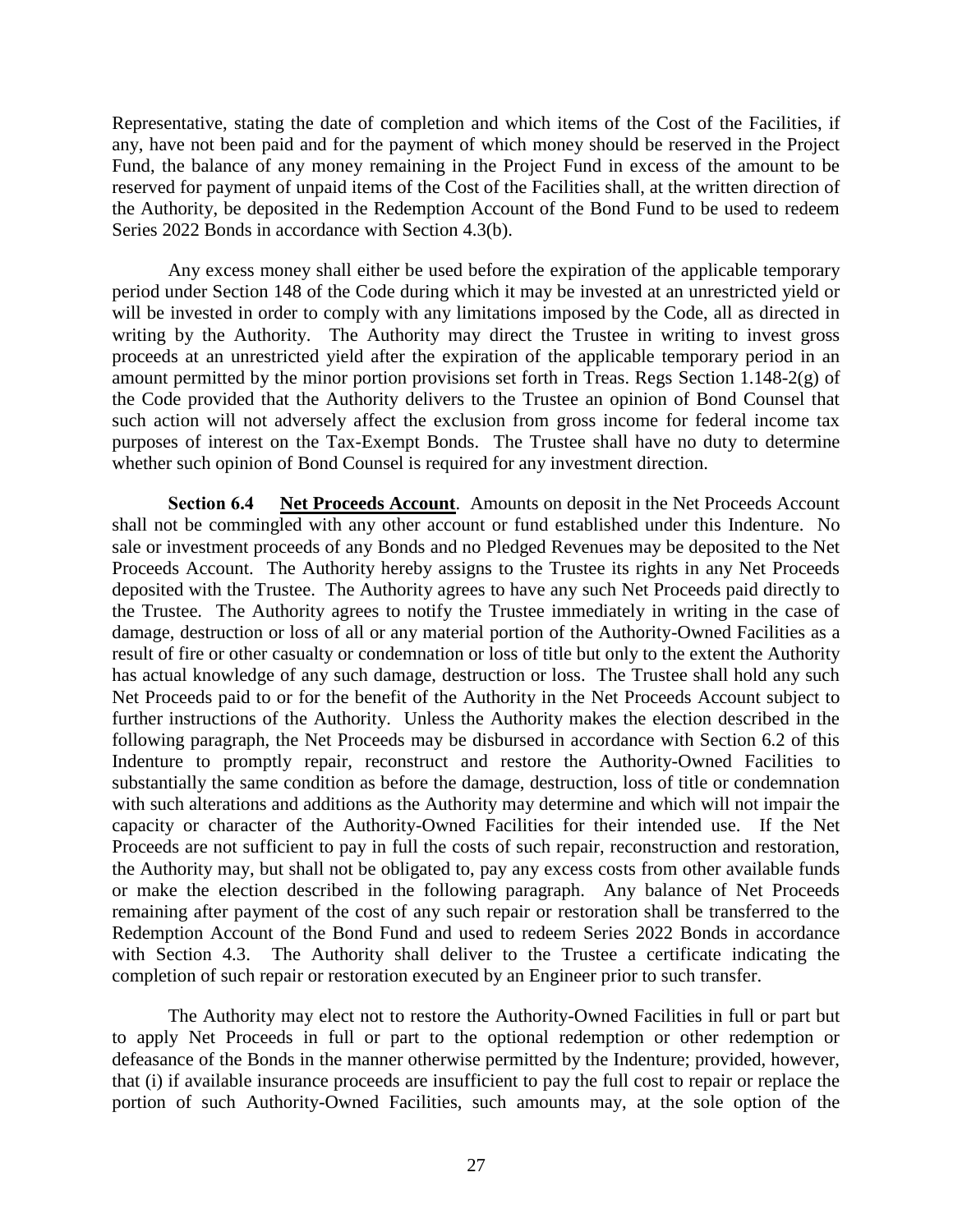Authority, be applied to the redemption or defeasance of the Bonds, unless sufficient funds are available from other sources to make up such insufficiency and (ii) neither the City nor the Authority shall be required to expend any of its own funds (other than any available insurance proceeds as provided above) to make up any such insufficiency. The Net Proceeds shall be transferred to the Redemption Account of the Bond Fund or an escrow account, at the written direction of the Authority. The Authority at the time of such election shall deliver to the Trustee an opinion of Bond Counsel that the proposed application of Net Proceeds will not adversely affect the exclusion of interest on the Tax-Exempt Bonds from gross income for federal income tax purposes.

# **ARTICLE VII**

# **FUNDS AND ACCOUNTS**

**Section 7.1 Establishment of Funds**. The following funds and accounts are hereby established under this Indenture and shall be held by the Trustee:

(a) Project Fund, in which there are established a separate Tax-Exempt Bond Project Account, a separate Taxable Bond Project Account, a separate Capitalized Interest Account (and within the Capitalized Interest Account a Tax-Exempt Bond Subaccount and a Taxable Bond Subaccount) and a separate Net Proceeds Account;

(b) Revenue Fund, in which there is established a separate Delinquent Payments Account;

(c) Bond Fund, in which there are established an Interest Account, a Principal Account and a Redemption Account, and within the Redemption Account there are established a 2022 Optional Redemption Subaccount and a 2022 Prepayment Subaccount;

- (d) Administrative Expense Fund;
- (e) Debt Service Reserve Fund; and
- (f) Rebate Fund.

**Section 7.2 Revenue Fund**. The Authority will cause Special Assessment Revenues and Special Tax Revenues to be collected and deposited in the Revenue Fund in accordance with the Memorandum of Understanding and will collect and immediately deposit in the Revenue Fund as received all other Pledged Revenues, and such other money as the Authority may determine, except as otherwise provided for in this Indenture for investment income on certain funds and accounts created by this Indenture and except for Prepayments, which will be deposited in the 2022 Prepayment Subaccount in the Redemption Account of the Bond Fund. The Trustee shall deposit in the Delinquent Payments Account only payments of Special Assessments or Special Taxes designated in writing by the Administrator, on behalf of the Authority and the City, as delinquent, and any penalties and interest thereon. Amounts in the Delinquent Payments Account shall be used for transfers to the Debt Service Reserve Fund as set forth in (c) below after making the transfers described in Sections 7.2(a) and (b). Except as set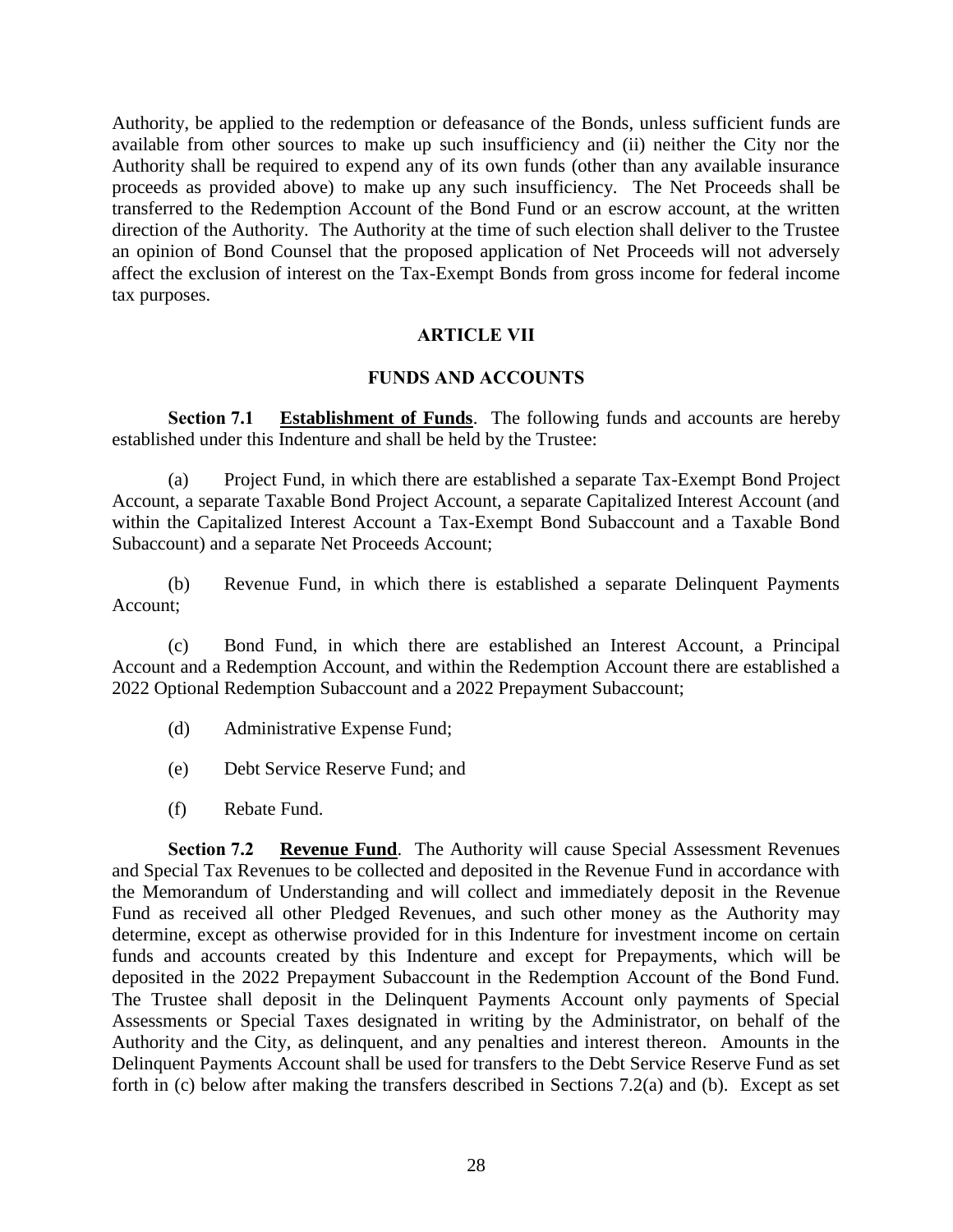forth below, on the Business Day preceding each Interest Payment Date, the Trustee will make transfers from the Revenue Fund in the following order of priority:

(a) To the Administrative Expense Fund, the amount of any Special Assessments and Special Tax Revenues collected to pay Administrative Expenses and not retained by the City pursuant to the Memorandum of Understanding as provided in a written notice by the Authority or the Administrator, on behalf of the Authority, to the Trustee and any other Pledged Revenues necessary to pay Administrative Expenses;

(b) To the appropriate accounts in the Bond Fund, the amount necessary to make the following deposits:

(1) first, in the Interest Account an amount which, together with other amounts, if any, on deposit therein will equal the amount of interest due on the Bonds on such Interest Payment Date; and

(2) then, in the Principal Account an amount which, together with other amounts, if any, on deposit therein, will equal the principal amount (including any sinking fund installment), if any, due with respect to the Bonds on such Interest Payment Date;

(c) To the Debt Service Reserve Fund, if the amount in the Debt Service Reserve Fund is less than the Debt Service Reserve Requirement, the amount of money necessary, in addition to amounts on deposit therein, to equal the Debt Service Reserve Requirement; provided that such payments shall be made only from money in the Delinquent Payments Account of the Revenue Fund;

(d) To the Rebate Fund, the amount, if any, equal to any Rebate Amount accrued (based on the most recent report of the Administrator filed with the Trustee and the Authority pursuant to Section 10.2(a)(vi) hereof), but not previously paid or provided for in the Rebate Fund; and

(e) To the Administrative Expense Fund, any remaining amounts.

Notwithstanding the foregoing, so long as money is on deposit in the Capitalized Interest Account on the date required for any transfer into the Interest Account as set forth above, the Trustee shall, prior to making any transfer into the Interest Account from the Revenue Fund, transfer to the Interest Account from the Capitalized Interest Account, the lesser of (x) the interest on such Bonds coming due on the next succeeding Interest Payment Date, net of amounts then on deposit in the Interest Account and (y) the amount remaining on deposit in the Capitalized Interest Account[; provided, however, that amounts on deposit in the Tax-Exempt Bond Subaccount of the Capitalized Interest Account shall only be transferred to pay interest on the Series 2022A Bonds, and amounts on deposit in the Taxable Bond Subaccount of the Capitalized Interest Account shall only be transferred to pay interest on the Series 2022A-T Bonds]. In making the foregoing transfers from the Revenue Fund, the Trustee shall conclusively rely on a report furnished by the Administrator filed with the Trustee pursuant to Section 10.2(a)(i) setting forth the amount of Special Assessment Revenues and Special Tax Revenues to be applied as set forth above.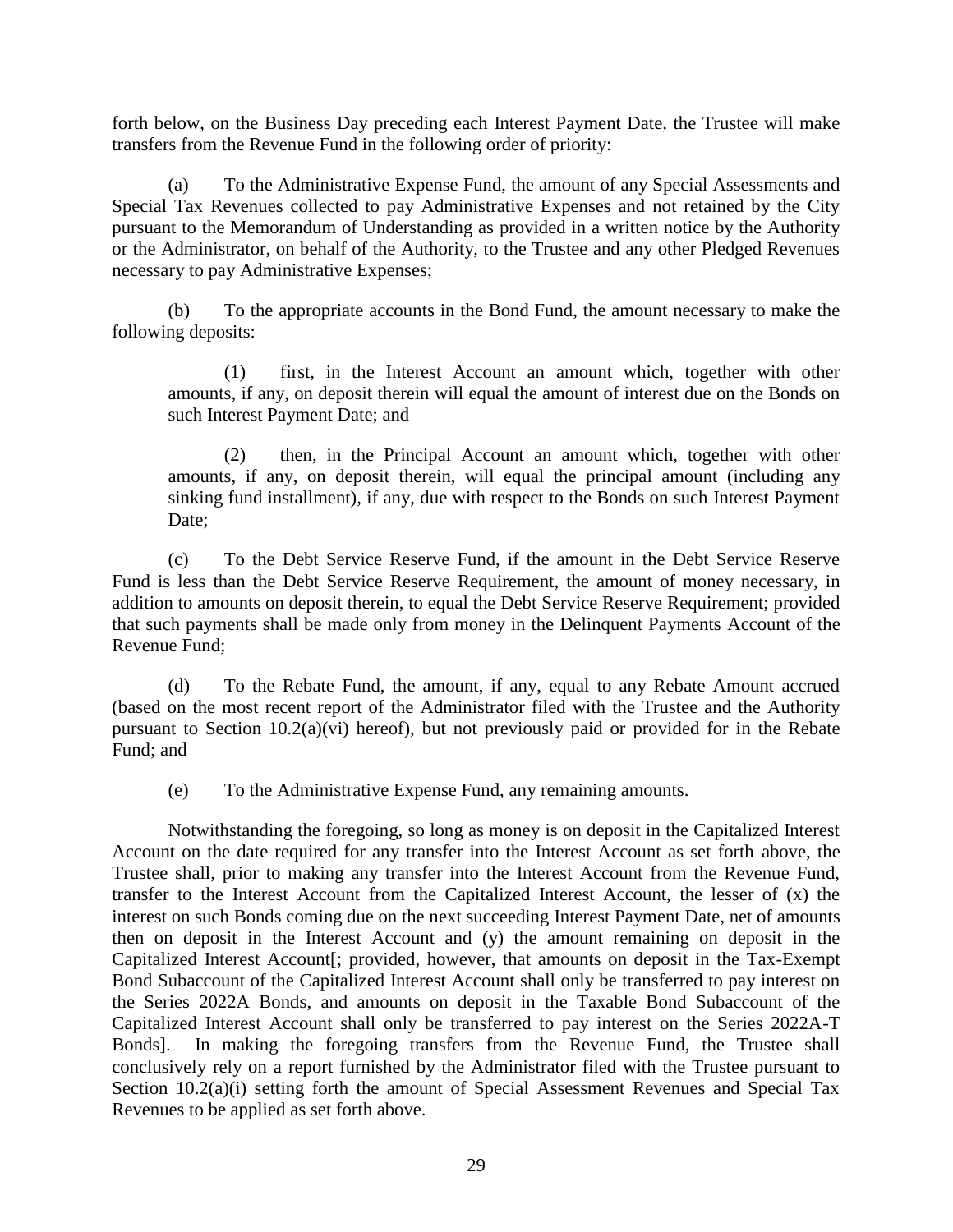### **Section 7.3 Bond Fund**.

(a) The Trustee will pay from the Principal Account the principal (including sinking fund installments) of the Bonds when due. The Trustee will pay from the Interest Account the interest on the Bonds when due. The Trustee will use money in the Redemption Account to redeem Bonds pursuant to any optional redemption provision exercised by the Authority or special mandatory redemption provisions or, if directed by an Authorized Authority Representative, to purchase Bonds on the open market; provided, however, (i) no money will be used to purchase Bonds to the extent it is required to pay the redemption price of any Bonds for which notice of redemption has been given as provided in Section 4.6, and (ii) Bonds will not be purchased at a price in excess of the applicable optional redemption price plus accrued interest.

(b) There shall, at the option of the Authority, be applied or credited against any sinking fund requirement for Bonds of a Series and maturity the principal amount of any Bonds of such Series and maturity that have been previously defeased or redeemed (other than by mandatory sinking fund redemption) before each such mandatory sinking fund redemption date or that have been purchased by the Authority or the Trustee on behalf of the Authority and delivered to the Trustee for cancellation at least seventy (70) days before each such mandatory sinking fund redemption date, provided such Bonds have not previously been applied as a credit against any mandatory sinking fund redemption payment. The credit will be applied against payments required to be made on mandatory sinking fund redemption dates on a generally prorata basis within such Series and maturity of Bonds as may be determined by the Administrator and accepted by the Trustee, unless the Trustee receives written instructions from the Authority at least seventy (70) days before such dates to apply the credit in some other order.

(c) On the Business Day immediately preceding a Principal or Interest Payment Date but after the transfers from the Revenue Fund required pursuant to Section 7.2, the Trustee will determine if the balance on deposit in the Principal Account and the Interest Account will be sufficient (after taking into consideration any amount to be transferred from the Capitalized Interest Account) to pay the principal and interest due and payable on the Principal or Interest Payment Date, and if a deficiency exists, will promptly notify the Authority of such fact. If on any Principal or Interest Payment Date following the required transfers from the Revenue Fund, the balance on deposit in the Principal Account or the Interest Account is insufficient to pay the principal and interest due and payable on Outstanding Bonds, the Trustee will transfer the amount of the deficiency from the Debt Service Reserve Fund to the appropriate account in the Bond Fund.

(d) Prepayments shall be deposited into the 2022 Prepayment Subaccount and shall be applied to the special mandatory redemption of the 2022 Bonds pursuant to Section 4.3(a) hereof.

(e) Transfers from the Debt Service Reserve Fund pursuant to Section 7.5(c) hereof shall be deposited into the 2022 Prepayment Subaccount of the Redemption Account and shall be applied to the special mandatory redemption of the Series 2022 Bonds pursuant to Section 4.3(a) hereof.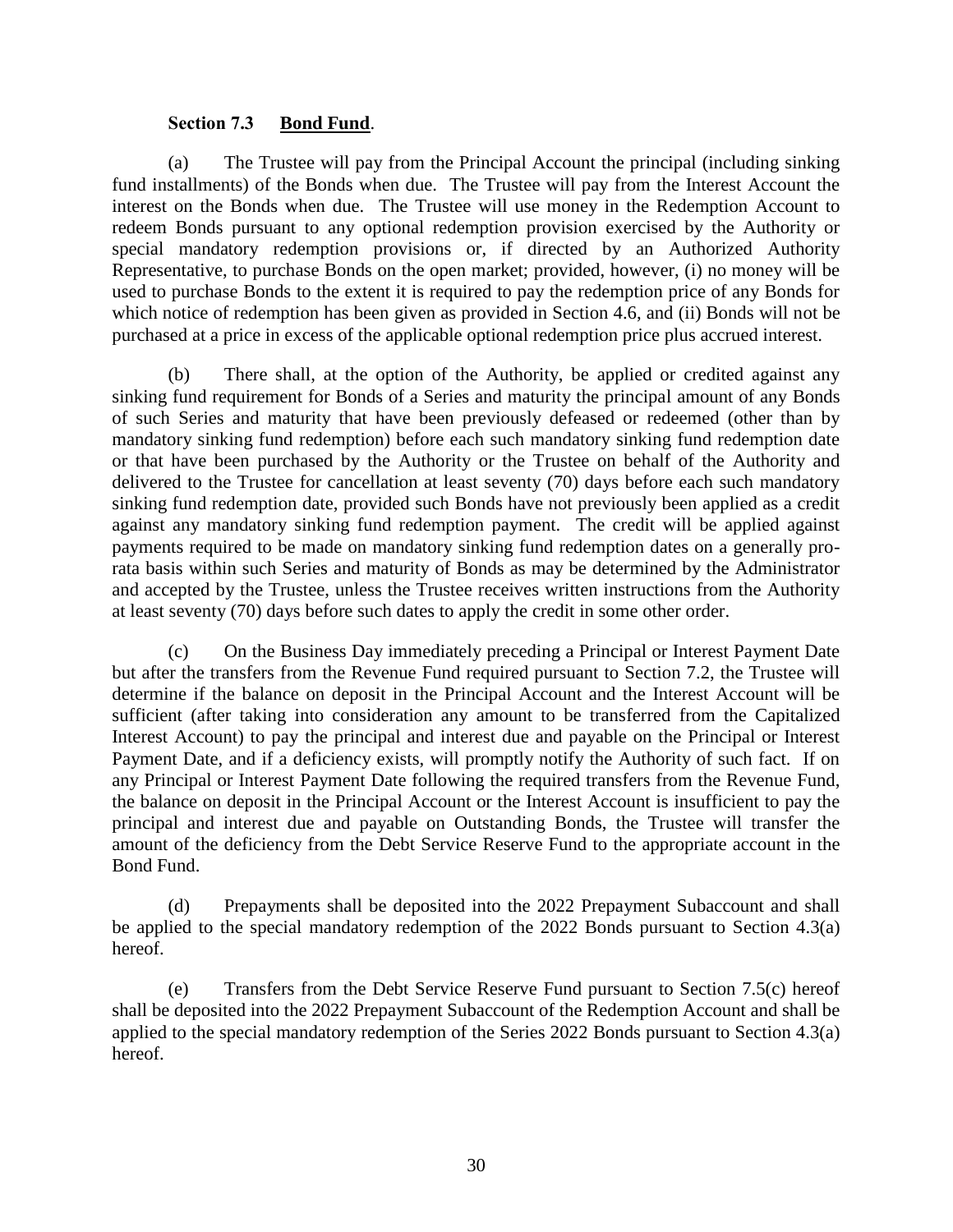(f) Interest received on and any profit realized from the investment of money in the Bond Fund will become a part of the account and subaccount in which the investment is held.

**Section 7.4 Administrative Expense Fund**. Money deposited in the Administrative Expense Fund shall be held in trust by the Trustee and shall be applied by the Trustee to pay Administrative Expenses upon receipt by the Trustee of a written request in the form attached as Exhibit B hereto signed by an Authorized Authority Representative specifying (i) the amount to be withdrawn, (ii) the Person to whom such amount is to be paid and the payment instructions, (iii) the nature of such Administrative Expense and (iv) that such amount is a proper charge against the Administrative Expense Fund. [Notwithstanding the foregoing, no proceeds of the Tax-Exempt Bonds may be used to pay Administrative Expenses allocable to the Series 2022A-T Bonds.] Interest received on and any profit realized from the investment of money in the Administrative Expense Fund will become a part of such Fund. Amounts in the Administration Expense Fund are not pledged to the payment of principal of, redemption premium, if any, and interest on the Bonds.

## **Section 7.5 Debt Service Reserve Fund**.

(a) If amounts on deposit in the Bond Fund are insufficient to make payments of principal of or interest on the Bonds when due, the Trustee will transfer money from the Debt Service Reserve Fund to the Bond Fund to the extent necessary to pay principal (including sinking fund installments) of and interest on the Bonds when due. If the amount on deposit in the Debt Service Reserve Fund is less than the Debt Service Reserve Requirement, the Trustee will transfer funds from the Revenue Fund, but only from the Delinquent Payments Account, to the Debt Service Reserve Fund to restore the Debt Service Reserve Requirement, to the extent and in the manner provided in Section 7.2(c).

(b) Within 10 days after each Principal Payment Date and Interest Payment Date and at such other times as the Authority may request in writing, the Trustee will determine if the balance on deposit in the Debt Service Reserve Fund is at least equal to the Debt Service Reserve Requirement. In making such determination, (i) the Trustee may take into account any reduction in the Debt Service Reserve Requirement that will result from any principal payment to be made on such Principal Payment Date or Interest Payment Date and (ii) securities in which money in the Debt Service Reserve Fund is invested will be valued in the manner set forth in Section 8.2. If a deficit exists in the Debt Service Reserve Fund, the Trustee will promptly notify the Authority of the deficit. If the amount on deposit in the Debt Service Reserve Fund exceeds the Debt Service Reserve Requirement, the Trustee will transfer the excess to the Interest Account of the Bond Fund, or upon the written request of the Authorized Authority Representative to the Administrative Expense Fund, within five Business Days after such determination, provided that before the end of the Capitalized Interest Period the Trustee will transfer the excess to the Capitalized Interest Account within five Business Days after such determination.

(c) Whenever a Prepayment is made and the Series 2022 Bonds are redeemed with the proceeds of such Prepayment pursuant to Section 4.3(a) hereof, a proportionate amount in the Debt Service Reserve Fund (determined by the Administrator and accepted by the Trustee on the basis of the principal of the Series 2022 Bonds to be redeemed and the original principal of the Series 2022 Bonds), shall be transferred to the 2022 Prepayment Subaccount of the Redemption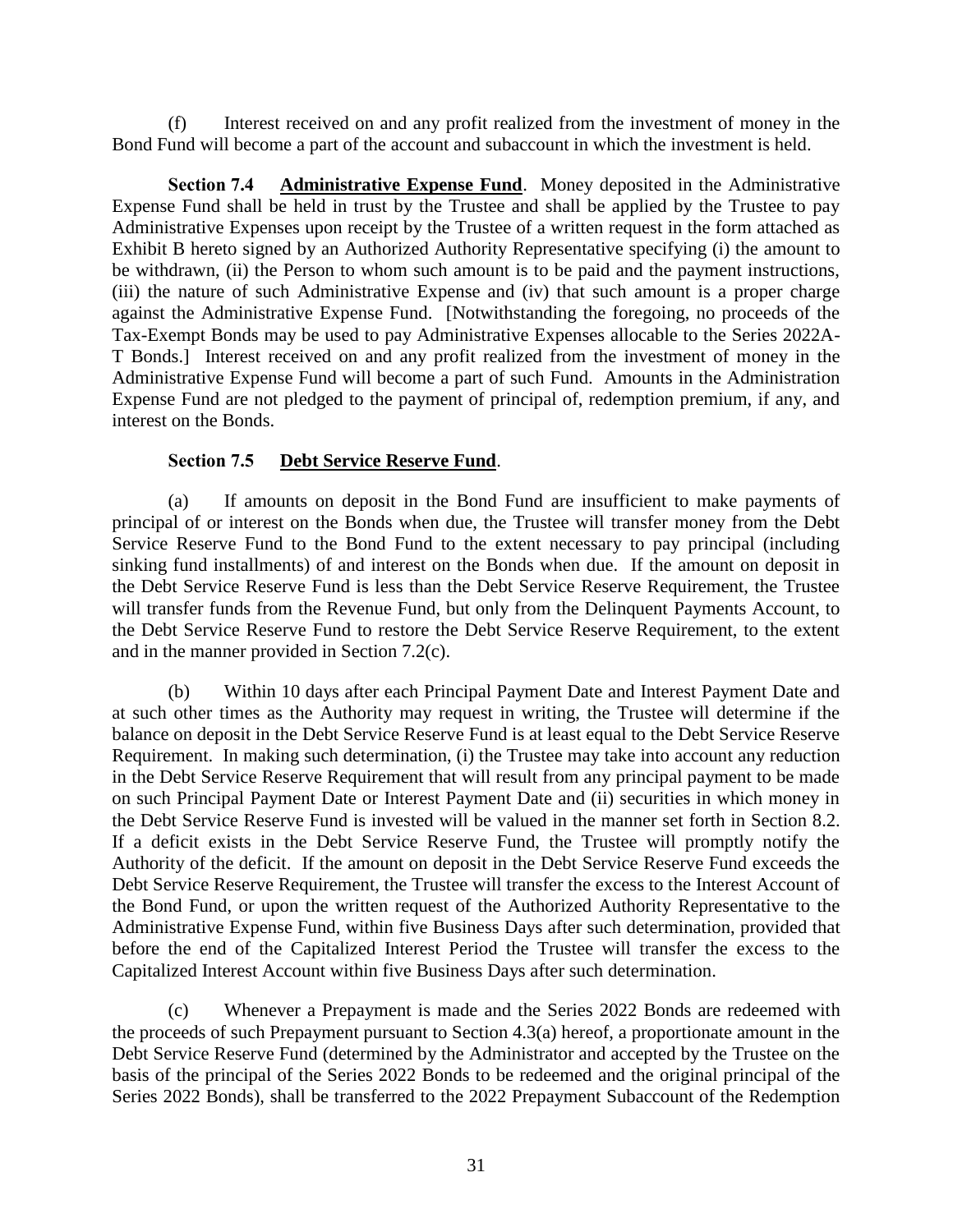Account to be applied to the special mandatory redemption of the Series 2022 Bonds pursuant to Sections 4.3(a) and 7.3(e) hereof; provided that such transfer will be made only to the extent that an amount at least equal to the Debt Service Reserve Requirement will remain in the Debt Service Reserve Fund after such transfer.

**Section 7.6 Rebate Fund**. The Trustee shall hold money in the Rebate Fund in trust to be applied to pay any Rebate Amount. The Trustee shall pay to the Authority or to such place as the Authority may direct, upon written request of an Authorized Authority Representative, the Rebate Amount required to be paid to the United States at the times, in the manner and as calculated in accordance with Section 148(f) of the Code. The Trustee shall have no responsibility for computation of the Rebate Amount, and the Authority shall cause the Rebate Amount to be calculated in accordance with the requirements of Section 148(f) of the Code.

The Authority may direct the Trustee in writing to use money in the Administrative Expense Fund in such amounts as the Authority may specify, in order to deposit the Rebate Amount in the Rebate Fund. The Administrator shall compute any Rebate Amount annually and, if necessary to provide sufficient money to pay the Rebate Amount, shall increase the Administrative Expenses as appropriate to have funds available in the Administrative Expense Fund to pay the Rebate Amount. Amounts in the Rebate Fund are not pledged to the payment of principal of, redemption premium, if any, and interest on the Bonds

**Section 7.7 Disposition of Balances in Funds**. When the balances on deposit in the Bond Fund and the Debt Service Reserve Fund are sufficient to pay or redeem all the Bonds then Outstanding, the Authority may direct the Trustee in writing to transfer the balances in such Funds to a special account in the Bond Fund to be held by the Trustee for the payment or redemption of Bonds at the earliest practicable date and for no other purpose.

## **ARTICLE VIII**

## **INVESTMENT OF FUNDS**

## **Section 8.1 Investment of Funds**.

(a) Any money held in any funds and accounts established by this Indenture may be separately invested and reinvested by the Trustee, at the written request of and as directed by an Authorized Authority Representative in Permitted Investments.

(b) All investments will be held by or under the control of the Trustee and while so held will be deemed a part of the fund or account in which the money was originally held. Any loss resulting from such investments shall be charged to the fund or account in which the money was held. The Trustee and the Authority will sell and reduce to cash a sufficient amount of investments whenever the cash balance in any fund or account is insufficient for its purposes.

(c) Investments of money in the Debt Service Reserve Fund must mature or be payable not more than ten years after the date of their purchase.

(d) Money in funds and accounts held by the Trustee in the Project Fund may be pooled and commingled for purposes of investment.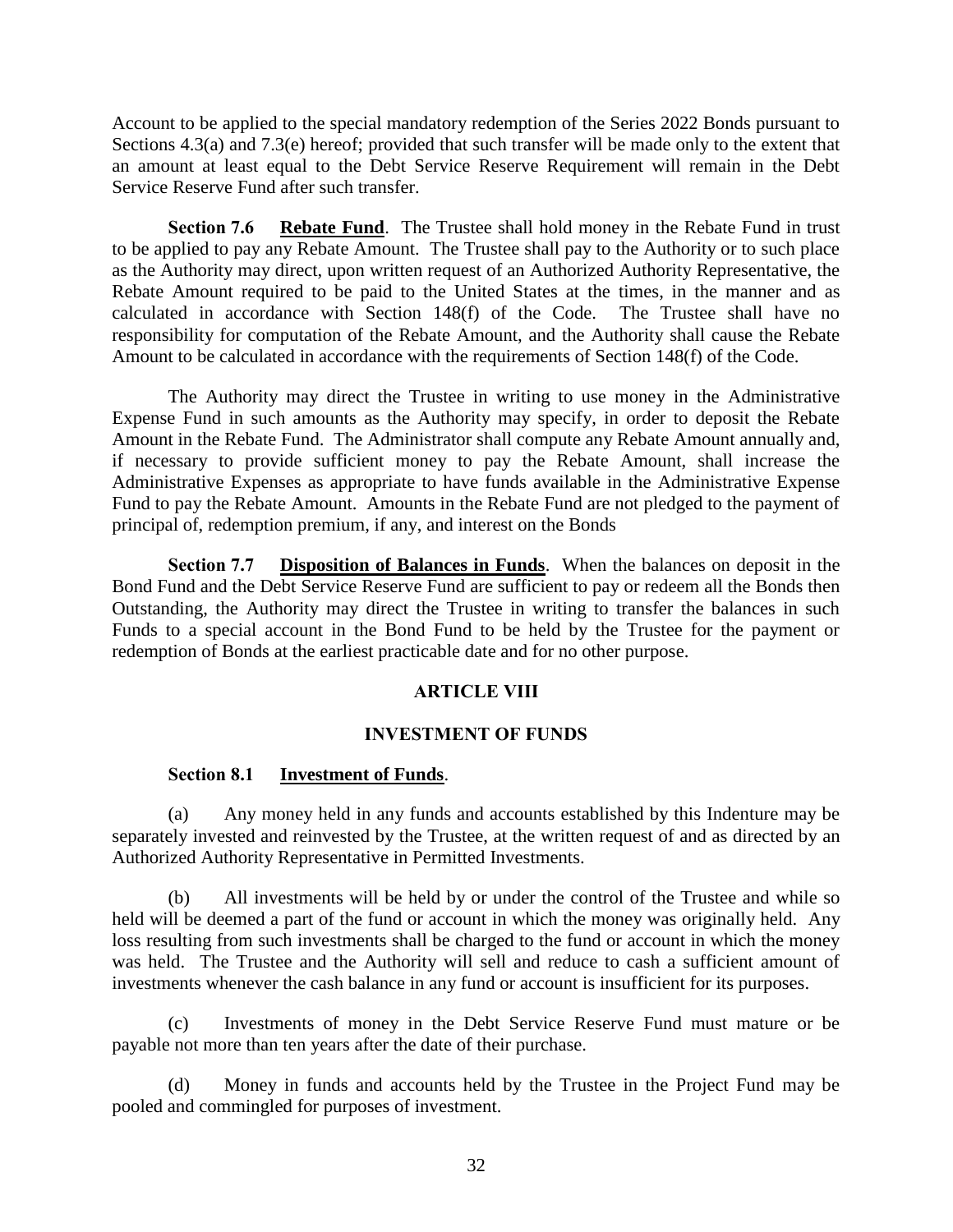(e) The Trustee may conclusively rely upon the Authority's written instructions as to both the suitability and legality of all directed investments, and such written instructions shall be deemed to certify to the Trustee that the directed investments constitute Permitted Investments. In the absence of such written investment instructions, the Trustee shall invest funds under the Virginia State Non-Arbitrage Program, the extent permitted thereby, and otherwise shall hold funds uninvested in cash, with no liability for interest thereon. Ratings of investments shall be determined at the time of purchase of such investments and without regard to ratings subcategories. The Trustee shall have no responsibility to monitor the ratings of investments after the initial purchase of such investments. Confirmations of investments are not required to be issued by the Trustee for each month in which a monthly statement is rendered to the Authority or the Administrator

(f) The Trustee may credit the funds or accounts hereunder with amounts expected to be received from the sale or redemption of, or the earnings on, the investments in such funds or accounts, prior to actual receipt of final payment thereof, and may advance funds in anticipation of receipt of such final payments for the purchase of investments which it has been directed to purchase. Any such credit or advance shall be conditional upon actual receipt by the Trustee of final payment and may be reversed if final payment is not actually received in full. The Authority acknowledges that the legal obligation to pay the purchase price of any investment arises immediately at the time of the purchase. Nothing in this Indenture shall constitute a waiver of any of the Trustee's rights as a securities intermediary under Uniform Commercial Code § 9- 206.

## **Section 8.2 Valuation of Investments**.

(a) In computing the amount in any fund created by this Indenture, obligations purchased as an investment of money will be valued at their cost or market value, whichever is lower. The market value of investments shall be determined in accordance with the price provided by pricing services and sources relied upon by the Trustee and the Trustee does not have any duty to independently value any investment.

(b) Investments (except repurchase agreements) in funds and accounts shall be valued (i) not less often than annually nor more often than monthly, provided, however, the investments in the Debt Service Reserve Fund shall be valued at least 10 days after each Interest Payment Date and Principal Payment Date and at any time upon request by the Authority and (ii) upon any draw upon the Debt Service Reserve Fund.

**Section 8.3 Security for Deposits**. All non-invested money held in the funds created by this Indenture that is on deposit with any bank will be continuously secured in the manner required by the Virginia Security for Public Deposits Act (Chapter 44 of Title 2.2 of the Code of Virginia of 1950, as amended) or any successor provision of law.

**Section 8.4 Investments through Trustee's Bond Department**. The Trustee may make investments permitted by Section 8.1 through its own bond department or commercial banking department or those of its affiliates as directed in writing by the Authority and may charge its customary fees for such trades.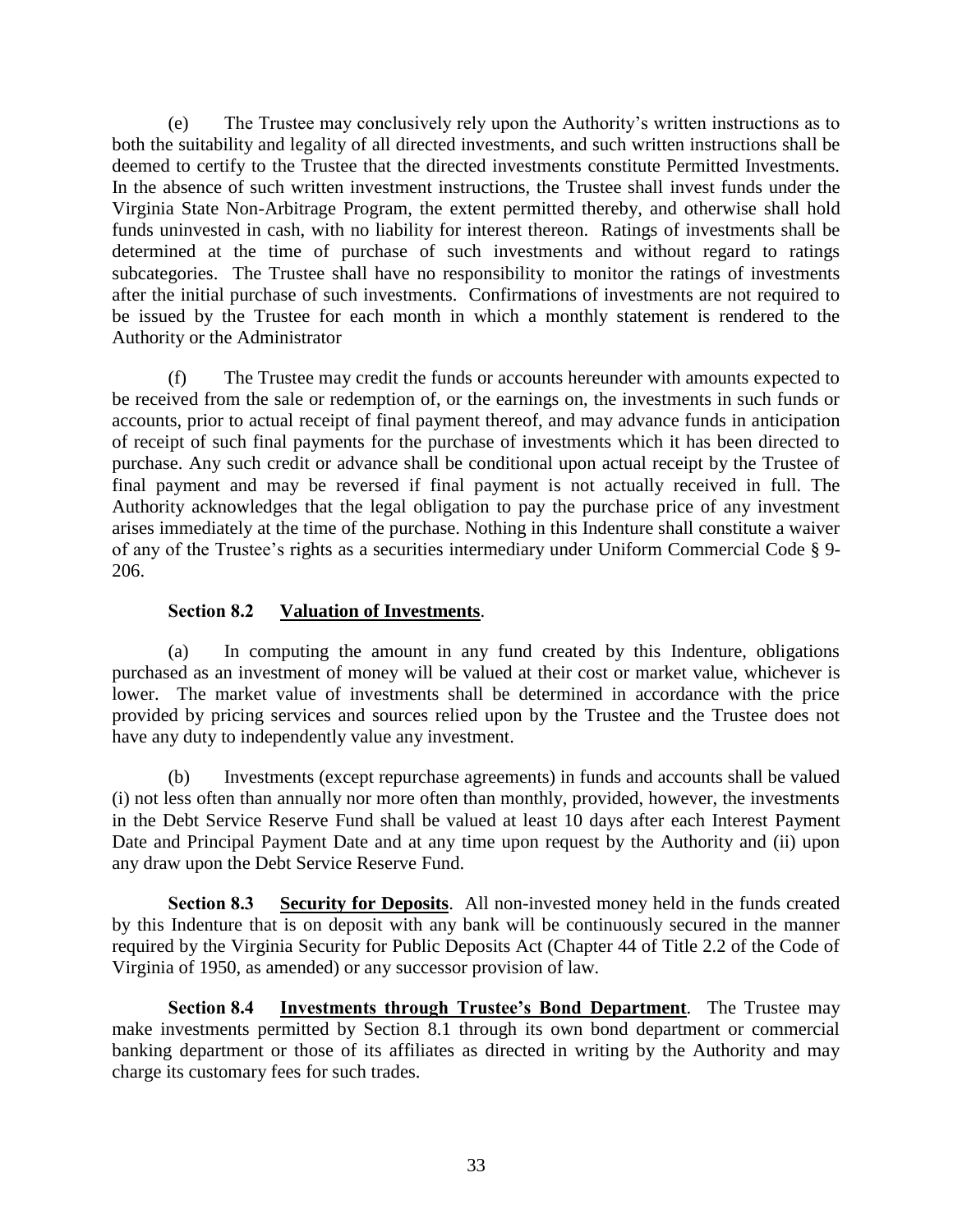#### **ARTICLE IX**

#### **GENERAL COVENANTS OF THE AUTHORITY**

**Section 9.1 Payment of Bonds**. The Authority will promptly pay the principal of and premium, if any, and interest on every Bond issued under and secured by this Indenture at the places, on the dates and in the manner specified in this Indenture and the Bonds; provided, however, that such obligations are limited obligations of the Authority and are payable solely from the Pledged Revenues and other property pledged and assigned by this Indenture to secure payment of the Bonds. Nothing in this Indenture or the Bonds shall be deemed to pledge the full faith and credit of the Authority or the City to the payment of the Bonds.

**Section 9.2 Covenants and Representations**. The Authority will faithfully observe and perform all of its covenants, conditions and agreements contained in this Indenture and in every Bond executed, authenticated and delivered under this Indenture; provided that the pecuniary liability of the Authority under any such covenant, condition or agreement for any default or breach by the Authority will be limited solely to and satisfied solely from the sources of payment described in Section 9.1. The Authority represents that (i) it is duly authorized under the Constitution and laws of the Commonwealth to issue the Bonds and to execute this Indenture and to pledge the Pledged Revenues and funds in the manner and to the extent set forth in this Indenture; (ii) all action on its part necessary for the execution and delivery of this Indenture has been duly and effectively taken; and (iii) the Bonds in the hands of the Owners are and will be valid and enforceable limited obligations of the Authority.

**Section 9.3 Collection of Pledged Revenues**. The Authority shall comply with all requirements of the Act and the Memorandum of Understanding so as to assure the timely collection of Pledged Revenues, including without limitation, the enforcement of delinquent Special Assessments and Special Taxes.

The Authority shall not agree to any amendments to, or termination of, the Memorandum of Understanding that may materially and adversely affect the amount of Pledged Revenues received or the time such amounts are received unless the Majority Holders have consented in accordance with procedures substantially identical to those employed for Supplemental Indentures contemplated by Section 14.2 hereof. Without limiting the scope of any other permissible amendments to the Memorandum of Understanding, the Memorandum of Understanding may be amended without the consent of any Owner for purposes substantially analogous to those enumerated for Supplemental Indentures entered into pursuant to Section 14.1 hereof.

Not later than the  $15<sup>th</sup>$  day of each month, the Trustee shall provide the Administrator with reports showing the amount then on deposit in all funds and accounts held by the Trustee hereunder. Each year by April 5, the Administrator shall inform the Authority, in writing, of the amount of Pledged Revenues collected or to be collected in accordance with the Memorandum of Understanding, including the installments of Special Assessments or Special Taxes, if any, needed to be collected pursuant to the Memorandum of Understanding to provide for payment of the Bonds and Administrative Expenses. The receipt of or failure to receive such reports by the Administrator from the Trustee shall in no way affect the obligations of the Administrator under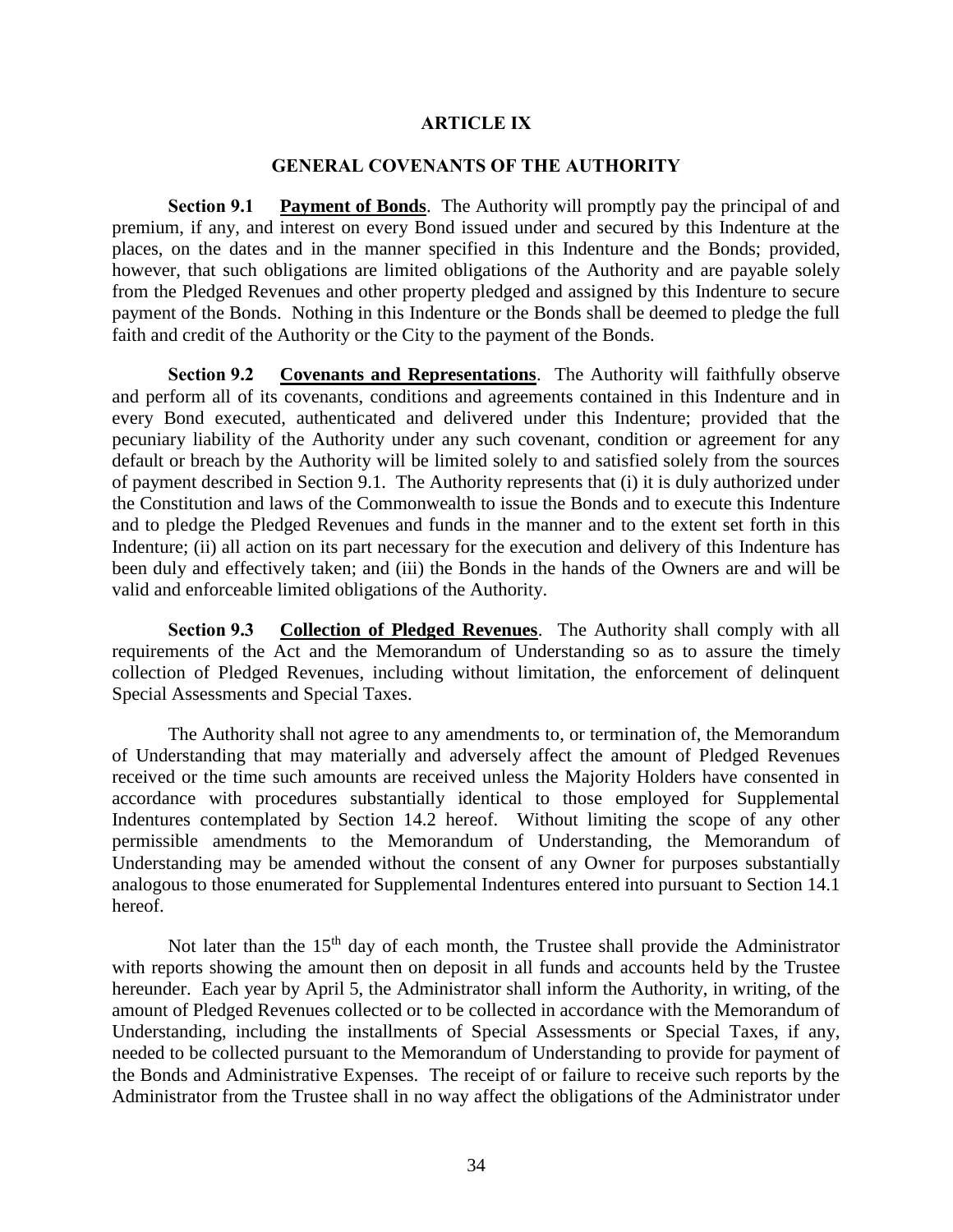this Section 9.3. Upon receipt of such reports, the Administrator shall ascertain the relevant parcels on which the Special Assessments or Special Taxes are to be collected, taking into account any parcel splits during the preceding and then current Fiscal Year. On or before the date immediately preceding the date determined pursuant to the next sentence of each year, the Authority shall approve the amount of the Special Assessments or Special Taxes to be collected for such calendar year in the District. Each year by April 5, unless another date is specified for such year by the City by notice from the City Representative, the Authority shall request the City to collect the amount of the Special Assessments or Special Taxes to be collected pursuant to the Memorandum of Understanding.

The Special Assessments and Special Taxes shall be payable in the same manner and at the same time as the ad valorem real estate taxes on real property are payable, and become delinquent at the same time and bear the same penalties and interest after delinquency as do the ad valorem taxes on real property in the City. The Authority shall request the City to forward payments of such Special Assessments and Special Taxes to the Trustee in accordance with the Memorandum of Understanding.

**Section 9.4 Covenant to Collect Delinquent Amounts**. Pursuant to the Memorandum of Understanding, the City has agreed to pursue collection of delinquent Special Assessments and Special Taxes (unless such delinquency is theretofore brought current) in a manner similar to its collection efforts expended to collect any ad valorem tax or installment thereof when not paid when due.

**Section 9.5 No Encumbrances**. The Authority will not encumber, pledge or place any charge or lien upon any of the Pledged Revenues or other amounts pledged to the Bonds or the Administrative Expense Fund superior to, on a parity with or subordinate to the pledge and lien herein created for the benefit of the Bonds, except as expressly permitted by this Indenture.

**Section 9.6 Trustee May Enforce Authority's Rights to Pledged Revenues**. The Trustee, subject to the provisions of this Indenture reserving certain rights to the Authority and respecting actions by the Trustee in its name or in the name of the Authority, may enforce for and on behalf of the Owners all rights of the Authority under the Memorandum of Understanding and all rights of the Authority providing for the delivery and receipt of Pledged Revenues whether or not the Authority is in default under this Indenture.

**Section 9.7 Further Assurances**. Subject to the provisions of Section 9.1, the Authority will do, execute, acknowledge and deliver, or cause to be done, executed, acknowledged and delivered, such Supplemental Indentures and such further acts, instruments and transfers as the Trustee may reasonably require to further assure the effective transfer, conveyance, pledge and assignment to the Trustee of all the rights and funds assigned by this Indenture to secure the payment of the principal of and premium, if any, and interest on the Bonds. The Authority will fully cooperate with the Trustee and the Owners in protecting the rights and security of the Owners.

**Section 9.8 Financial Records and Statements**. The Authority will maintain proper books and records in which full and correct entries will be made in accordance with generally accepted accounting principles of all of its business and affairs. The Authority will have an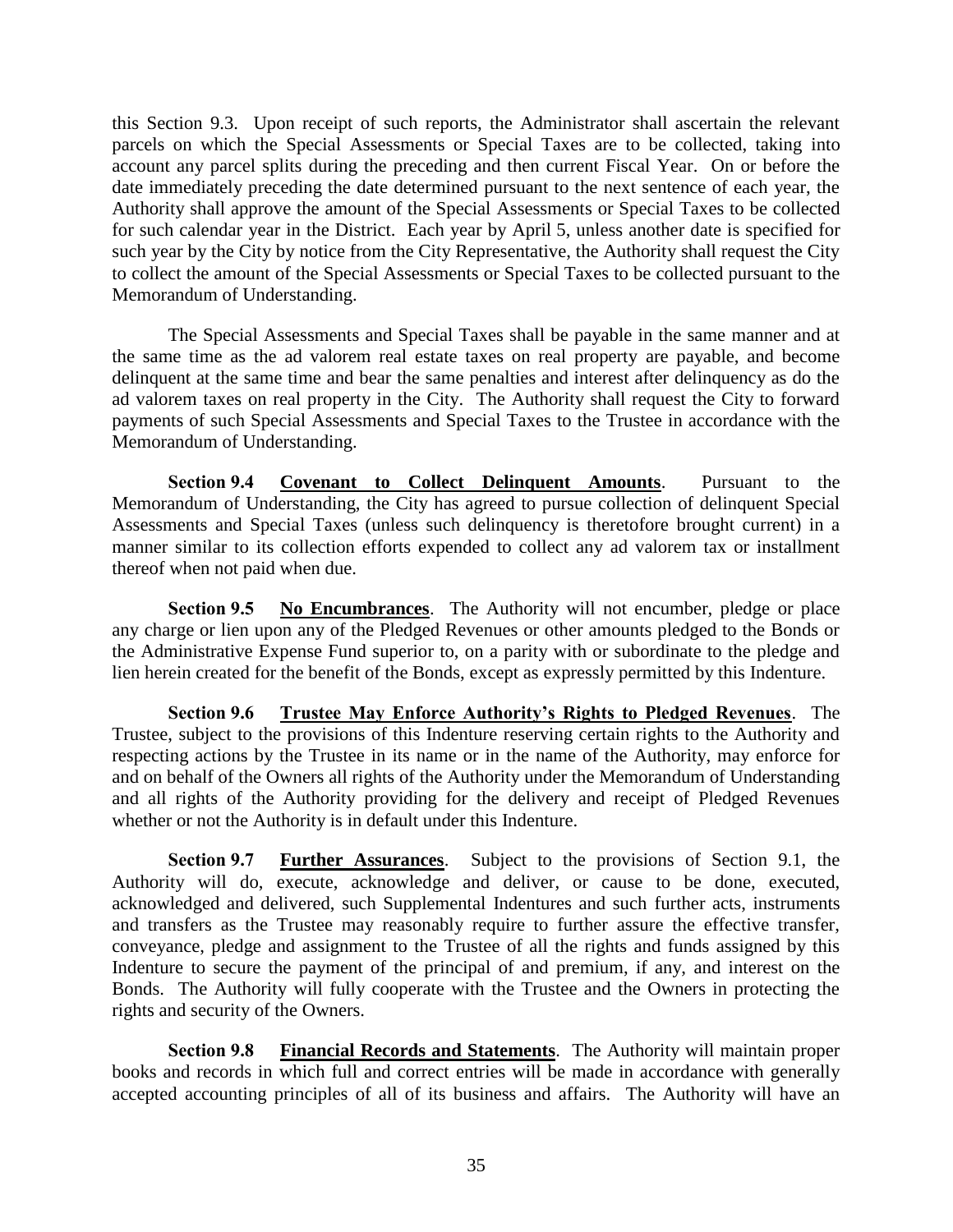annual audit made by an independent certified public accountant or accountants and, promptly upon completion of such audit, but not later than March 31 of each year, will furnish the Trustee copies of such audit certified by such accountant. The Authority will provide to the Trustee, at the Trustee's request, such financial information as the Authority is required to provide the City under the Memorandum of Understanding. The reports, statements, audits and other documents required to be furnished by the Authority to the Trustee and by the Trustee to the Authority pursuant to any provision hereof shall be available for inspection by any Beneficial Owner or by the City at the corporate trust office designated by the Trustee upon giving at least five days' prior written notice to the Trustee. The Trustee shall act only as a repository for, and shall have no obligation to review, take any action in respect of, or be deemed to have knowledge of any Event of Default disclosed in, any financial statements or other documents submitted to the Trustee pursuant to this Section 9.8.

**Section 9.9 Compliance with Laws**. The Authority will at all times comply with all laws of the United States of America and of the Commonwealth applicable to it.

**Section 9.10 Arbitrage and Tax Covenants**. The Authority will not take any action, or direct the Trustee to make any investment or use of the proceeds of any Bonds, or of any other amounts, that would cause any Tax-Exempt Bond to be an "arbitrage bond" within the meaning of Section 148 of the Code. The Authority will not engage in any activities or take any action that might result in the interest on the Tax-Exempt Bonds becoming includable in gross income of the recipients thereof for federal income tax purposes. The Authority will make all rebate payments required pursuant to Section 148(f) of the Code to the extent money in the Rebate Fund is insufficient.

**Section 9.11 [Rating**. At the Request of Holders of at least 10% of the Outstanding principal amount of the Bonds, the Authority shall seek to obtain a long-term rating on the Bonds from Moody's, S&P or Fitch, provided that the Administrator provides to the Authority its opinion, based upon its review of published criteria or discussions with Moody's, S&P and Fitch, that the Bonds are likely to receive a rating in a rating category not lower than "Baa3", "BBB-" or "BBB-", respectively. The costs for obtaining such a rating by the Authority will constitute an Administrative Expense and will be payable solely from money available for such purpose under this Indenture; provided, however, that the Authority shall have no obligation to seek any such rating unless the Authority shall have determined, in its reasonable discretion, that it will have sufficient amounts available for such purpose under this Indenture to pay or reimburse the costs of obtaining such rating.]

## **ARTICLE X**

#### **THE ADMINISTRATOR**

**Section 10.1 Appointment of Administrator**. MuniCap, Inc., is hereby appointed by the Authority as Administrator hereunder. The Administrator undertakes to perform such duties, and only such duties, as are specifically set forth in this Indenture and as are set forth in this Article X, and no implied covenants or obligations shall be read into this Indenture against the Administrator.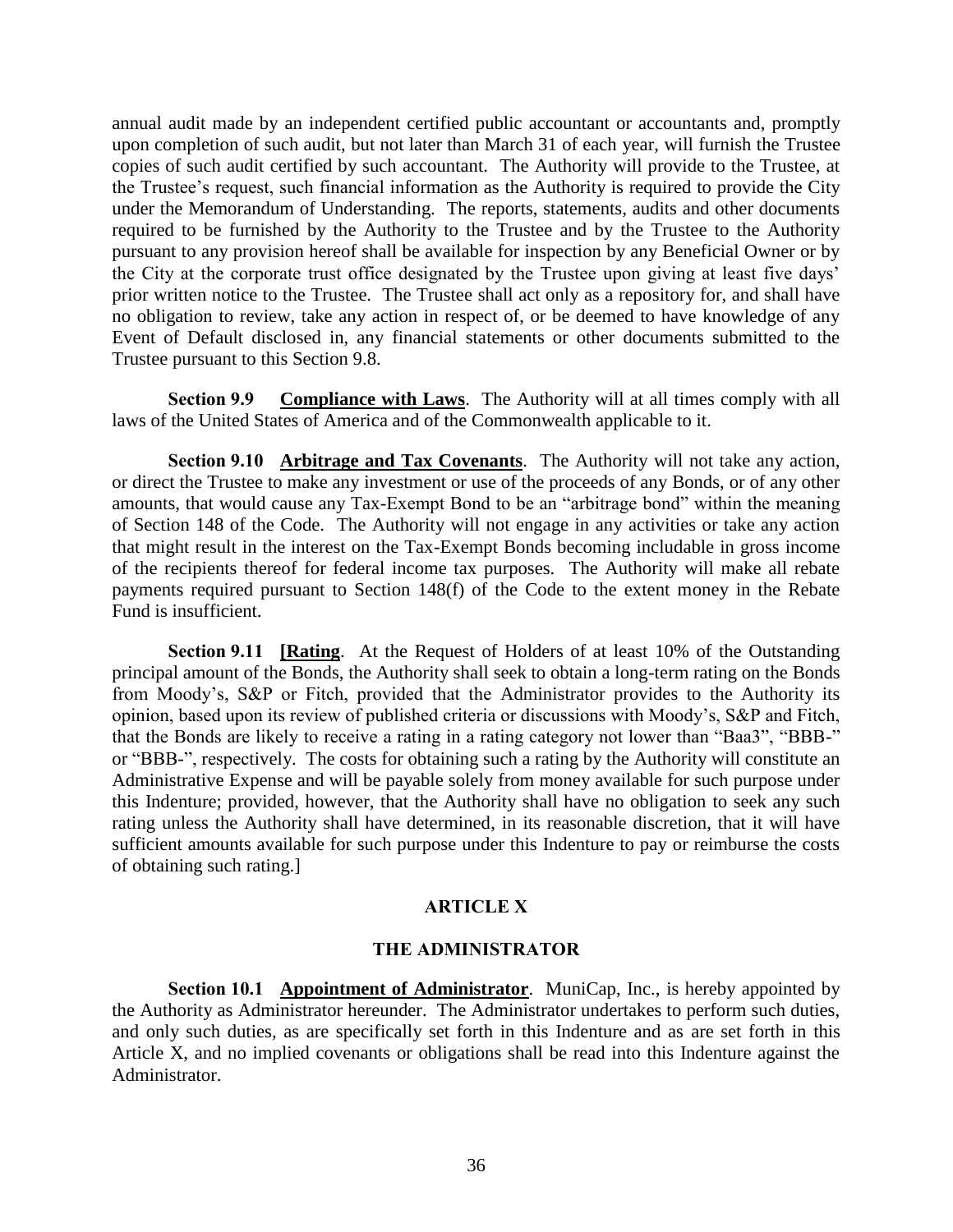#### **Section 10.2 Duties of Administrator**.

(a) The Administrator, by its acceptance hereof, agrees to perform the following in connection with the Bonds:

(i) determine and calculate the annual Special Assessments or Special Taxes and report such amounts to the City, the Authority and the Trustee with a request to the City, on behalf of the Authority, to collect such Special Assessments or Special Taxes;

(ii) review and reconcile account statements delivered to the Administrator pursuant to Sections 9.3 and 12.11;

(iii) calculate Prepayment amounts and coordinate with the Trustee and maintain records in connection with any prepayment of Special Assessments or Special Taxes;

(iv) prepare an annual report for submission to the Authority containing a budget showing all Pledged Revenues collected or to be collected and an explanation of the methodology employed to calculate the amount of Special Assessments or Special Taxes to be levied;

(v) if requested by the Authority, prepare calculations annually in accordance with Section 148 of the Code and provide a report thereon to the Trustee, the Authority and the City by April 5 each year and not later than at least 90 days before any rebate payments are due;

(vi) determine the amount of delinquent Special Assessments or Special Taxes (including penalties and interest thereon) and the parcels to which such delinquent Special Assessments or Special Taxes apply and report such amounts to the City, the Authority and the Trustee; and

(vii) perform such other duties of the Administrator as are set forth in this Indenture.

(b) In the event of a failure by the Administrator to comply with any provisions of this Section 10.2, any Owner or the Trustee may take such actions as may be necessary and appropriate, including seeking mandamus or specific performance by court order, to cause the Administrator to comply with its obligations under this Section 10.2. The sole remedy in the event of any failure by the Administrator to comply with the provisions of Section 10.2(b) shall be an action to compel performance

(c) Upon the written request of any Land Owner, the Authority will, or will cause the Administrator to, provide information regarding the amount of and methodology for the Special Assessments and Special Taxes, if any.

**Section 10.3 Qualifications, Resignation, Removal and Appointment of Successor**  Administrator. Any successor Administrator appointed pursuant to the provisions of this Section 10.3 shall be an individual or entity with the ability, as determined by the Authority, to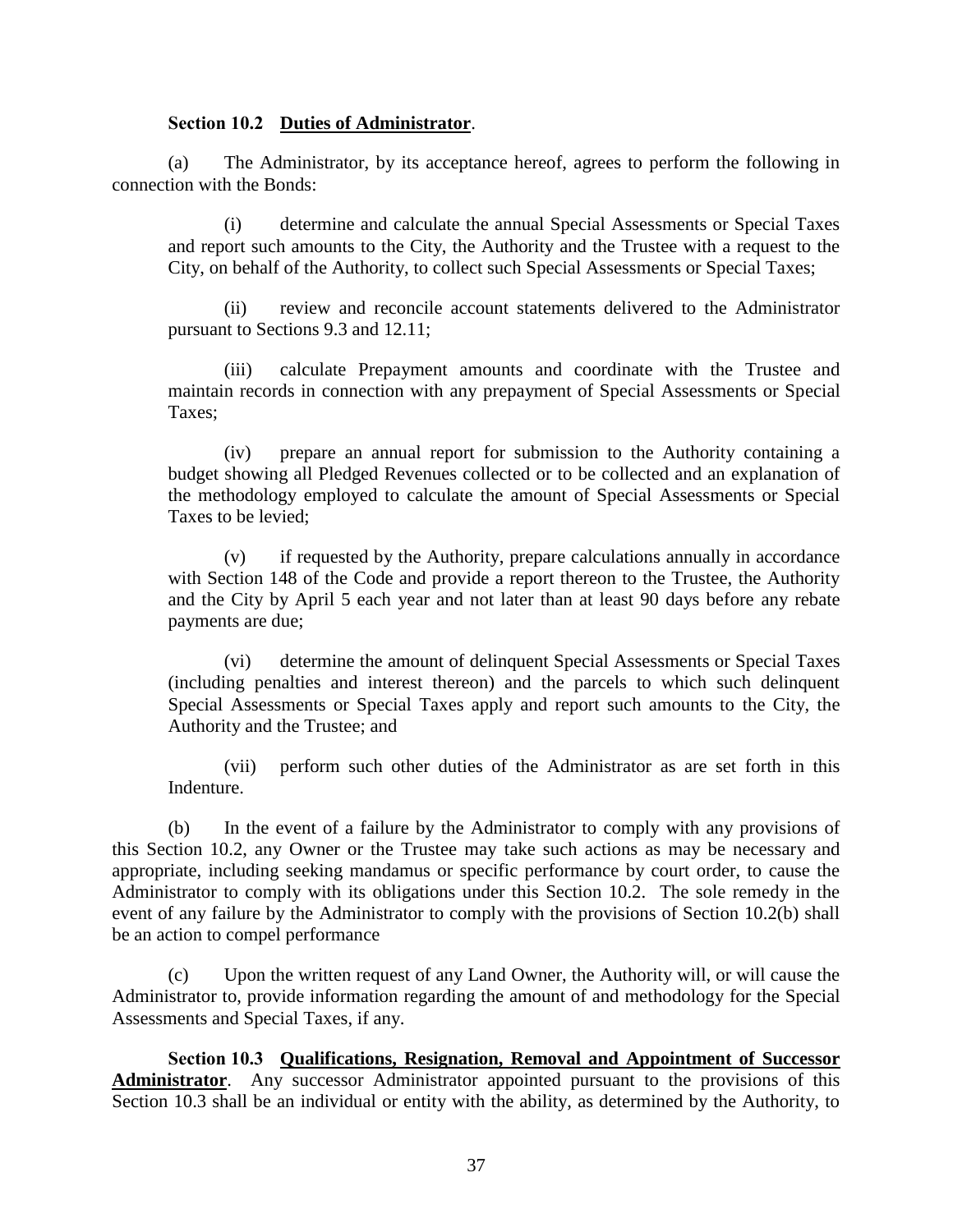perform the duties of the Administrator under this Indenture and as more particularly set forth in the Administrator Agreement. Such successor Administrator shall enter into an agreement with the Authority substantially in the form of the Administrator Agreement.

The Authority may remove the Administrator initially appointed and any successor thereto upon sixty (60) days' written notice to the Administrator, and shall appoint a successor or successors thereto. The Authority shall provide prior written notice to the Owners and the Trustee of any intention to remove or replace, including replacement as a result of resignation, the Administrator and the identity of any proposed successor thereto. The Owners shall have thirty (30) days from the date of such notice to provide the Authority in writing of the rejection of the proposed successor, the failure of which will be deemed acceptance, and unless the Majority Holders disapprove in writing, then the successor shall be appointed. The Authority shall also provide notice to the Trustee of the removal of the Administrator and the appointment of any successor Administrator.

The Administrator may resign from its obligations hereunder and under the Administrator Agreement upon completion of the services to be rendered for any year upon sixty (60) days' written notice to the Authority and the Trustee. Any resignation or removal of the Administrator shall become effective upon acceptance of appointment by the successor Administrator.

If no appointment of a successor Administrator shall be made pursuant to the provisions of this Section 10.3 within 60 days following receipt by the Authority or the Trustee of the written notice of the resignation of the Administrator, the Authority shall assume the obligations of the Administrator hereunder.

**Section 10.4 Rights of Administrator**. The Administrator shall be afforded the same rights with respect to limitation of responsibilities, liability, notice, compensation and indemnification given to the Trustee pursuant to Section 12.2, 12.4 and 12.8.

#### **ARTICLE XI**

#### **DEFAULTS AND REMEDIES**

**Section 11.1 Events of Default**. Each of the following will be an Event of Default:

(a) Payment of interest on any Bond is not made when due and payable;

(b) Payment of the principal of or premium, if any, on any Bond is not made when due and payable;

(c) Subject to Section 11.11, default in the observance or performance of any other covenant, condition or agreement on the part of the Authority under this Indenture or in the Bonds; or

(d) Appointment by a court of competent jurisdiction of a receiver for all or any substantial part of the Pledged Revenues and other funds of the Authority pledged pursuant to this Indenture, or the filing by the Authority of any petition for reorganization of the Authority or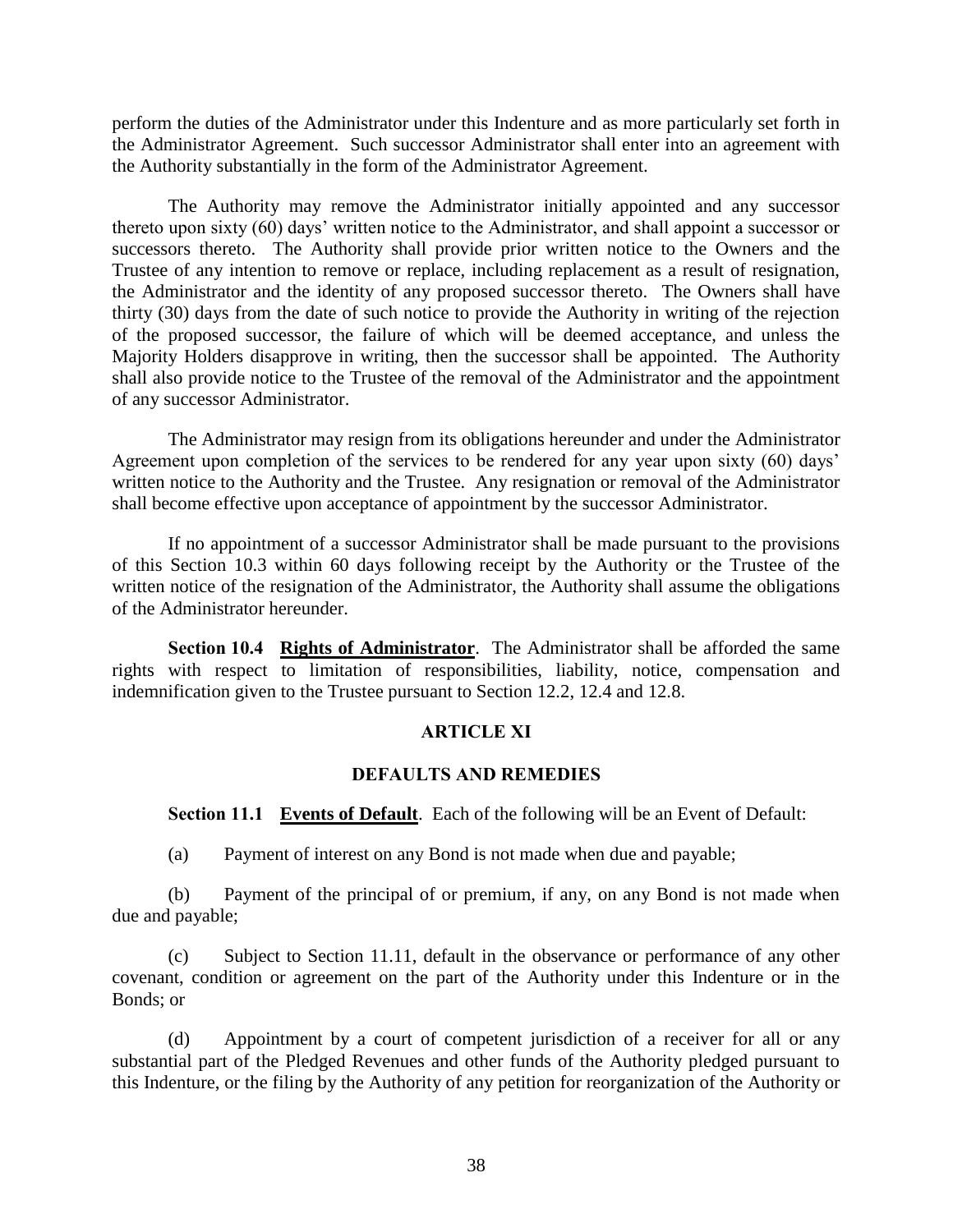rearrangement or readjustment of the obligations of the Authority under provisions of any applicable bankruptcy or insolvency law.

**Section 11.2 No Acceleration**. The principal of the Bonds is not subject to acceleration upon the occurrence and continuation of an Event of Default.

## **Section 11.3 Other Remedies; Rights of Owners**.

(a) Except as set forth in Section 11.2, upon the occurrence and continuation of an Event of Default, the Trustee may pursue any available remedy, at law or in equity, to enforce the payment of the principal of and premium, if any, and interest on the Bonds, to enforce any covenant or condition under this Indenture or to remedy any Event of Default.

(b) Upon the occurrence and continuation of an Event of Default, and if requested so to do in writing by the Majority Holders and having been indemnified as provided in Section 12.7, the Trustee will exercise such of the rights and powers conferred by this Section as the Trustee, being advised by Counsel, deems most effective to enforce and protect the interests of the Owners.

**Section 11.4 Effect of Discontinuance or Abandonment**. If any proceeding taken by the Trustee on account of any Event of Default has been discontinued or abandoned for any reason, or has been determined adversely to the Trustee, then the Authority, the Trustee and the Owners will be restored to their former positions and rights under this Indenture and all rights, remedies and powers of the Trustee will continue as though no such proceeding had been taken.

**Section 11.5 Rights of Owners**. Anything in this Indenture to the contrary notwithstanding, upon the occurrence and continuation of any Event of Default, the Majority Holders will have the right, upon providing the Trustee security and indemnity reasonably satisfactory to it against the costs, expenses and liabilities to be incurred (including reasonable attorneys' fees, costs and expenses), by an instrument in writing executed and delivered to the Trustee, to direct the method and place of conducting all remedial proceedings to be taken by the Trustee under this Indenture.

**Section 11.6 Restriction on Owners' Action**. In addition to the other restrictions on the rights of Owners to request action upon the occurrence of an Event of Default and to enforce remedies set forth in this Article, no Owner of any of the Bonds will have any right to institute any suit, action or proceeding in equity or at law for the enforcement of this Indenture or any remedy under this Indenture or the Bonds, unless (i) the Owner has given to the Trustee written notice of an Event of Default; (ii) the Majority Holders also have made written request of the Trustee to institute the suit, action, proceeding or other remedy, after the right to exercise the powers or rights of action, as the case may be, has accrued, and have afforded the Trustee a reasonable opportunity either to proceed to exercise the powers granted in this Indenture or to institute the action, suit or proceeding in its or their name; (iii) there has been offered to the Trustee security and indemnity reasonably satisfactory to it against the costs, expenses and liabilities (including reasonable attorneys' fees, costs and expenses) to be incurred; and (iv) the Trustee has not complied with the request within a reasonable time. Such notification, request and offer of indemnity are declared, at the option of the Trustee, to be conditions precedent to the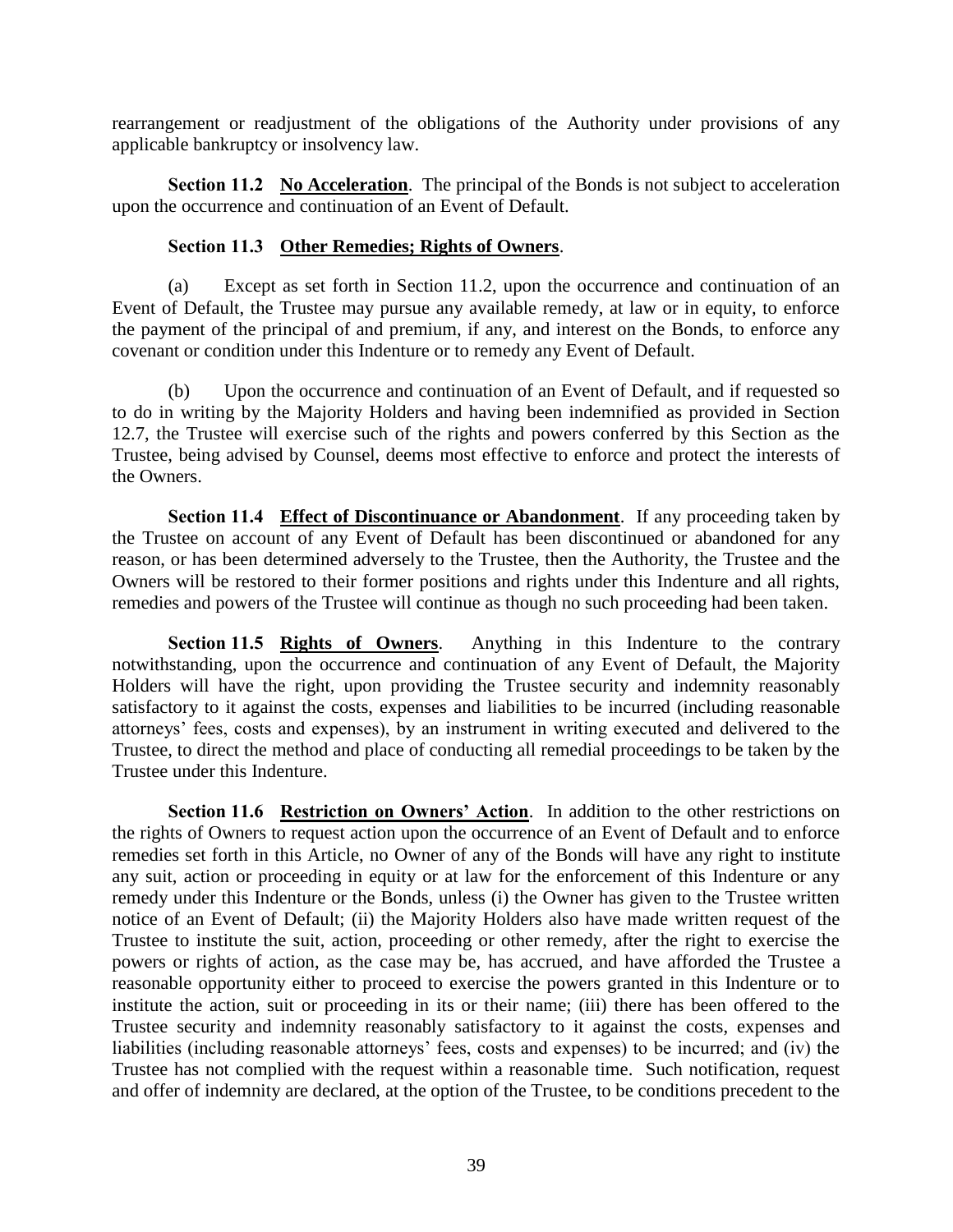execution of the trusts of this Indenture or for any other remedy under this Indenture. It is intended that no one or more Owners of the Bonds secured by this Indenture will have any right to affect, disturb or prejudice the security of this Indenture, or to enforce any right under this Indenture or the Bonds, except in the manner provided for in this Indenture, and that all proceedings at law or in equity will be instituted, had and maintained in the manner provided in this Indenture and for the benefit of all Owners of Outstanding Bonds. Nothing in this Indenture will affect or impair the right of the Owners to enforce payment of the Bonds in accordance with their terms.

**Section 11.7 Power of Trustee to Enforce**. All rights of action under this Indenture or under any of the Bonds secured by it which are enforceable by the Trustee may be enforced without the possession of any of the Bonds, or their production at the trial or other related proceedings. Any suit, action or proceedings instituted by the Trustee may be brought in its own name, as trustee, for the equal and ratable benefit of the Owners of the Bonds subject to the provisions of this Indenture. When the Trustee incurs costs or expenses (including attorneys' fees, costs and expenses) or renders services after the occurrence of an Event of Default, such costs and expenses and the compensation for such services are intended to constitute expenses of administration under any federal or state bankruptcy, insolvency, arrangement, moratorium, reorganization or other debtor relief law.

**Section 11.8 Remedies Not Exclusive**. No remedy in this Indenture conferred on or reserved to the Trustee or to the Owners is intended to be exclusive of any other remedy, and each remedy is cumulative, and is in addition to every other remedy given under this Indenture or now or hereafter existing at law, in equity or by statute.

**Section 11.9 Waiver of Events of Default; Effect of Waiver**. The Trustee will waive any Event of Default and its consequences at the written request of the Majority Holders. If any Event of Default with respect to the Bonds has been waived as provided in this Indenture, the Trustee will promptly give written notice of the waiver to the Authority and by first class mail, postage prepaid, to all Owners of Outstanding Bonds if the Owners had previously been given notice of the Event of Default. No waiver, rescission and annulment will extend to or affect any subsequent Event of Default or impair any right, power or remedy available under this Indenture.

No delay or omission of the Trustee or of any Owner to exercise any right, power or remedy accruing upon any default or Event of Default will impair any such right, power or remedy or will be construed to be a waiver of or acquiescence in any such default or Event of Default. Every right, power and remedy given by this Article to the Trustee and to the Owners, respectively, may be exercised from time to time and as often as may be deemed expedient.

**Section 11.10 Application of Money**. Any money received by the Trustee pursuant to this Article will, after payment of the costs and expenses of the proceedings resulting in the collection of the money, the expenses, liabilities and advances incurred or made by the Trustee or the Authority (including reasonable attorneys' fees, costs and expenses) and the fees (whether ordinary or extraordinary) of the Trustee, be deposited in the Bond Fund and applied as follows:

(a) Unless the principal of all of the Outstanding Bonds is due and payable, all money will be applied: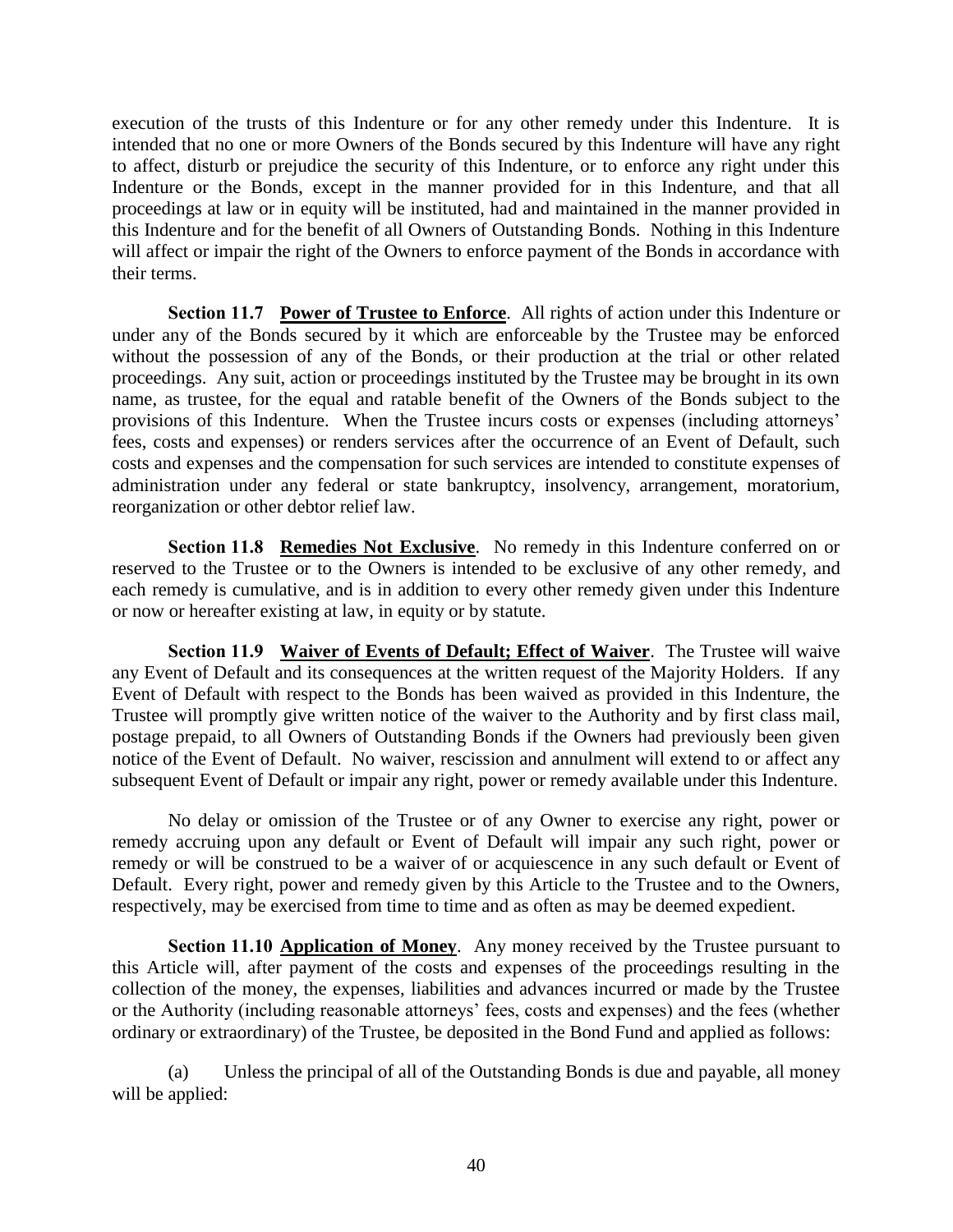First - To the payment of the persons entitled to it of all installments of interest then due on the Bonds, in order of the maturity of the installments of such interest and, if the money available is not sufficient to pay in full any particular installment, then ratably, according to the amounts due on such installment, to the persons entitled to it, without any discrimination or privilege;

Second - To the payment of the persons entitled to it of the unpaid principal of and premium, if any, on any of the Bonds that has become due (other than Bonds matured or called for redemption for the payment of which money is held pursuant to the provisions of this Indenture), in the order of their due dates and, if the amount available is not sufficient to pay in full such Bonds and the premium, if any, due on any particular date, then ratably, according to the amount of principal due on such date, to the persons entitled to it without any discrimination or privilege; and

Third - To be held for the payment of the persons entitled to it when due of the principal of and premium, if any, and interest on the Bonds that may thereafter become due either at maturity or upon call for redemption before maturity and, if the amount available is not sufficient to pay in full the Bonds due on any particular date, together with interest and premium, if any, then due and owing, then ratably, according to the amount of principal due on such date, to the persons entitled to it without any discrimination or privilege.

(b) If the principal of all of the Outstanding Bonds is due and payable, to the payment of the principal of and interest then due and unpaid on the Outstanding Bonds without preference or priority of any principal over interest or interest over principal or of any installment of interest over any other installment of interest, or of any such Outstanding Bond over any other such Outstanding Bond, ratably, according to the amounts due respectively for principal and interest, to the persons entitled to it without any discrimination or preference except as to any difference in the respective amounts of interest specified in the Outstanding Bonds.

(c) Whenever money is to be applied pursuant to the provisions of this Section, it will be applied at such times, and from time to time, as the Trustee determines, in its sole discretion, having due regard to the amount of money available for application and the likelihood of additional money becoming available for application in the future. If subsection (b) of this Section is applicable, the Trustee will apply promptly to the payment of the Bonds any money it receives under this Article. Whenever the Trustee applies such money, it will fix the date on which payment is to be made, and interest on the amount of principal to be paid on such date will cease to accrue. The Trustee will give, by mailing by first class mail as it may deem appropriate, notice of the deposit with it of any such money and of the fixing of any such date.

**Section 11.11 Notice of Certain Defaults; Opportunity to Cure Such Defaults**. Anything in this Indenture to the contrary notwithstanding, no default under subsection (c) of Section 11.1 will constitute an Event of Default until actual notice of the default is given to the Authority by the Trustee or by the Owners of not less than twenty-five percent in aggregate principal amount of all Outstanding Bonds, and the Authority has had (i) 30 days after receipt of the notice with respect to any default in the payment of money or (ii) 90 days after receipt of the notice of any other default to correct the default or to cause the default to be corrected; provided,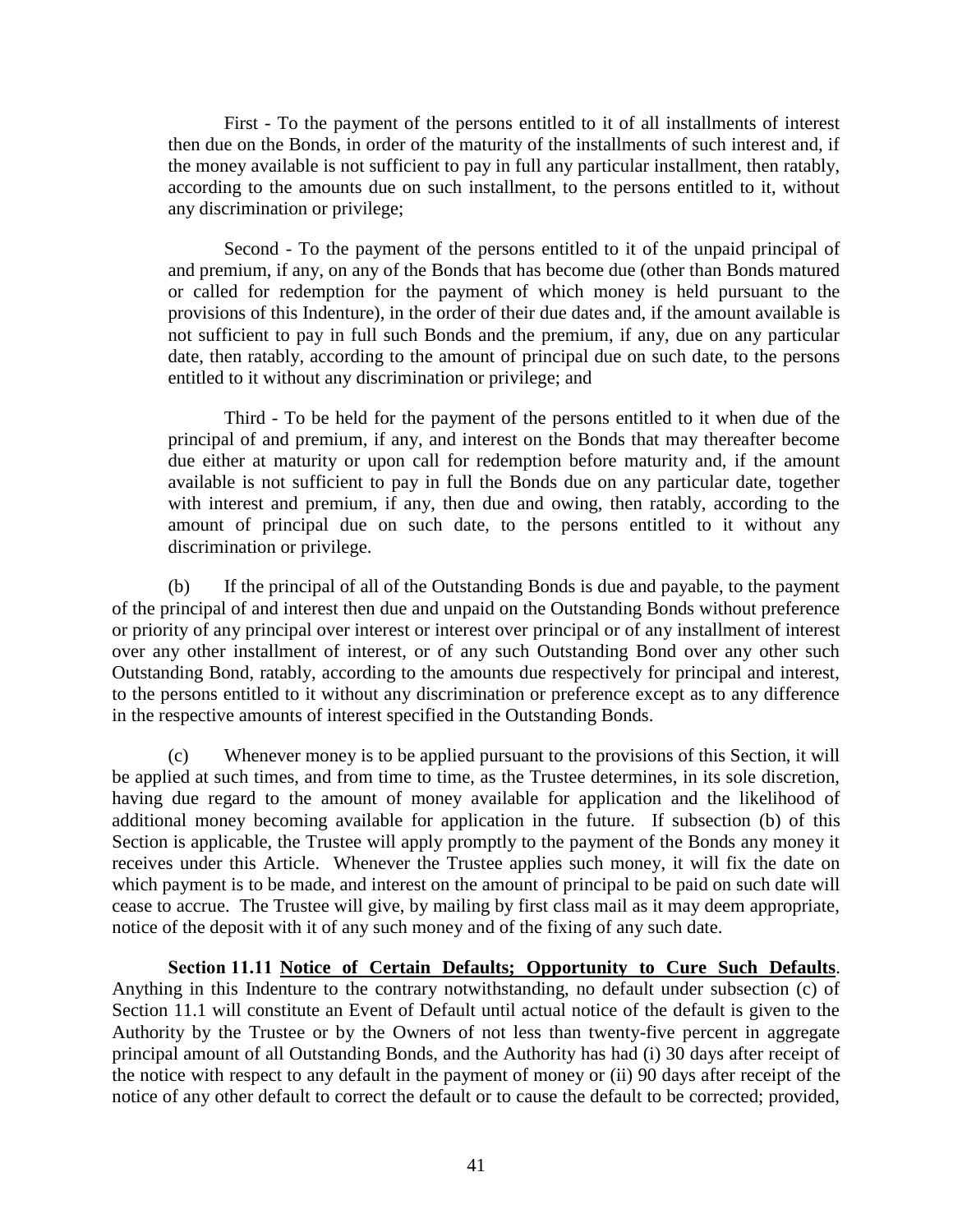however, that if the Authority shall certify in writing to the Trustee that the default cannot be corrected within the applicable period, it will not constitute an Event of Default if corrective action is instituted by the Authority within the applicable period and diligently pursued until the default is corrected.

#### **ARTICLE XII**

#### **TRUSTEE AND PAYING AGENT**

**Section 12.1 Appointment and Acceptance of Duties**. The Trustee accepts and agrees to the trusts created by this Indenture, but only upon the additional terms set forth in this Article, to all of which the Authority, and the Owners, by their purchase and acceptance of the Bonds, agree.

**Section 12.2 Responsibilities**. The recitals, statements and representations contained in this Indenture and the Bonds will be taken and construed as made by and on the part of the Authority, and not by the Trustee, and the Trustee does not assume, and will not have, any responsibility or obligation for the correctness of any such recitals, statements and representations. The Trustee makes no representation as to (i) the validity of the execution by the Authority of this Indenture or the Bonds, (ii) the sufficiency of the security for the Bonds or for the creation, perfection, priority or protection of any lien securing the Bonds, (iii) the right, title or interest of the Authority therein, (iv) the technical or financial feasibility of the Facilities, (v) the compliance of the Facilities with the Act or (vi) the tax-exempt status of the Tax-Exempt Bonds. The Trustee will have no responsibility for any funds other than those funds actually paid to or received or held by it under this Indenture. The Trustee, prior to the occurrence of the Event of Default and after curing all Events of Default, need perform only those duties that are specifically set forth in this Indenture and no implied covenants or obligations will be read into this Indenture against the Trustee. No provision of this Indenture will require the Trustee to expend or risk the Trustee's own funds or otherwise incur any financial liability in the performance of any of the Trustee's duties or in the exercise of any of the Trustee's rights or powers. The Trustee will not be responsible or liable for any loss suffered in connection with any investments made in accordance with this Indenture. During the existence of an Event of Default as set forth in Section 12.19, the Trustee will use the same degree of skill and care in performing its duties under this Indenture as a prudent person would use and exercise under the circumstances in the conduct of his or her own affairs.

The Trustee is not accountable for the use or application by the Authority of any of the Bonds or the proceeds of the Bonds, or the use or application of any money paid over by the Trustee in accordance with any provision of this Indenture.

The Trustee is not responsible for any inability, failure or delay on its part to perform any of its duties set forth in this Indenture as a result of any inability, delay, error or inaccuracy on the part of the Administrator in providing any direction, instruction, notice or information required or contemplated by the terms of this Indenture and reasonably required for the performance of such duties. The Trustee shall not be under any duty to succeed to, assume or otherwise perform any of the duties of the Administrator, or to appoint a successor or replacement Administrator in the event of its resignation or removal, or to remove and replace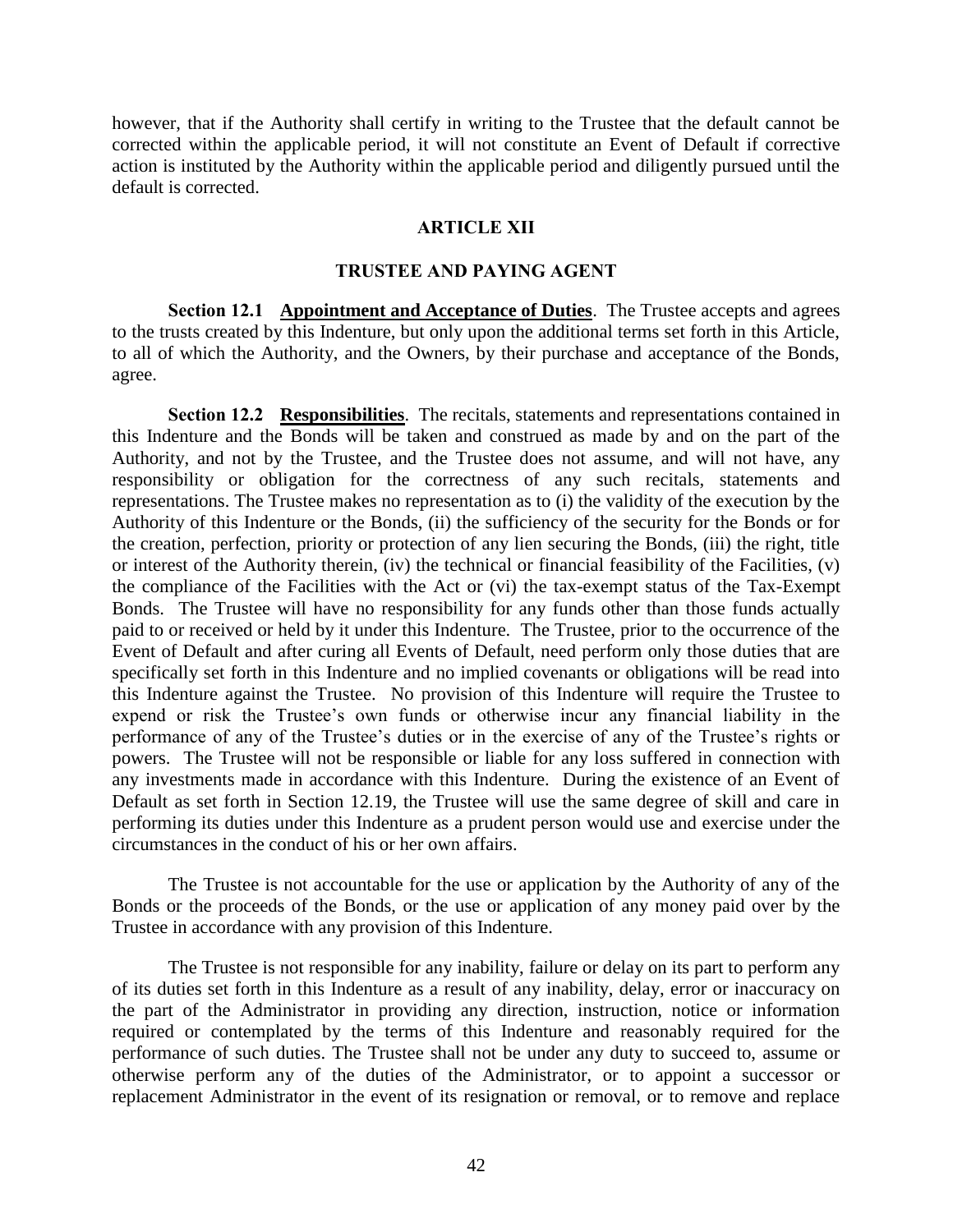the Administrator in the event of a default, breach or failure of performance on the part of the Administrator with respect to its duties and obligations hereunder.

**Section 12.3 Powers**. The Trustee may execute any of the trusts or powers of, and perform the duties required of it under, this Indenture by or through attorneys, agents, receivers, or employees, and will be entitled to obtain and conclusively rely on advice of counsel concerning all matters of trust and the Trustee's duty under this Indenture. As a condition to the taking, omission or suffering of any action under this Indenture, the Trustee may demand and act on an Opinion of Counsel and will not be responsible for any loss or damage resulting from any action or nonaction by it taken or omitted to be taken in good faith in reliance on such Opinion of Counsel.

The rights, privileges, protections, immunities and benefits given to the Trustee, including (without limitation) its rights to be indemnified, are extended to, and shall be enforceable by the Trustee in each of its capacities hereunder and by the Trustee's officers, directors, agents, attorneys and employees. Such immunities and protections and right to indemnification, together with the Trustee's right to compensation, shall survive the Trustee's resignation or removal, the discharge of this Indenture and final payment of the Bonds.

The Trustee is under no obligation to exercise any of the rights or powers vested in it by this Indenture at the request or direction of any of the Owners unless such holders have offered to the Trustee security or indemnity satisfactory to the Trustee as to its terms, coverage, duration, amount and otherwise with respect to the costs, expenses and liabilities (including reasonable attorneys' fees, costs and expenses) which may be incurred by it in compliance with such request or direction.

In the event the Trustee receives inconsistent or conflicting requests and indemnity from two or more groups of holders of Bonds, each representing less than a majority in aggregate principal amount of the Bonds Outstanding, pursuant to the provisions of this Indenture, the Trustee, in its sole discretion, may determine what action, if any, shall be taken.

The permissive right of the Trustee to take the actions permitted in this Indenture shall not be construed as an obligation or duty to do so.

The Trustee shall have no responsibility for any information in any offering memorandum or other disclosure material distributed with respect to the Bonds, and the Trustee shall have no responsibility for compliance with any state or federal securities laws in connection with the Bonds.

Notwithstanding the effective date of this Indenture or anything to the contrary in this Indenture, the Trustee shall have no liability or responsibility for any act or event relating to this Indenture which occurs prior to the date the Trustee formally executes this Indenture and commences acting as Trustee hereunder.

The Trustee shall not be responsible or liable for any failure or delay in the performance of its obligation under this Indenture arising out of or caused, directly or indirectly, by circumstances beyond its reasonable control, including, without limitation, acts of God; earthquakes; fire; flood; hurricanes or other storms; wars; terrorism; similar military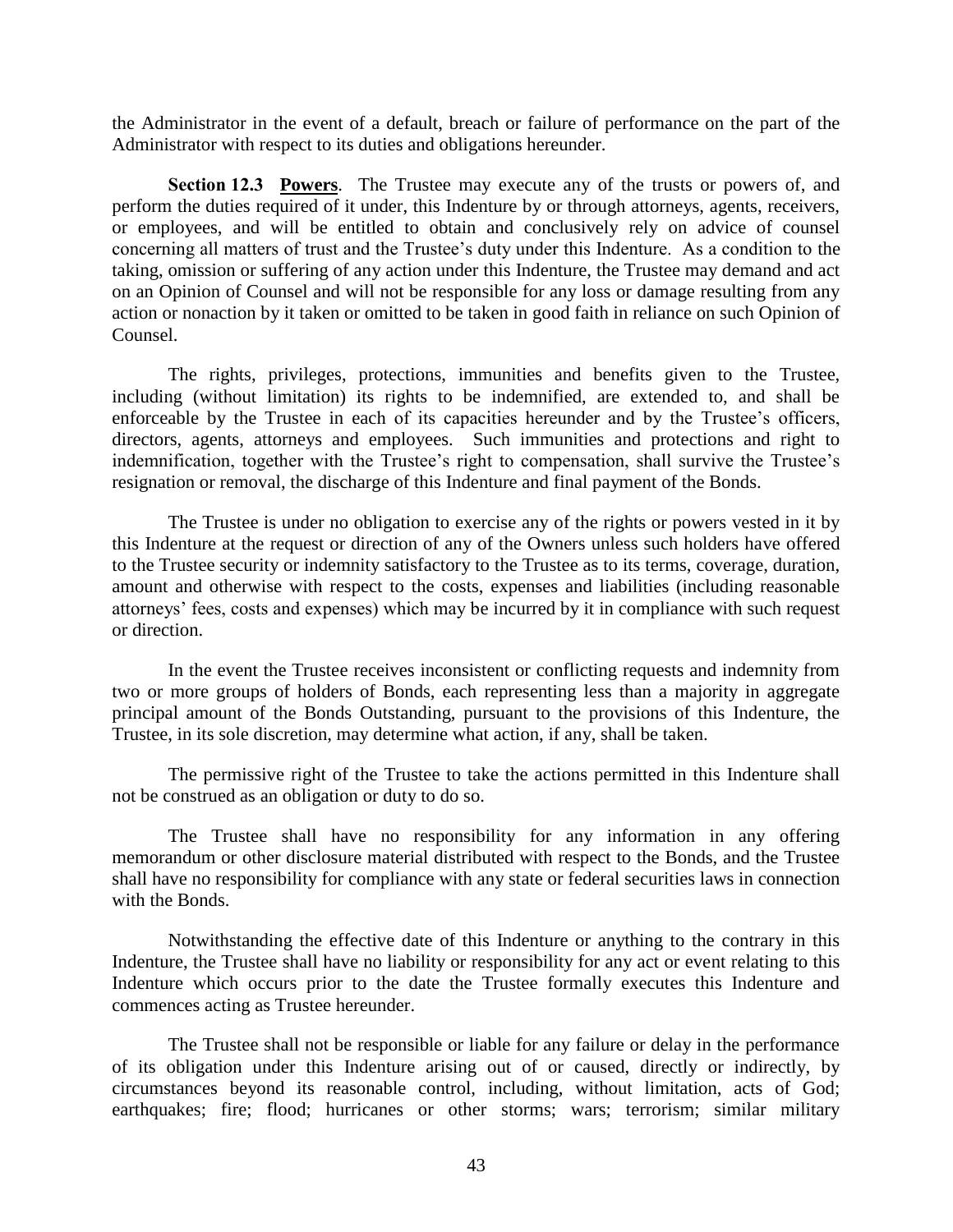disturbances; sabotage; epidemic or pandemic; riots; interruptions, loss or malfunctions of utilities, computer (hardware or software) or communications services; accidents; labor disputes; acts of civil or military authority or governmental action; it being understood that the Trustee shall use commercially reasonable efforts that are consistent with accepted practices in the banking industry to resume performance as soon as reasonably practicable under the circumstances.

The Trustee agrees to accept and act upon instructions or directions, including funds transfer instructions, pursuant to this Indenture or any other document reasonably related to the Bonds sent by the Authority by Electronic Means (as hereinafter defined), provided, however, that the Authority shall provide to the Trustee an incumbency certificate listing designated persons with the authority to provide such instructions ("Authorized Officers"), which incumbency certificate shall be amended whenever a person is to be added or deleted from the listing.

"Electronic Means" means a portable document format ("pdf") or other replicating image attached to an unsecured email, facsimile transmission, secure electronic transmission (containing applicable authorization codes, passwords and/or authentication keys issued by the Trustee), or another method or system specified by the Trustee as available for use in connection with its services hereunder. The Authority agrees that the Trustee cannot determine the identity of the actual sender of such instructions and that the Trustee shall conclusively presume that instructions that purport to have been sent by an Authorized Officer have been sent by such Authorized Officer. The Authority shall be responsible for ensuring that only Authorized Officers transmit such instructions to the Trustee, and the Authority and the Authorized Officers are responsible to safeguard the use and confidentiality of applicable user and authorization codes, passwords and authentication keys provided by the Trustee, if any. If the Authority elects to give the Trustee instructions by Electronic Means and the Trustee in its discretion elects to act upon such instructions, the Trustee's understanding of such instructions shall be deemed controlling. The Trustee shall not be liable for any losses, costs or expenses arising directly or indirectly from the Trustee's reliance upon and compliance with such instructions notwithstanding such instructions conflict or are inconsistent with a subsequent written instruction. The Authority agrees to assume all risks arising out of the use of Electronic Means to submit instructions and directions to the Trustee, including without limitation the risk of the Trustee acting on unauthorized instructions, and the risk of interception and misuse by third parties.

**Section 12.4 Compensation**. The Authority will pay to the Trustee compensation for all services rendered by the Trustee under this Indenture, including extraordinary fees and expenses relating to performance of services by the Trustee upon the occurrence or continuation of an Event of Default or the occurrence of any condition or event which with notice or lapse of time, or both, may constitute an Event of Default.

**Section 12.5 No Duty to Maintain Insurance**. The Trustee will have no obligation to effect, renew or approve any policies of insurance and will have no liability for the failure of the Authority to effect, renew or approve insurance or to report or file claims or proofs of loss for any loss or damage insured against or which may occur.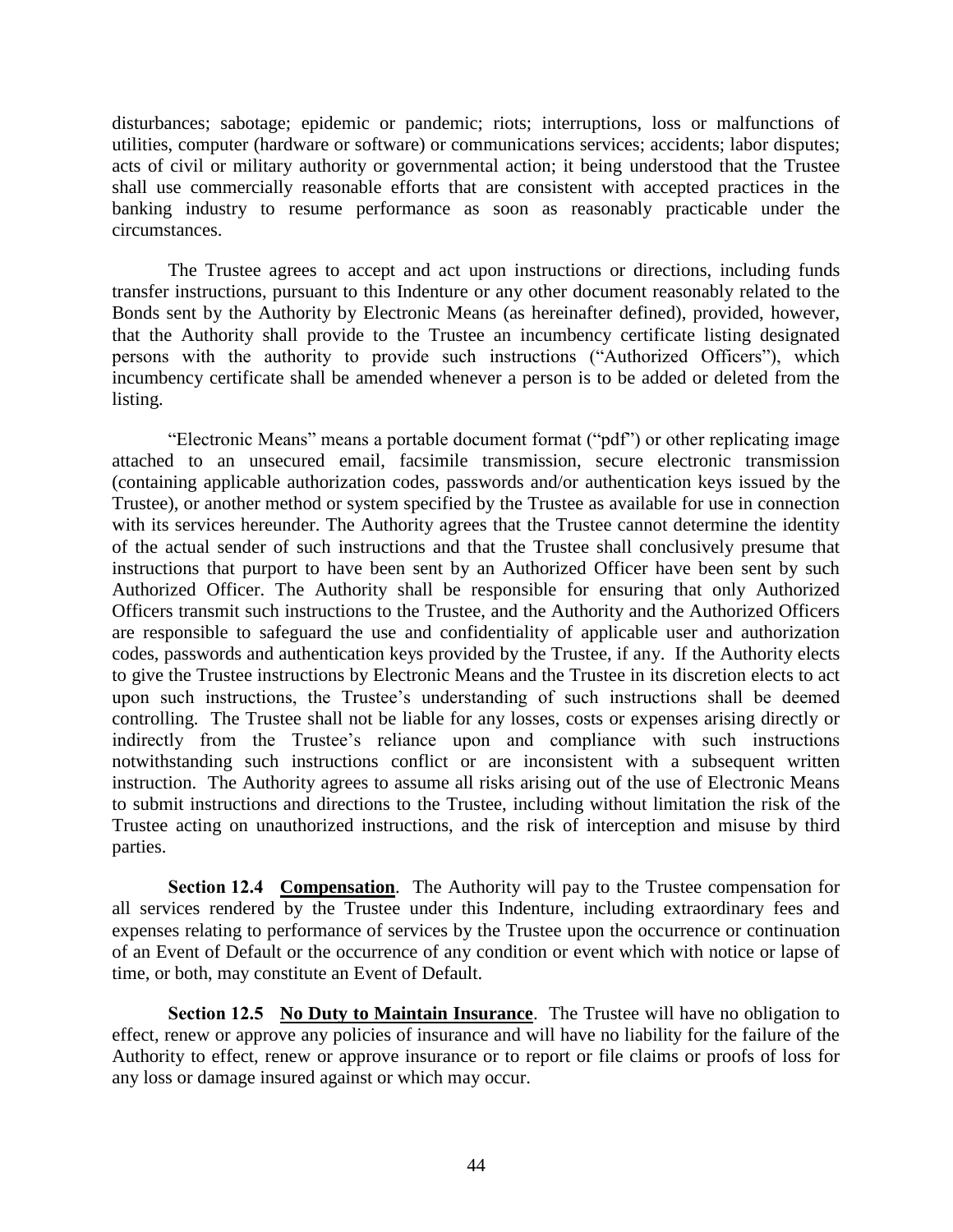**Section 12.6 Notice of Event of Default**. The Trustee will not be required to take notice, or be deemed to have notice, of, any default or Event of Default other than a default or Event of Default under subsections (a) or (b) of Section 11.1, or unless a Responsible Officer of the Trustee is specifically notified in writing of the default or Event of Default by the Authority or the Majority Holders and in the absence of such notice the Trustee may conclusively assume that no such default or Event of Default exists (other than under subsections (a) or (b) of Section 11.1). The Trustee may, however, require of the Authority full information and advice at any time as to the performance of any of the covenants, conditions and agreements contained in this Indenture.

**Section 12.7 Action Upon Default**. The Trustee will be under no obligation to take any action in respect of any default or Event of Default, or toward the execution or enforcement of any of the trusts created by this Indenture or to institute, appear in or defend any related suit or other proceeding, unless requested in writing to do so by the Authority or the Majority Holders, and if in the Trustee's opinion the action may tend to involve the Trustee in expense or liability, unless furnished, from time to time as often as the Trustee may require, with reasonable security and indemnity satisfactory to the Trustee.

**Section 12.8 Limitation of Liability**. The Trustee may conclusively rely upon, and will be fully protected and will incur no liability as a result of acting, refraining from acting or proceeding in good faith upon any resolution, notice, request, consent, waiver, certificate, statement, affidavit, voucher, bond, requisition or other paper or document which the Trustee in good faith believes to be genuine and to have been authorized or signed by the proper board or person or to have been prepared and furnished pursuant to any of the provisions of this Indenture, and the Trustee will be under no duty to make any investigation or inquiry as to any statements contained or matters referred to in any such instrument, but may accept and rely upon them as conclusive evidence of the truth and accuracy of the statements. The Trustee will not be bound to recognize any Person as an Owner of any Bond or to take any action at an Owner's request unless the Bond is deposited with the Trustee or evidence satisfactory to the Trustee of the ownership of the Bond is furnished to the Trustee. Before the Trustee acts or refrains from acting, the Trustee may require a certificate of an appropriate officer or officers of the Authority or an Opinion of Counsel (who may be an employee of the Authority only if consented to by the Trustee) or Bond Counsel, as appropriate. The Trustee will not be answerable for other than its negligence or willful misconduct; however no provision of this Indenture shall be construed to relieve the Trustee from liability for its own negligent action, its own negligent failure to act or its own willful misconduct.

**Section 12.9 Ownership of Bonds**. The Trustee and any affiliate under common control with the Trustee may in good faith buy, sell, own, hold and deal in any of the Bonds issued under this Indenture, and may join in or take any action which any Owner may be entitled to take with like effect as if the Trustee were not a party to this Indenture. The Trustee and any affiliate under common control with the Trustee, as principal or agent, may also engage in or be interested in any financial or other transaction with the Authority and may act as depository, trustee, or agent for any committee or body of Owners of the Bonds or other obligations of the Authority as freely as if it were not Trustee under this Indenture.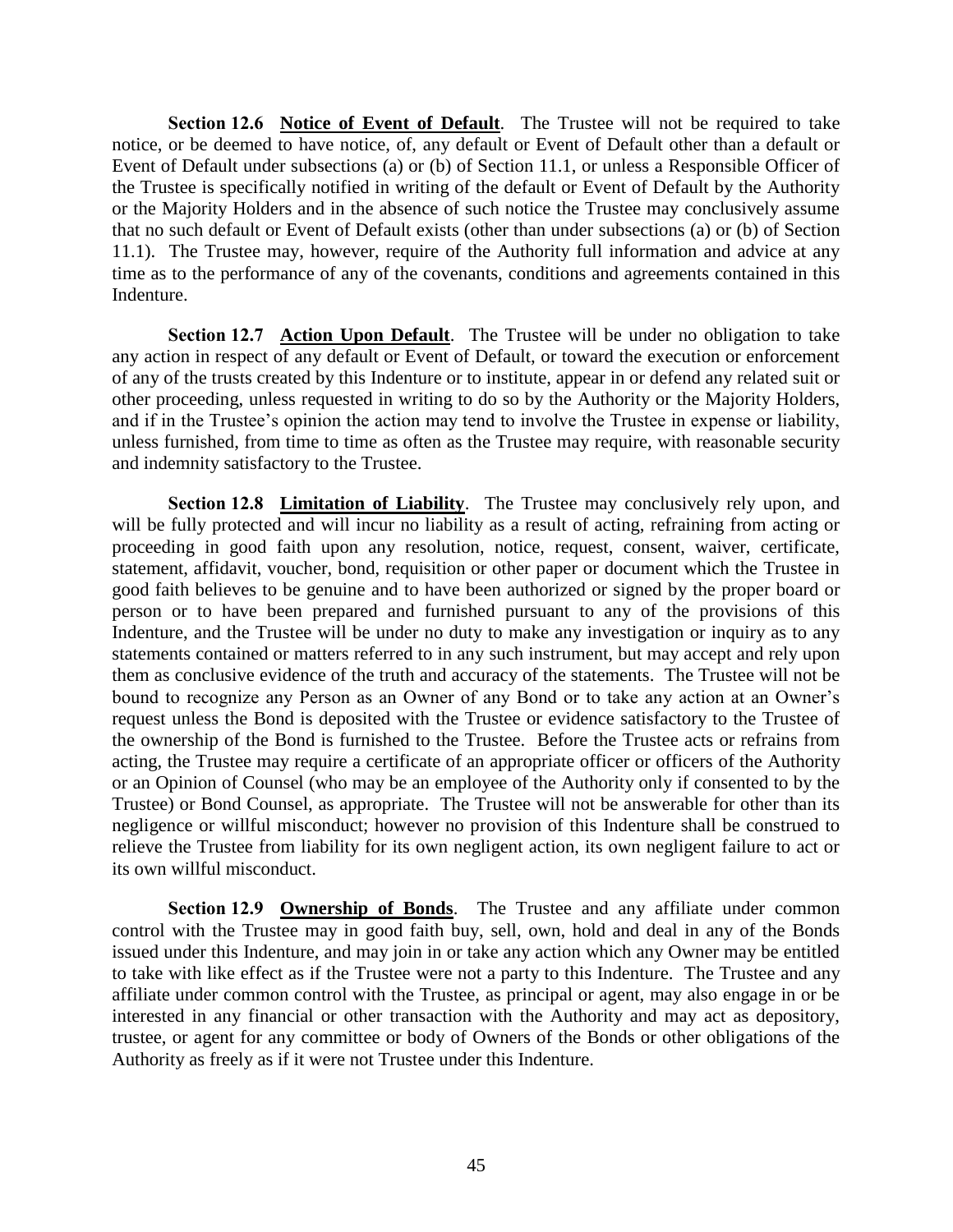**Section 12.10 No Duty to Invest**. Absent specific instructions of the Authority pursuant to Article VIII, the Trustee will be under no duty to invest money held by it pursuant to this Indenture. The Trustee will be under no liability for interest on any money which the Trustee may at any time receive under any of the provisions of this Indenture, except such as the Trustee may agree with the Authority to pay.

**Section 12.11 Reports by Trustee**. The Trustee will provide written reports to the Authority, the City and the Administrator by the  $15<sup>th</sup>$  day of each month of (i) the balances in all funds held by the Trustee under this Indenture as required by Section 9.3, and (ii) all money received and expended by it under the terms of this Indenture. The Trustee shall also provide to the Authority such information in its possession as may be reasonably requested in writing by the Authority to enable it to calculate any amounts required to be rebated to the United States of America pursuant to, and otherwise to maintain compliance with, Section 148 of the Code and any other federal or Commonwealth law or regulation applicable to the Authority or its affairs.

**Section 12.12 Resignation**. The Trustee may at any time and for any reason resign and be discharged of the trusts created by this Indenture by executing an instrument in writing resigning the trust and specifying the date when the resignation will take effect, and filing the instrument with the Authority not less than 30 days before the effective date of the resignation. The resignation will take effect on the day specified in the instrument, unless a successor Trustee has not been appointed and accepted such appointment by that date as provided for in this Article, in which event the resignation will take effect immediately on the appointment of and acceptance by a successor Trustee of the trusts under this Indenture.

**Section 12.13 Removal.** The Trustee at any time and for any reason may be removed by an instrument in writing, executed by the Majority Holders, and filed with the Authority and the Trustee so removed. In addition, provided no Event of Default or event that, with notice would become an Event of Default has occurred and is continuing, the Authority at any time may remove the Trustee by an instrument in writing filed with the Trustee so removed and the Owners.

**Section 12.14 Appointment of Successor Trustee**. If at any time the Trustee resigns, is removed, or is dissolved, or if the Trustee's property or affairs are taken under the control of any state or federal court or administrative body because of insolvency or bankruptcy, or for any other reason a vacancy exists in the office of the Trustee, then unless an Event of Default has occurred and is continuing, a successor may be appointed by the Authority by an instrument in writing filed with the Chairman, signed by an Authorized Authority Representative. Copies of the instrument will be promptly delivered by the Authority to the predecessor Trustee and to the Trustee so appointed and notice given to the Owners. If an Event of Default has occurred and is continuing, a successor may be appointed by the Majority Holders, by an instrument or instruments in writing filed with the Chairman, signed by such Owners or their attorneys-in-fact duly authorized in writing. Copies of each instrument will be promptly delivered by the Authority to the predecessor Trustee and to the Trustee so appointed and notice given to the Owners.

**Section 12.15 Successor to be Bank or Trust Company.** Any successor to the Trustee under this Indenture appointed pursuant to Section 12.14 must be (i) a bank or trust company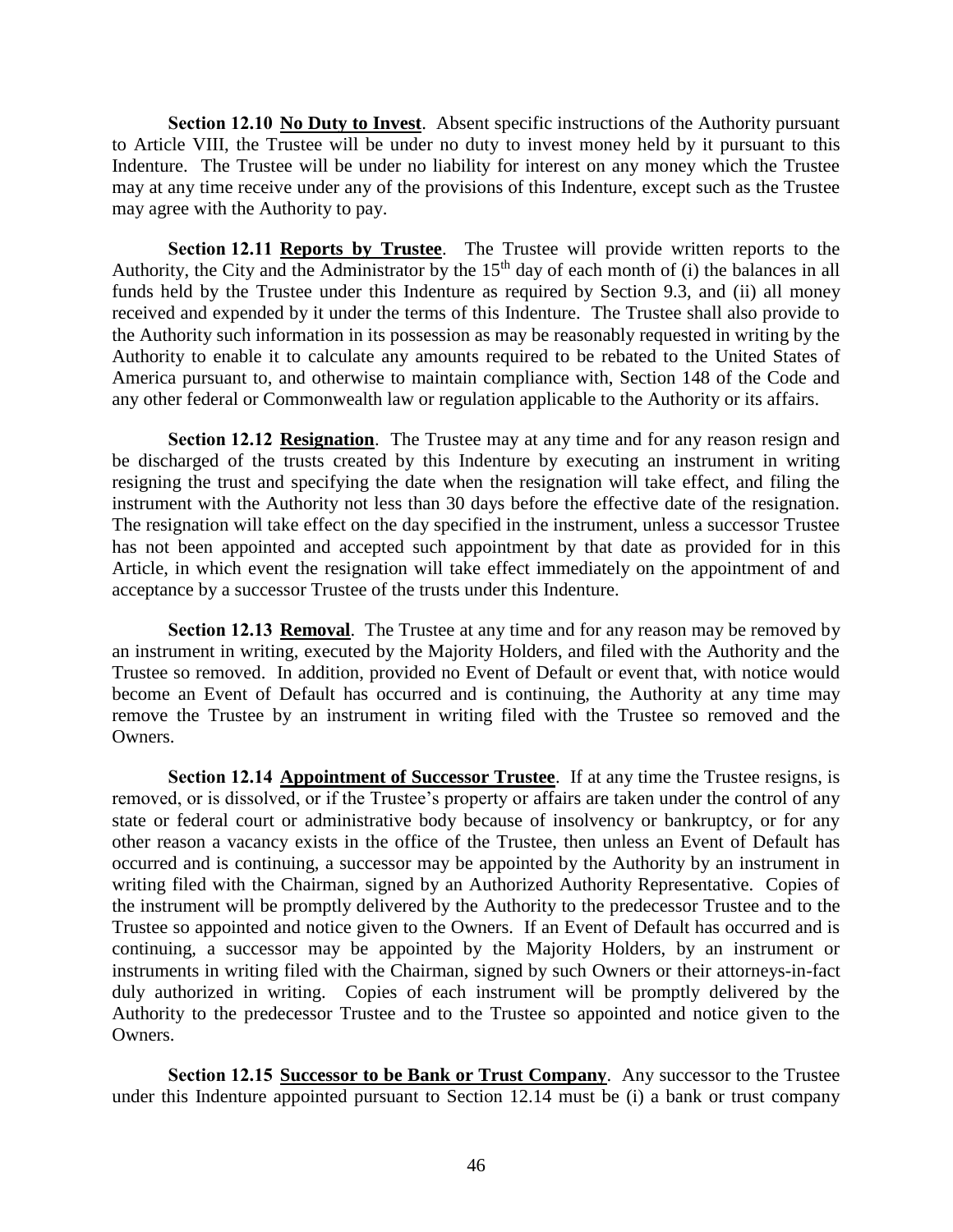organized and doing business under the laws of the United States of America or any of its states with trust powers, in good standing and having a reported capital, surplus and undivided profits of not less than \$50,000,000, or (ii) a subsidiary trust company under the provisions of Section 6.2-1056 of the Code of Virginia of 1950, as amended, or any successor provision of law, and whose capital, surplus and undivided profits, together with that of its parent bank or bank holding company, as the case may be, is not less than \$50,000,000, if such a bank, trust company or subsidiary trust company, willing and able to accept the trust on reasonable or customary terms can, with reasonable effort, be located.

**Section 12.16 Failure to Appoint a Successor Trustee**. If at any time the Trustee resigns and no appointment of a successor Trustee is made pursuant to the provisions of this Article before the effective date of the resignation specified in the notice, then the Trustee or any Owner may apply to any court of competent jurisdiction to appoint a successor Trustee. The court may, after such notice, if any, as the court may deem proper and prescribe, appoint a successor Trustee.

**Section 12.17 Acceptance by Successor Trustee**. Any successor Trustee appointed under this Article will execute, acknowledge and deliver to the Authority an instrument accepting the appointment under this Indenture, and thereupon the successor Trustee, without any further act, deed or conveyance, will become duly vested with all the estates, property, rights, powers, trusts, duties and obligations of the successor Trustee's predecessor in trust under this Indenture, with like effect as if originally named Trustee. Upon request of the successor Trustee, the Trustee ceasing to act and the Authority will execute and deliver an instrument transferring to the successor Trustee all of the property, rights, powers and trusts under this Indenture of the Trustee so ceasing to act, and the Trustee so ceasing to act will pay over to the successor Trustee all money and other assets held by the Trustee under this Indenture.

**Section 12.18 Merger or Consolidation**. Any corporation or association into which any Trustee is merged or with which the Trustee is consolidated, or any corporation or association resulting from any merger or consolidation to which any Trustee is a party, or any corporation or association to which any Trustee transfers substantially all of the Trustee's assets or corporate trust business, will be the successor Trustee under this Indenture, without the execution or filing of any paper or any further act on the part of the parties to this Indenture, anything in this Indenture to the contrary notwithstanding.

**Section 12.19 Action Upon Event of Default**. The Trustee will, provided the Trustee is indemnified to its satisfaction, during the existence of an Event of Default known to the Trustee in accordance with Section 12.6, exercise such of the rights and powers vested in the Trustee by this Indenture and use the same degree of skill and care in their exercise as a prudent person would use and exercise under the circumstances in the conduct of his or her own affairs.

**Section 12.20 Notice of Occurrence of Event of Default**. Upon the occurrence of an Event of Default actually known to a Responsible Officer of the Trustee in accordance with Section 12.6, the Trustee will, within 30 days of the Event of Default becoming known to the Trustee, give written notice of it by first class mail to each Owner of the Bonds then Outstanding, unless a Responsible Officer of the Trustee has actual knowledge that the Event of Default has been cured before then.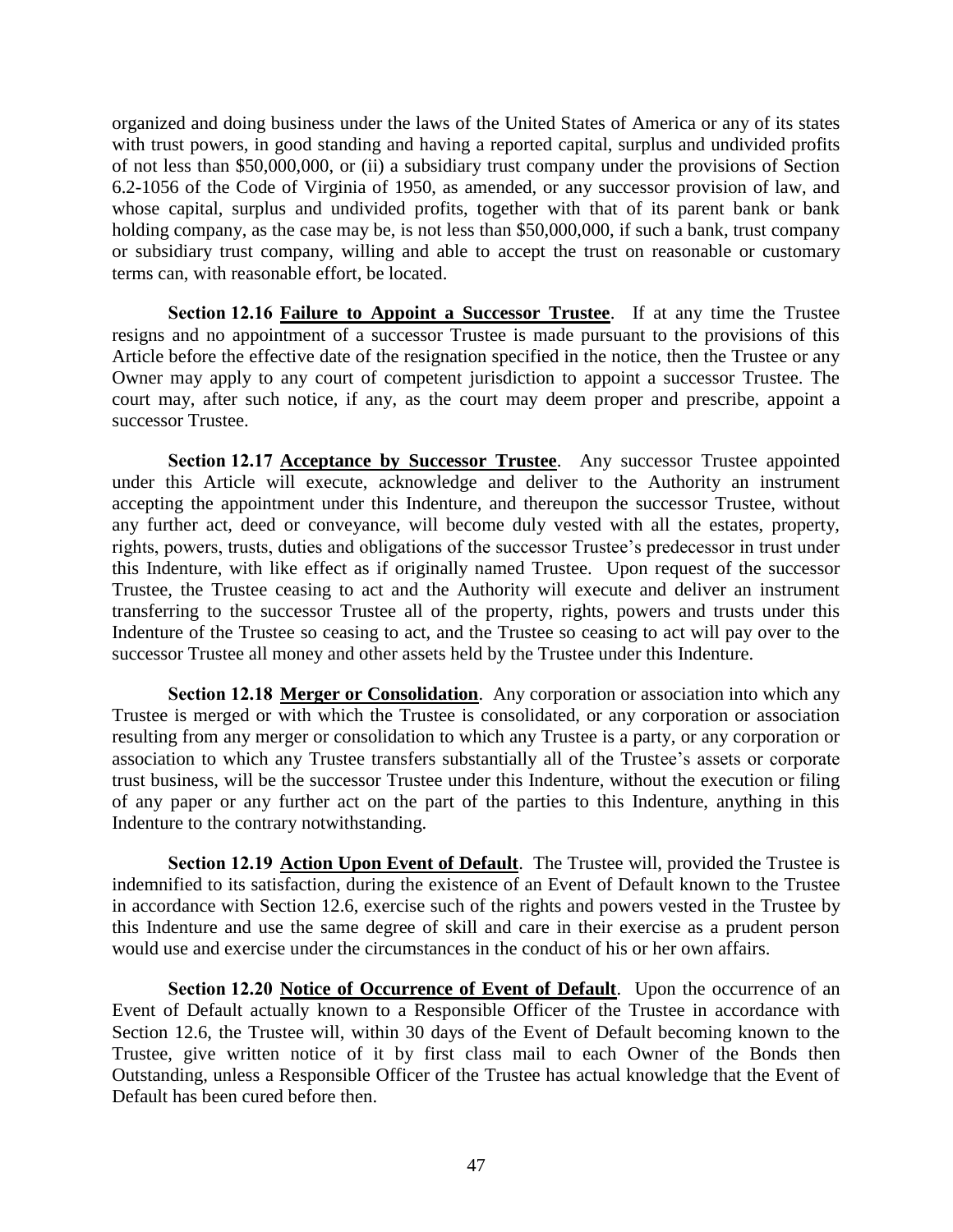**Section 12.21 Intervention by Trustee**. In any judicial proceeding to which the Authority is a party and which in the opinion of the Trustee has a substantial bearing on the interests of the Owners of the Bonds, the Trustee may, in the Trustee's own name, intervene on behalf of the Owners and will, upon receipt of indemnity satisfactory to it, do so if requested in writing by the Owners of at least 25 percent in aggregate principal amount of Bonds then Outstanding, if permitted by the court having jurisdiction.

**Section 12.22 Appointment of and Acceptance of Paying Agent**. The Authority may at any time or from time to time appoint one or more Paying Agents for the Bonds, in the manner and subject to the conditions set forth in Section 12.23 for the appointment of a successor Paying Agent. Unless another Paying Agent is appointed for the Bonds, the Trustee will serve as Paying Agent. Each Paying Agent (other than the Trustee) will signify its acceptance of the duties and obligations imposed on it under this Indenture by written instrument of acceptance deposited with the Authority and the Trustee. The Paying Agent shall be afforded the same rights with respect to limitation of responsibilities, liability, notice, compensation and indemnification given to the Trustee pursuant to this Article XII.

**Section 12.23 Resignation or Removal of Paying Agent; Appointment of Successor**. Any Paying Agent may at any time resign and be discharged of the duties and obligations created by this Indenture by giving at least 30 days' written notice to the Authority and the Trustee. Any Paying Agent may be removed at any time by an instrument signed by the Authority and filed with the Paying Agent and the Trustee. Any successor Paying Agent will be appointed by the Authority, with the approval of the Trustee, and will be a bank or trust company duly organized under the laws of the United States or any of its states, having a capital stock and surplus aggregating at least \$50,000,000, and willing and able to accept the office on reasonable and customary terms and authorized by law to perform all the duties imposed upon the Paying Agent by this Indenture.

In the event of the resignation or removal of any Paying Agent, the Paying Agent will pay over, assign and deliver any money held by it as Paying Agent to its successor or to the Trustee. In the event that for any reason there is a vacancy in the office of any Paying Agent, the Trustee will act as such until a new Paying Agent is appointed.

## **ARTICLE XIII**

## **EXECUTION OF INSTRUMENTS BY OWNERS AND PROOF OF OWNERSHIP OF BONDS**

**Section 13.1 Execution of Consents, Etc.** Any request, direction, consent or other instrument required or permitted by this Indenture and any Supplemental Indenture to be signed or executed by Owners may be in any number of concurrent instruments of similar tenor and may be signed or executed by the Owners in person or by an agent appointed by an instrument in writing. Proof of the execution of any instrument and of the ownership of Bonds will be sufficient for any purpose of this Indenture and any Supplemental Indenture and will be conclusive in favor of the Trustee and any Paying Agent with regard to any action taken, suffered or omitted by any of them under the instrument if made in the following manner: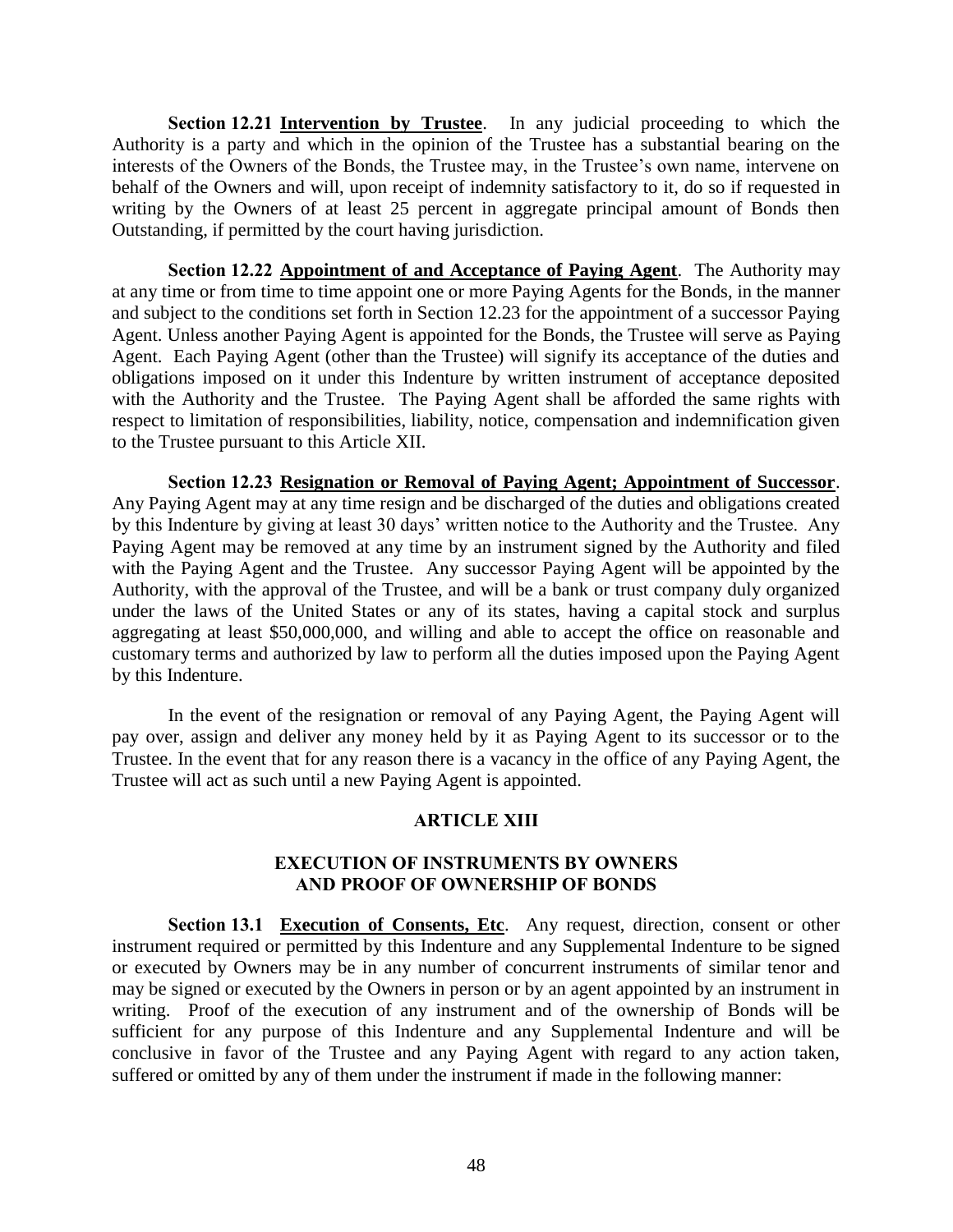(a) The fact and date of the execution by any Person of any instrument may be proved by the certificate of any officer in any jurisdiction who, by its laws, has power to take acknowledgments within the jurisdiction, to the effect that the Person signing the instrument acknowledged before such officer its execution, or by an affidavit of a witness to such execution.

(b) The fact of the ownership of Bonds by any Owner and the serial numbers of the Bonds and the date of ownership will be proved by the bond register maintained by the Paying Agent.

**Section 13.2 Other Evidence**. Nothing contained in this Article will be construed as limiting the Trustee to such proof, it being intended that the Trustee may accept any other evidence of the matters stated in this Article which the Trustee may deem sufficient. Any request or consent of the Owner of any Bond will bind every future Owner of the same Bond and any Bond or Bonds issued in exchange or substitution for it or upon the registration of transfer of it in respect of anything done by the Trustee in pursuit of such request or consent. For so long as the Bonds are held in book-entry form pursuant to Section 3.4, the Authority and the Trustee may recognize votes by or on behalf of Beneficial Owners as if such votes were made by Holders of a related portion of the Bonds when such votes are received in compliance with an omnibus proxy of DTC or otherwise pursuant to the rules of the DTC or the provisions of the Letters of Representation or other comparable evidence delivered to the Trustee by the Holders.

#### **ARTICLE XIV**

#### **MODIFICATION OF INDENTURE AND SUPPLEMENTAL INDENTURES**

**Section 14.1 Supplemental Indentures Without Consent of Owners**. Subject to Section 14.4, the Authority and the Trustee may, without the consent of the Owners, unless the consent of the Owners is required by Section 14.2, enter into a Supplemental Indenture or Supplemental Indentures which thereafter will form a part of this Indenture, for any one or more of the following purposes:

(a) To add to the covenants and agreements of the Authority contained in this Indenture and any Supplemental Indenture other covenants and agreements, and to surrender any right or power in this Indenture and any Supplemental Indentures reserved to or conferred upon the Authority;

(b) To cure any ambiguity, to supply any omission or to cure, correct or supplement any defect in the Indenture or any Supplemental Indenture;

(c) To grant to the Trustee for the benefit of the Owners additional rights, remedies, powers or authority;

(d) To subject to this Indenture and any Supplemental Indenture additional collateral;

(e) To modify this Indenture, any Supplemental Indenture, or the Bonds to permit qualification under the Trust Indenture Act of 1939, as amended, or any similar federal statute at the time in effect, or to permit the qualification of the Bonds for sale under the securities laws of any state of the United States;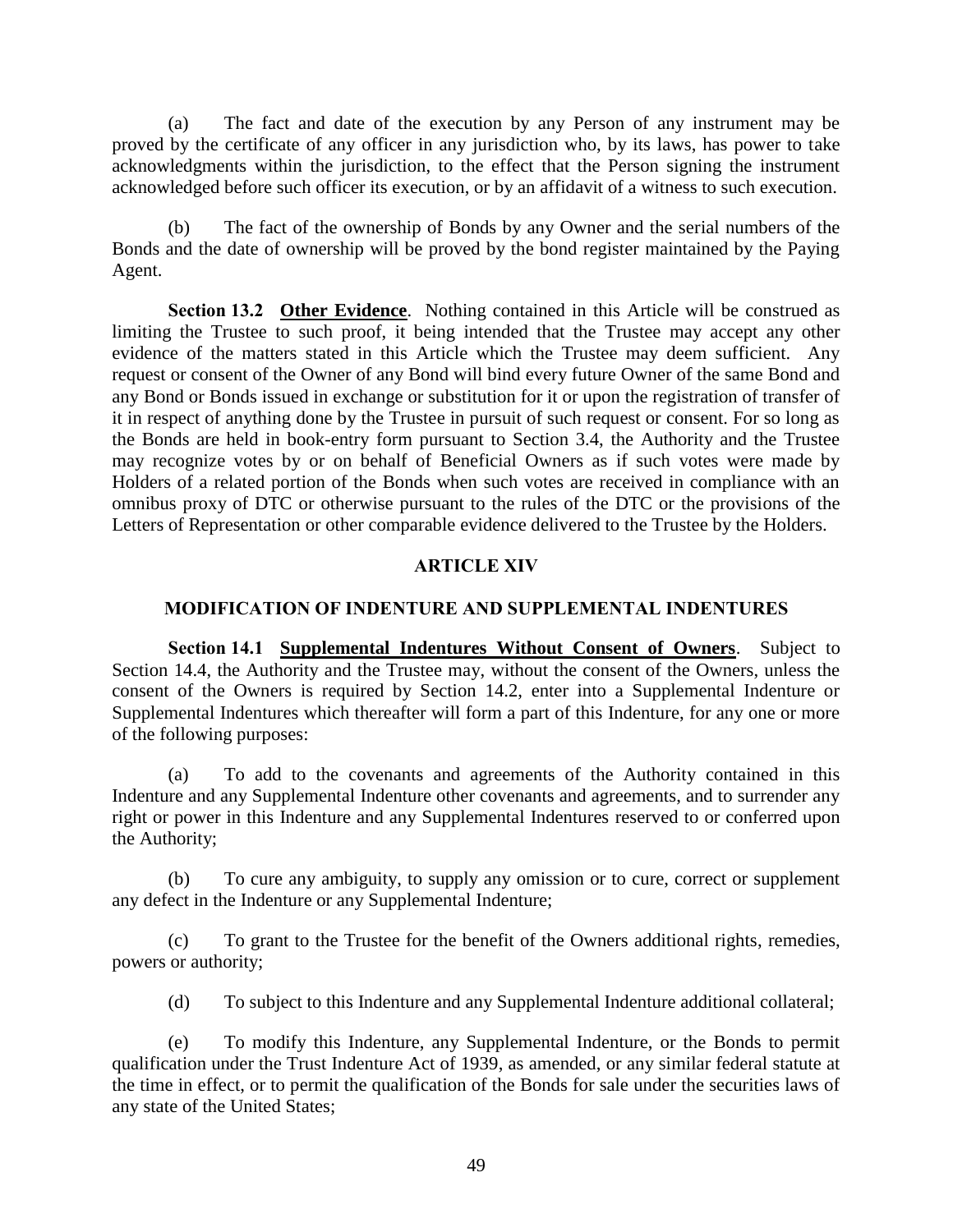(f) To provide for certificated Bonds;

(g) To evidence the succession of a new Trustee or Paying Agent or the appointment by the Trustee or the Authority of a Co-Trustee or a Co-Paying Agent and to specify the rights and obligations of such Co-Trustee or Co-Paying Agent;

(h) To make any change (including but not limited to a change to comply with the Code or interpretations of it by the Treasury Department or the Internal Revenue Service) that does not materially adversely affect the rights of any Owner of any Bonds then Outstanding;

- (i) To provide for the issuance of Additional Bonds; and
- (j) To obtain or maintain a rating for the Bonds.

The Authority covenants that it will perform or cause to be performed all the requirements of any Supplemental Indenture which may be in effect from time to time. Nothing in this Article will affect or limit the right or obligation of the Authority to execute and deliver or cause to be delivered to the Trustee any instrument of further assurance or other instrument provided for in this Indenture.

**Section 14.2 Supplemental Indentures With Consent of Owners**. Unless the consent of the Owners is not required pursuant to Section 14.1, any modification or alteration of this Indenture and any Supplemental Indentures or of the rights and obligations of the Authority or of the Owners of the Bonds may be made by the Authority and the Trustee with the consent of (i) the Majority Holders, or (ii) in case less than all of the Bonds then Outstanding are affected by the modifications or amendments, the Owners of a majority in aggregate principal amount of the Bonds so affected then Outstanding. However, without the consent of each Owner affected, no modification or alteration may (a) extend the maturity of the principal of or interest on any Bond, (b) reduce the principal amount of, or rate of interest on, any Bond, (c) effect a privilege or priority of any Bond or Bonds over any other Bond or Bonds, (d) reduce the percentage of the principal amount of the Bonds required for consent to such modification or alteration, (e) impair the exclusion of interest on any Tax-Exempt Bond from gross income for purposes of federal income taxation, (f) eliminate or extend the mandatory redemption date of any Bonds or reduce the redemption price of Bonds, (g) create a lien ranking prior to or on a parity with the lien of this Indenture on the property described in Article II, except for Additional Bonds, or (h) deprive any Owner of the lien created by this Indenture on such property. In addition, if money has been deposited or set aside with the Trustee pursuant to Article XV for the payment of Bonds and those Bonds shall not have in fact actually been paid in full, no amendment to the provisions of that Article will be made without the consent of the Owner of each of those Bonds affected.

If at any time the Authority requests the Trustee in writing to enter into a Supplemental Indenture for any of the purposes of this Section, the Trustee will, upon being satisfactorily indemnified with respect to expenses, cause notice of the proposed execution of the Supplemental Indenture to be mailed to each Owner of Bonds then Outstanding by first-class mail to the address of Owner as it appears on the registration books; provided, however, any failure to give the notice by mailing, or any defect, in it, will not affect the validity of any proceedings pursuant to this Section. The notice will be prepared by the Authority, briefly set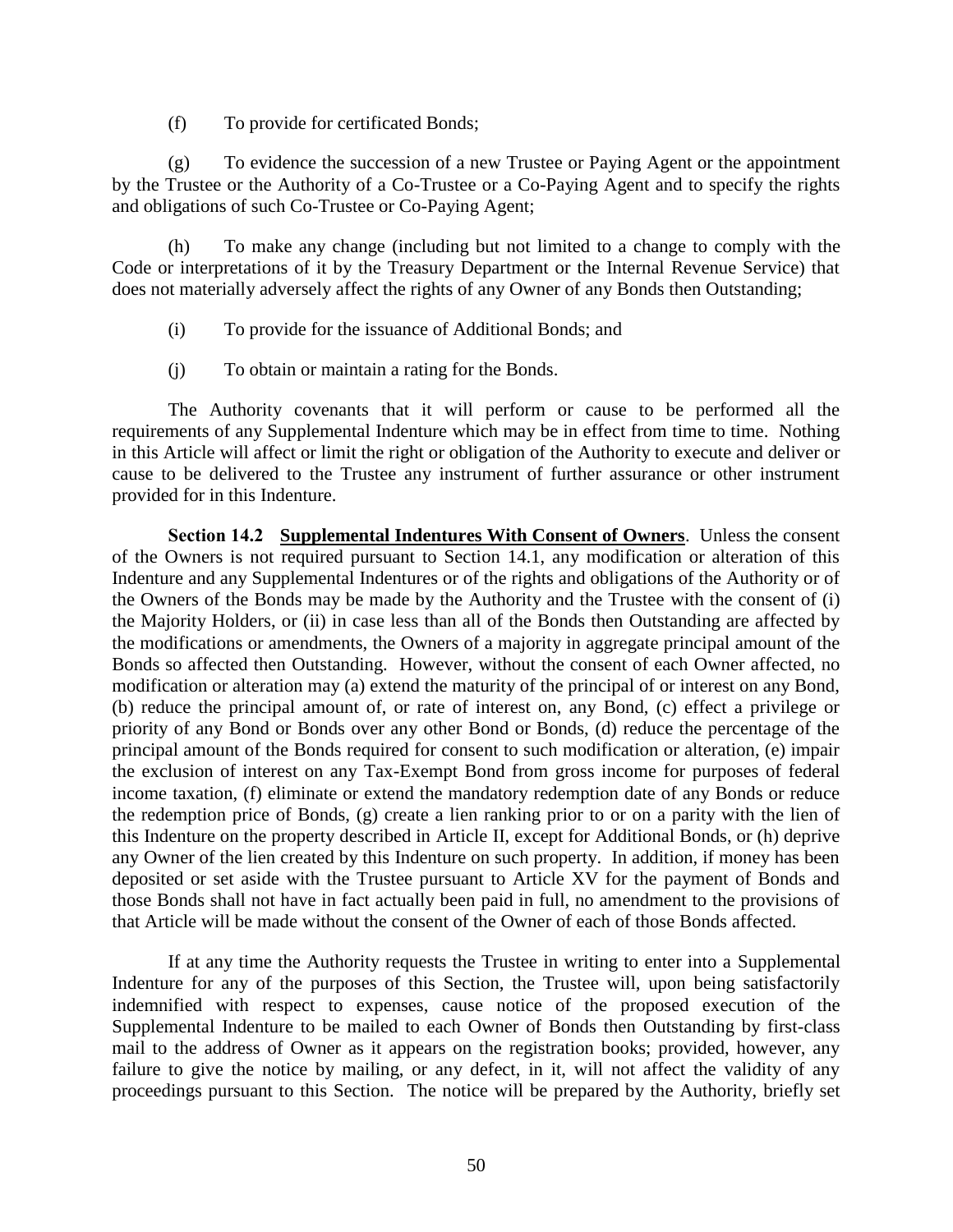forth the nature of the proposed Supplemental Indenture and state that copies of it are on file at the designated corporate trust office of the Trustee for inspection by all Owners. If, within six months or such longer period as is prescribed by the Authority at or following the giving of the notice, the Owners of the requisite percentage in aggregate principal amount of Bonds then Outstanding have consented to and approved in writing the execution of the Supplemental Indenture, no Owner will have any right to object to any of the terms and provisions contained in the Supplemental Indenture, or the operation of it, or in any manner to question the propriety of its execution, or to enjoin or restrain the Trustee or the Authority from executing the Supplemental Indenture or from taking any action pursuant to its provisions.

**Section 14.3 Trustee Authorized to Enter Into Supplemental Indenture**. The Trustee is authorized to enter into with the Authority any Supplemental Indenture authorized or permitted by the terms of this Indenture. Upon the execution of any Supplemental Indenture as permitted by this Article, this Indenture will be deemed to be modified and amended in accordance with it, and the Trustee is authorized to carry out the agreements and stipulations contained in the Supplemental Indenture. The Trustee will not unreasonably refuse to enter into any Supplemental Indenture permitted by this Article unless the Trustee believes in good faith that the Supplemental Indenture will adversely affect the rights and immunities of or increase the duties of the Trustee.

**Section 14.4 Opinion of Counsel**. The Trustee will not execute any Supplemental Indenture amending this Indenture or any Supplemental Indenture unless there has been filed with it an Opinion of Counsel (who may be an employee of the Authority or the City only with the Trustee's consent) stating that the proposed Supplemental Indenture is authorized or permitted by this Indenture and complies with its terms and that upon execution it will be a valid and binding limited obligation of the party or parties executing it and that the execution and delivery of the proposed Supplemental Indenture will not adversely affect the exclusion from gross income for federal income tax purposes of the interest on any Tax-Exempt Bond.

## **ARTICLE XV**

#### **DISCHARGE OF INDENTURE**

**Section 15.1 Discharge of Indenture**. If (i) all Bonds secured by this Indenture have become due and payable or irrevocable instructions to redeem the Bonds or pay them at maturity have been given by the Authority to the Trustee, and (ii) the Trustee holds cash or noncallable Government Obligations or Government Certificates the principal of and interest on which at maturity will be sufficient (A) if Bonds have been called for redemption, to redeem in accordance with the relevant Sections of this Indenture all such Bonds on the date set for such redemption, (B) to pay at maturity all Outstanding Bonds not called for redemption, (C) to pay interest accruing on all Bonds until their redemption or payment at maturity, and (D) unless otherwise provided for, to pay the Trustee its reasonable fees and expenses, including the costs and expenses of canceling and discharging this Indenture, the Trustee will cancel and discharge the lien of this Indenture and execute and deliver to the Authority such instruments in writing as will be required to release such lien, and assign and deliver to the Authority any property subject to this Indenture which may then be in its possession, except funds or securities in which such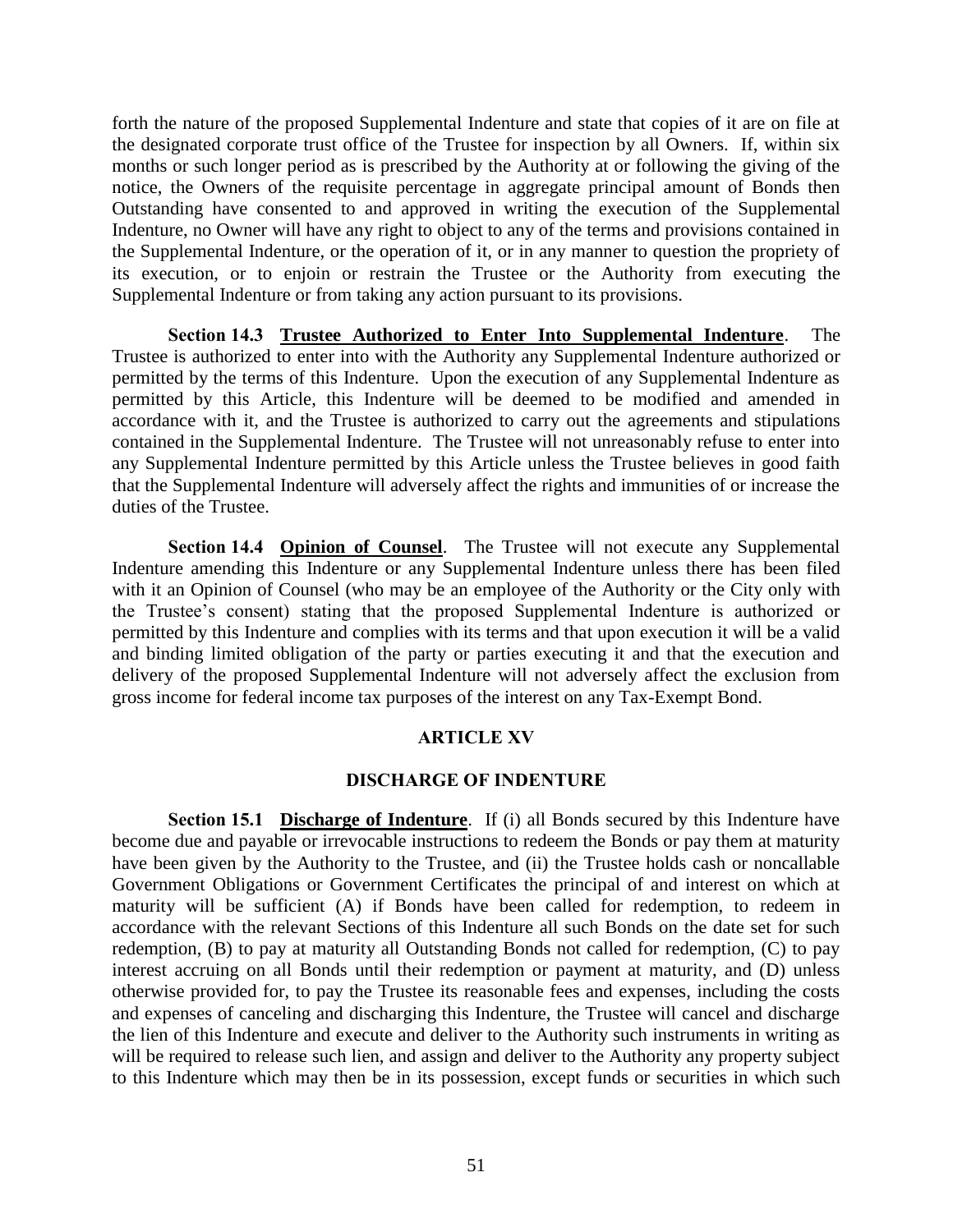funds are invested which are held by the Trustee for the payment of the principal of and premium, if any, and interest on the Bonds.

In the event that all of the Bonds secured by this Indenture are paid or deemed paid in accordance with the terms of this Indenture, then the right and interest of the Trustee in and to the trust estate created by this Indenture and all covenants, agreements and other obligations of the Authority to the Owners will cease and be discharged and satisfied. In the event any Bonds are paid or deemed paid in accordance with the terms of this Indenture, then such Bonds will cease to be entitled to any lien, benefit or security under this Indenture (other than the right to receive payment and certain rights regarding registration and transfer) and all covenants, agreements and other obligations of the Authority to the Owners of such Bonds will cease and be discharged and satisfied.

**Section 15.2 Bonds Deemed to be Paid**. Bonds will be deemed paid and no longer Outstanding for the purposes of this Indenture when there has been deposited with the Trustee cash or noncallable Government Obligations or Government Certificates the principal of and interest on which will be sufficient to pay or redeem such Bonds and to pay interest accruing on such Bonds to their payment or redemption date (whether on or before their maturity or redemption date); provided, however, that if such Bonds are to be redeemed before their maturity, notice of the redemption must have been duly given or irrevocable instructions to redeem such Bonds must have been given by the Authority to the Trustee. The Authority shall deliver or cause to be delivered to the Trustee a verification report of a firm of independent certified public accountants or of financial consultants acceptable to the Trustee to the effect that such cash or noncallable Government Obligations or Government Certificates and investment income to be earned on such funds held by the Trustee for payment or redemption of Bonds of the Authority, will be sufficient to pay, whether upon redemption or at maturity, the principal of and premium, if any, and interest on the Bonds of the Authority to be refunded.

#### **ARTICLE XVI**

#### **MISCELLANEOUS**

**Section 16.1 Limitation of Liability of Directors, Officers, etc., of Authority and the Trustee**. No covenant, agreement or obligation contained in this Indenture or in any Supplemental Indenture will be deemed to be a covenant, agreement or obligation of any present or future director, officer, employee or agent of the Authority, the Trustee or the Paying Agent in his or her individual capacity, and neither the officers of the Authority, the Trustee or the Paying Agent nor any of their directors, employees or agents executing or authenticating the Bonds will be liable personally on the Bonds or be subject to any personal liability or accountability by reason of their issuance. No director, officer, employee, agent or adviser of the Authority, the Trustee or the Paying Agent will incur any personal liability with respect to any action taken by him or her pursuant to this Indenture, any Supplemental Indenture provided such director, officer, employee, agent or adviser acts in good faith.

**Section 16.2 Interested Parties**. Nothing in this Indenture expressed or implied is intended or will be construed to confer upon any Person other than the Authority, the Trustee and the Owners of the Bonds, any right, remedy or claim under or by reason of this Indenture, this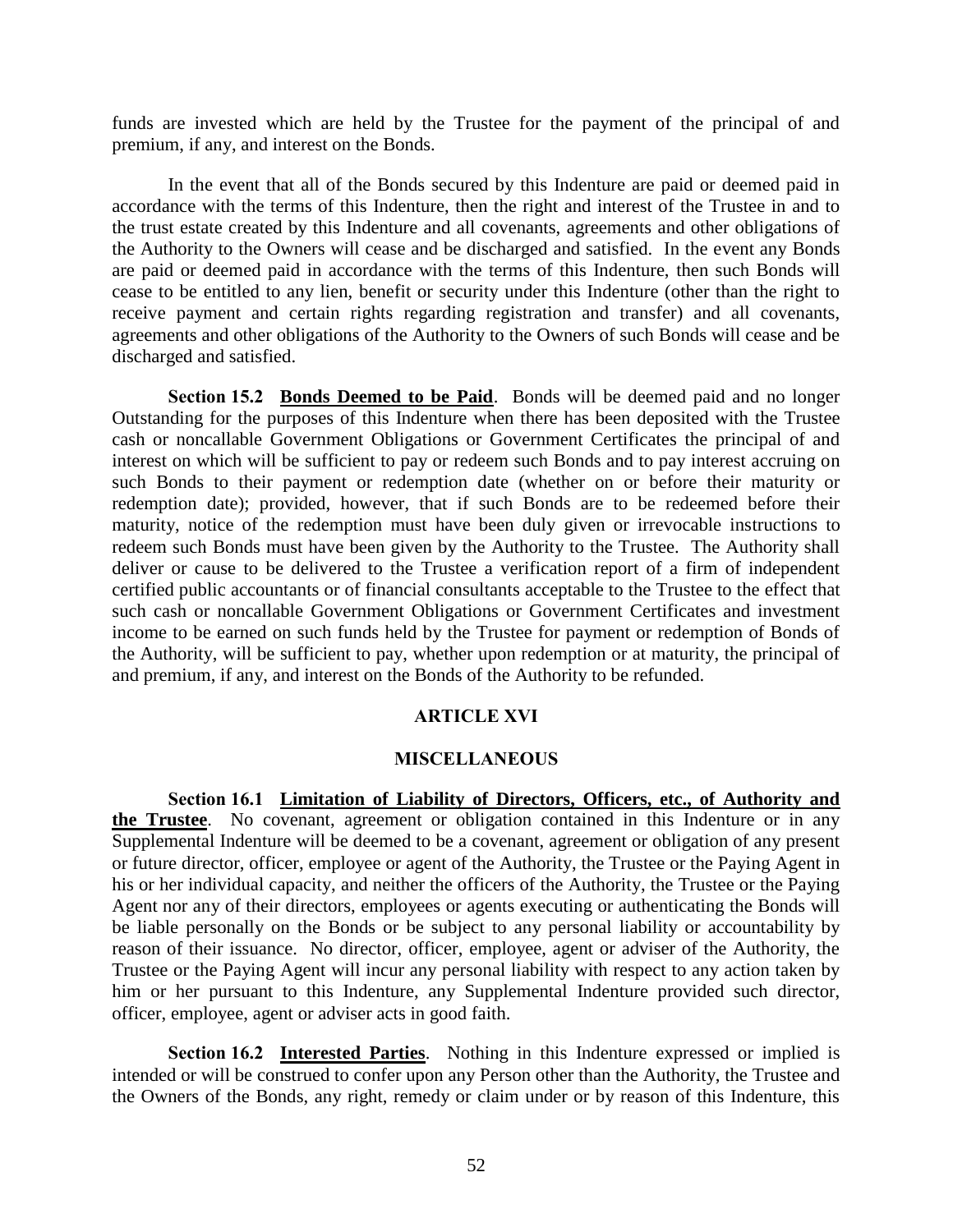Indenture being intended to be for the sole and exclusive benefit of the Authority, the Trustee and the Owners of the Bonds.

**Section 16.3 Severability of Invalid Provisions**. If any clause, provision or section of this Indenture or any Supplemental Indenture is held to be illegal or invalid by any court, the invalidity of the clause, provision or section will not affect any of the remaining clauses, provisions or sections, and this Indenture or the Supplemental Indenture will be construed and enforced as if the illegal or invalid clause, provision or section had not been contained in it.

**Section 16.4 Notice**. All notices, certificates, requests or other communications under this Indenture will be in writing and will be deemed given, unless otherwise required, when mailed by first-class mail, postage prepaid, or by facsimile to the addresses set forth below:

| If to the Authority:     | <b>West Falls Community Development Authority</b><br>300 Park Avenue |  |  |
|--------------------------|----------------------------------------------------------------------|--|--|
|                          | Falls Church, Virginia 22046                                         |  |  |
|                          | Attention: Wyatt Shields, Falls Church City Manager                  |  |  |
| with a copy to:          | Carol McCoskrie, Esq.                                                |  |  |
|                          | <b>Falls Church City Attorney</b>                                    |  |  |
|                          | 300 Park Avenue                                                      |  |  |
|                          | Falls Church, Virginia 22046                                         |  |  |
| If to the Trustee or     |                                                                      |  |  |
| paying agent:            | U.S. Bank Trust Company, National Association                        |  |  |
|                          | <b>Attention: Global Corporate Trust</b>                             |  |  |
|                          | Three James Center                                                   |  |  |
|                          | 1051 East Cary Street, Suite 600                                     |  |  |
|                          | Richmond, Virginia 23219                                             |  |  |
| If to the Administrator: | MuniCap, Inc.                                                        |  |  |
|                          | 8965 Guilford Road, Suite 210                                        |  |  |
|                          | Columbia, Maryland 21046                                             |  |  |
|                          | Attention: Keenan Rice, President                                    |  |  |

The Authority, the Trustee, the Paying Agent and the Administrator may, by notice given under this Section, designate any further or different addresses to which subsequent notices, certificates, requests or other communications will be sent. Unless the Trustee provides notice to the contrary, the address provided above is its designated corporate trust office for the administration of this Indenture and the Bonds.

If, by reason of the suspension of or irregularities in regular mail service, it is impractical to mail to the Owners of Bonds notice of any event when notice is required to be given pursuant to any provision of this Indenture or any Supplemental Indenture, then any manner of giving notice satisfactory to the Trustee will be deemed to be sufficient. Any notice given by facsimile shall be confirmed by telephone.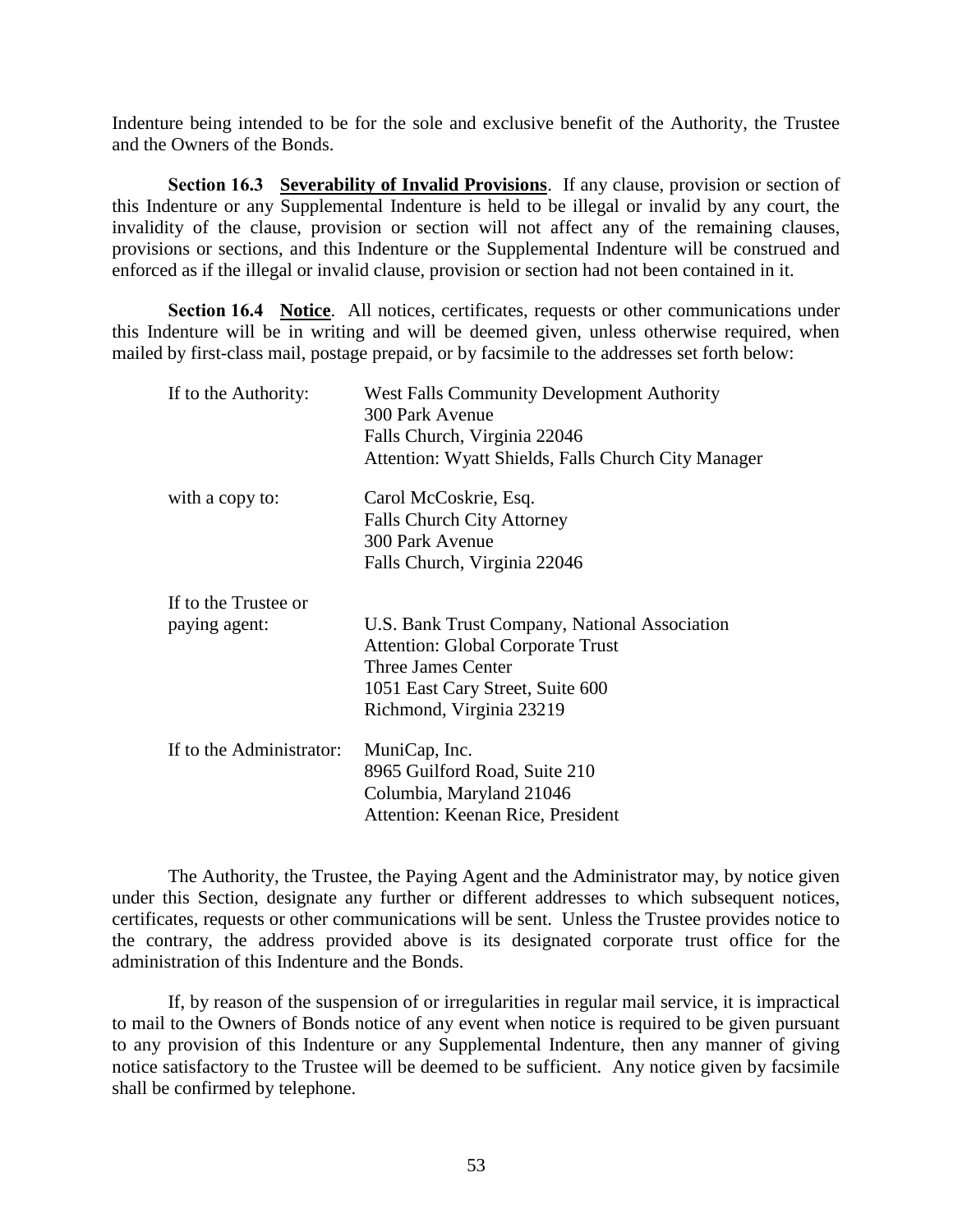All notices, approvals, consents, requests and any communications to the Trustee hereunder must be in writing in English and must be in the form of a document that is signed manually or by way of an electronic signature (including electronic images of handwritten signatures and digital signatures provided by DocuSign, Orbit, Adobe Sign or any other electronic signature provider acceptable to the Trustee). Electronic signatures believed by the Trustee to comply with the ESIGN ACT of 2000 or other applicable law shall be deemed original signatures for all purposes. If a party chooses to use electronic signatures to sign documents delivered to the Trustee, such party agrees to assume all risks arising out of its use of electronic signatures, including without limitation the risk of the Trustee acting on an unauthorized document and the risk of interception or misuse by third parties. Notwithstanding the foregoing, the Trustee may in any instance and in its sole discretion require that an original document bearing a manual signature be delivered to the Trustee in lieu of, or in addition to, any document signed via electronic signature.

**Section 16.5 Counterparts**. This Indenture may be executed in any number of counterparts, each of which, when executed and delivered, will be an original, and the counterparts will together constitute one and the same instrument.

**Section 16.6 Governing Law**. This Indenture and each Supplemental Indenture shall be governed by the laws of the Commonwealth without regard to conflicts of law principles.

**Section 16.7 Successors and Assigns**. This Indenture shall be binding upon, inure to the benefit of and be enforceable by the parties and their respective successors and assigns.

**Section 16.8 U.S.A. Patriot and Freedom Act Requirements of the Trustee.** To help the government fight the funding of terrorism and money laundering activities, Federal law requires all financial institutions to obtain, verify and record information that identifies each person who opens an account. Accordingly, the Trustee will require documentation from each non-individual person such as a business entity, a charity, a trust, or other legal entity verifying its formation as a legal entity. The Trustee may also seek financial statements, licenses, identification and authorization documents from individuals claiming authority to represent the entity or other relevant documentation.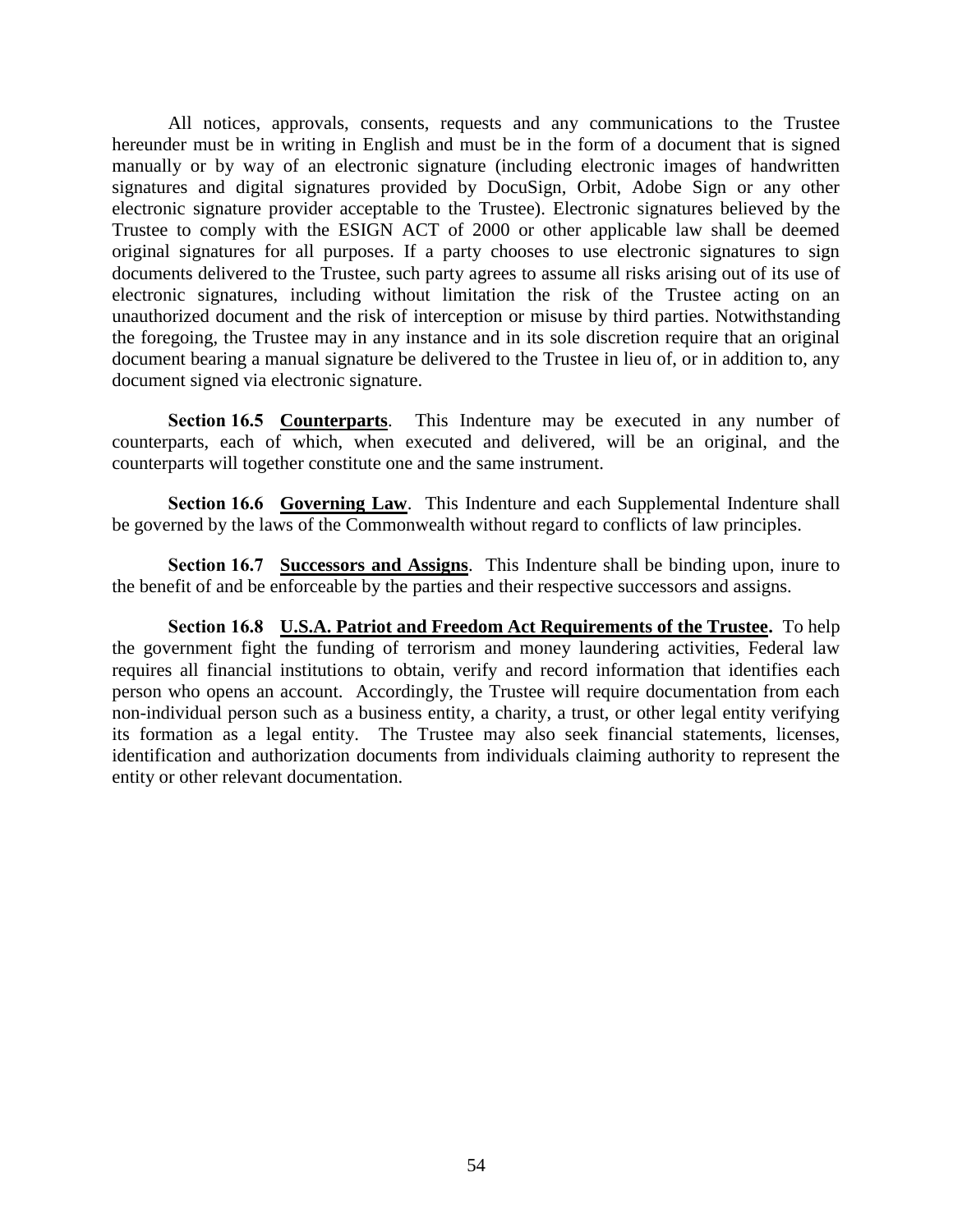**IN WITNESS WHEREOF**, the parties have caused this Trust Indenture to be executed on their behalf by their duly authorized officers.

## **WEST FALLS COMMUNITY DEVELOPMENT AUTHORITY**

By:

Its:

# **U.S. BANK TRUST COMPANY, NATIONAL ASSOCIATION,** as Trustee

By:

Its:

ACKNOWLEDGED AND ACCEPTED:

**MUNICAP, INC.,**

as Administrator

By: \_\_\_\_\_\_\_\_\_\_\_\_\_\_\_\_\_\_\_\_\_\_\_\_\_\_\_\_\_\_\_

Authorized Officer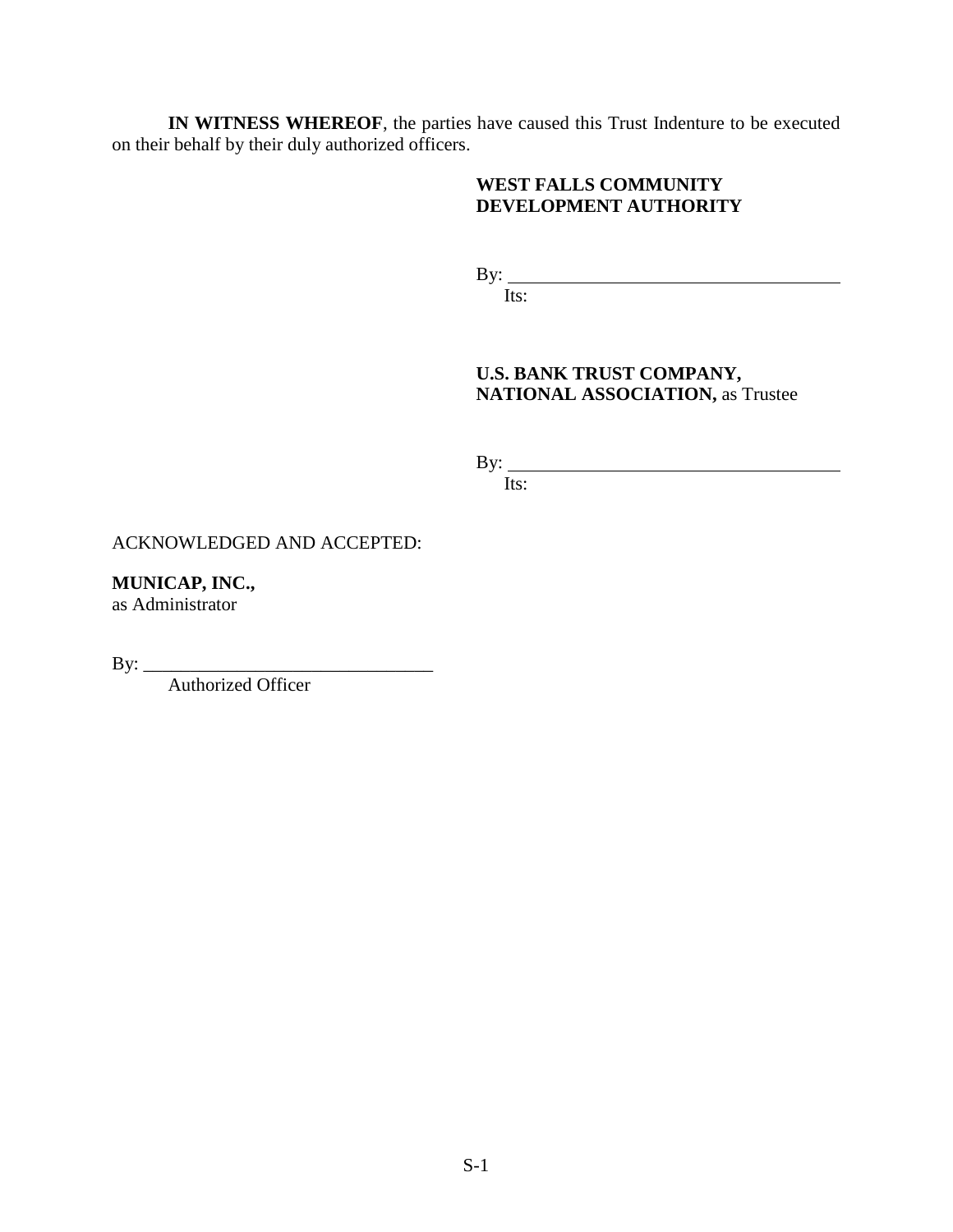**EXHIBIT A**

#### **Form of Series 2022 Bond**

**[UNLESS THIS CERTIFICATE IS PRESENTED BY AN AUTHORIZED REPRESENTATIVE OF THE DEPOSITORY TRUST COMPANY, A NEW YORK CORPORATION ("DTC"), TO THE AUTHORITY OR ITS AGENT FOR REGISTRATION OF TRANSFER, EXCHANGE, OR PAYMENT, AND ANY CERTIFICATE ISSUED IS REGISTERED IN THE NAME OF CEDE & CO. OR IN SUCH OTHER NAME AS IS REQUESTED BY AN AUTHORIZED REPRESENTATIVE OF DTC (AND ANY PAYMENT IS MADE TO CEDE & CO. OR TO SUCH OTHER ENTITY AS IS REQUESTED BY AN AUTHORIZED REPRESENTATIVE OF DTC), ANY TRANSFER, PLEDGE, OR OTHER USE HEREOF FOR VALUE OR OTHERWISE BY OR TO ANY PERSON IS WRONGFUL INASMUCH AS THE REGISTERED OWNER HEREOF, CEDE & CO., HAS AN INTEREST HEREIN.]**

 $\gamma$  No. R-

#### UNITED STATES OF AMERICA COMMONWEALTH OF VIRGINIA

#### **WEST FALLS COMMUNITY DEVELOPMENT AUTHORITY REVENUE BOND [TAXABLE] SERIES 2022[A] [A-T]**

MATURITY DATE INTEREST RATE DATED DATE CUSIP

\_\_\_\_\_, 2022

REGISTERED OWNER: [CEDE & CO.]

PRINCIPAL AMOUNT:

**WEST FALLS DEVELOPMENT AUTHORITY** (the "Authority"), for value received, promises to pay, solely from the revenues and other property pledged to the payment of this Bond, to the registered owner of this Bond or legal representative, the principal sum stated above on the maturity date stated above, and to pay solely from such source, interest on the principal amount of this Bond at the annual rate stated above, payable on each March 1 and September 1, commencing on September 1, 2022, all subject to prior redemption as described in this Bond. This Bond will bear interest (i) from its date if this Bond is authenticated before September 1, 2022, or (ii) otherwise, from the March 1 or September 1 that is, or immediately precedes, the date on which this Bond is authenticated (unless the payment of interest on this Bond is in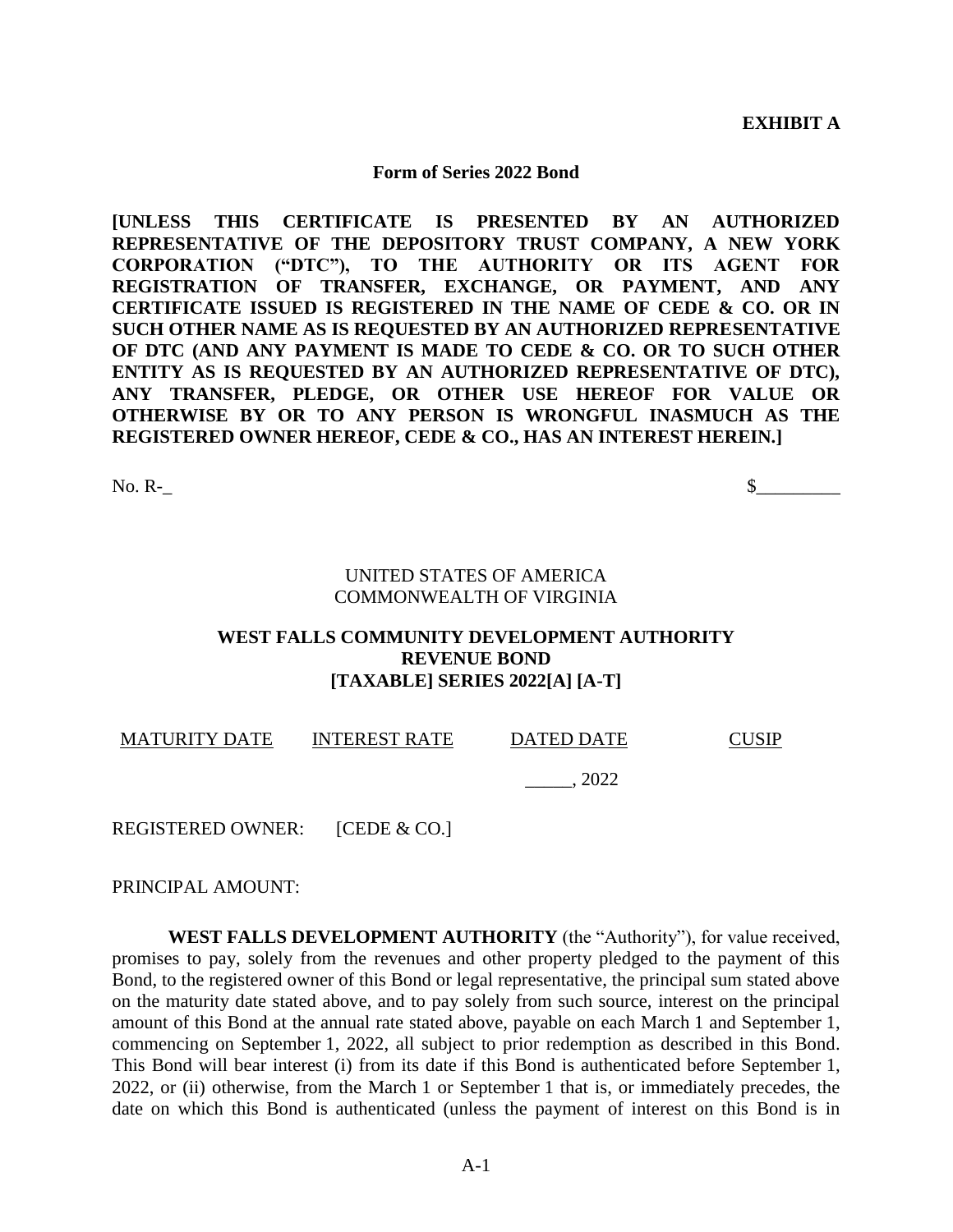default, in which case this Bond will bear interest from the date to which interest has been paid). The principal of and redemption premium, if any, on this Bond is payable upon presentation and surrender of this Bond at the corporate trust office of U.S. Bank Trust Company, National Association, as trustee under the Indenture (as hereinafter defined), or its successor in trust (in such capacity, the "Trustee"). Interest on this Bond will be paid by check or draft mailed to the person registered on the [February 15 or August 15], as appropriate, next preceding the interest payment date as the registered owner of this Bond at the address of such person as it appears on the registration books of the Authority maintained by the Paying Agent. Interest on this Bond will be computed on the basis of a year of 360 days and twelve 30-day months. Notwithstanding the foregoing, if (i) the registered owner of this Bond owns at least \$1,000,000 in aggregate principal amount of Bonds and (ii) such owner has provided satisfactory prior notice of a wire address to the Trustee, then interest on this Bond will be paid by wire transfer. So long as Cede & Co. or any other nominee of DTC, as defined in the Indenture (as defined herein), is the registered owner of this Bond, principal of and premium, if any, and interest on this Bond shall be paid as provided in the Indenture. Principal of and premium, if any, and interest on this Bond are payable in lawful money of the United States of America. In case the date of maturity of the principal of this Bond or the date fixed for the payment of interest on or the redemption of this Bond is not a Business Day (as defined in the Indenture), then payment of the principal and redemption premium, if any, and interest need not be made on such date, but may be made on the next succeeding date which is a Business Day, and if made on such next succeeding Business Day no additional interest will accrue for the period after such date of maturity or date fixed for redemption.

This Bond and the issue of which it is a part and the redemption premium, if any, and interest on this Bond are limited obligations of the Authority and payable solely from the revenues and other property pledged and assigned to the Trustee under the terms of the Indenture to secure payment of this Bond. NEITHER THE FAITH AND CREDIT NOR THE TAXING POWER OF THE COMMONWEALTH OF VIRGINIA OR ANY POLITICAL SUBDIVISION OF THE COMMONWEALTH, INCLUDING THE CITY OF FALLS CHURCH, IS PLEDGED TO THE PAYMENT OF THE PRINCIPAL OF OR REDEMPTION PREMIUM, IF ANY, OR INTEREST ON THIS BOND. THE ISSUANCE OF THIS BOND DOES NOT DIRECTLY, INDIRECTLY, OR CONTINGENTLY OBLIGATE THE COMMONWEALTH OF VIRGINIA OR ANY POLITICAL SUBDIVISION OF THE COMMONWEALTH OF VIRGINIA, INCLUDING THE CITY OF FALLS CHURCH, TO LEVY ANY TAXES OR MAKE ANY APPROPRIATION FOR THE PAYMENT OF THIS BOND EXCEPT FROM PLEDGED REVENUES.

This Bond is one of an issue of \$\_\_\_\_\_\_\_\_\_ Revenue Bonds, [Taxable] Series 2022[A] [A-T] (the "Bonds"). The Bonds are of like tenor, except as to number, denomination, interest rate, maturity date and privilege of redemption and are authorized and issued by the Authority pursuant to the Act for the purpose of providing funds to pay the cost of acquiring and constructing certain infrastructure benefiting property within the boundaries of the Authority (the "Project"). The Bonds are issued under and are equally and ratably secured by a Trust Indenture, dated as of  $\qquad$  1, 2022 (the "Indenture"), between the Authority and the Trustee. The Bonds are payable from revenues derived from special assessments levied on taxable property within the Authority's boundaries and certain other pledged revenues. Reference is made to the Indenture for a description of the revenues and property pledged and assigned and the provisions,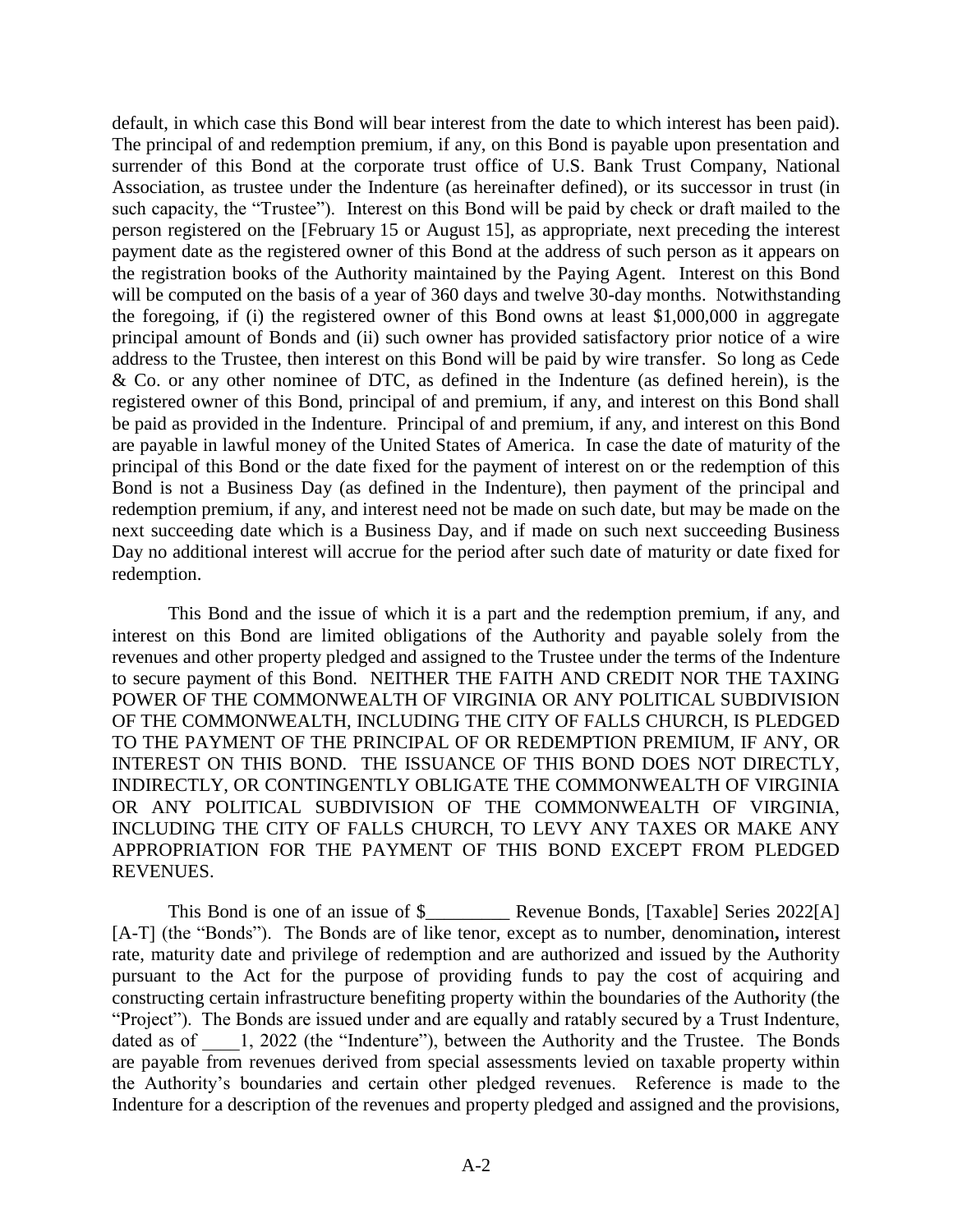among other things, with respect to the nature and extent of the security for the Bonds, the rights and obligations of the Authority and the Trustee, the terms on which the Bonds are issued, the rights of the registered owners of the Bonds and the provisions for defeasance of such rights. Additional bonds ranking equally with the Bonds may be issued on the terms provided in the Indenture.

The Bonds may not be called for redemption except as provided in the Indenture and described in the succeeding numbered paragraphs.

(1) The Bonds maturing on or after \_\_\_\_\_ 1, 203\_, are subject to redemption before maturity at the option of the Authority at any time, or from time to time, on or after  $\qquad 1$ , 203\_, from any money available for such purpose, in whole or in part in increments of \$5,000 or any integral multiple of \$5,000 upon payment of the principal amount of the Bonds to be redeemed, plus accrued interest to the redemption date.

(2) The Bonds are required to be redeemed in part before maturity by the Authority on the dates and in the amounts set forth below, at a redemption price equal to the principal amount of the Bonds to be redeemed, plus accrued interest to the redemption date:

| Series 2022A Bonds Due September 1, 20 |                         |                        |                         |  |  |  |  |
|----------------------------------------|-------------------------|------------------------|-------------------------|--|--|--|--|
| <b>Redemption Date</b>                 | <b>Principal Amount</b> | <b>Redemption Date</b> | <b>Principal Amount</b> |  |  |  |  |
| September 1, 20--                      |                         | September 1, 20--      |                         |  |  |  |  |
| September 1, 20--                      |                         | September 1, 20--      |                         |  |  |  |  |
| September 1, 20--                      |                         |                        |                         |  |  |  |  |
| Series 2022A Bonds Due September 1, 20 |                         |                        |                         |  |  |  |  |
| <b>Redemption Date</b>                 | <b>Principal Amount</b> | <b>Redemption Date</b> | <b>Principal Amount</b> |  |  |  |  |
| September 1, 20--                      |                         | September 1, 20--      |                         |  |  |  |  |
| September 1, 20--                      |                         | September 1, 20--      |                         |  |  |  |  |
| September 1, 20--                      |                         |                        |                         |  |  |  |  |
| Series 2022A Bonds Due September 1, 20 |                         |                        |                         |  |  |  |  |
| <b>Redemption Date</b>                 | <b>Principal Amount</b> | <b>Redemption Date</b> | <b>Principal Amount</b> |  |  |  |  |
| September 1, 20--                      |                         | September 1, 20--      |                         |  |  |  |  |
| September 1, 20--                      |                         | September 1, 20--      |                         |  |  |  |  |
| September 1, 20--                      |                         | September 1, 20--      |                         |  |  |  |  |
| September 1, 20--                      |                         | September 1, 20--      |                         |  |  |  |  |
| September 1, 20--                      |                         | September 1, 20--      |                         |  |  |  |  |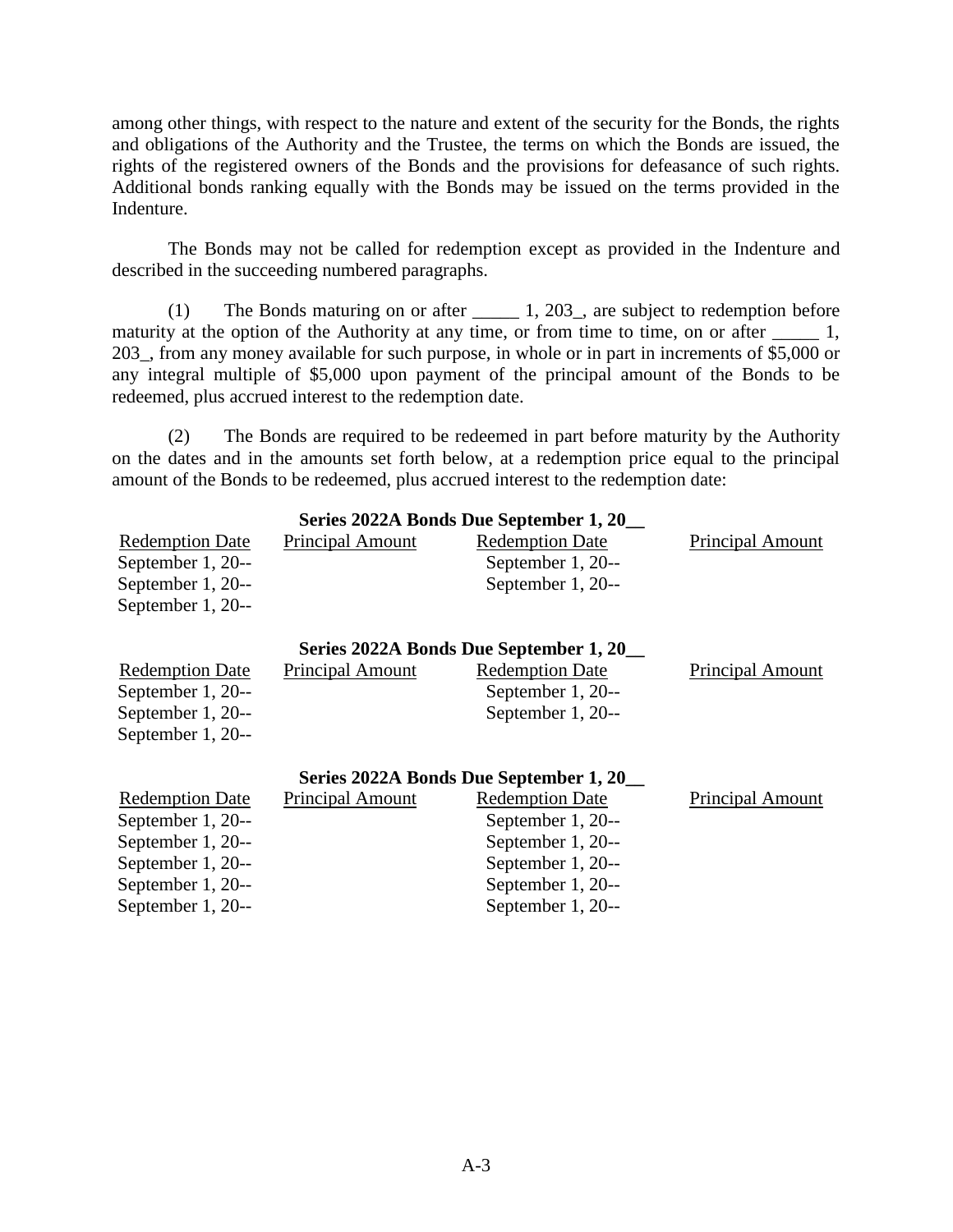| Series 2022A-T Bonds Due September 1, 20 |                         |                        |                  |  |  |  |
|------------------------------------------|-------------------------|------------------------|------------------|--|--|--|
| <b>Redemption Date</b>                   | <b>Principal Amount</b> | <b>Redemption Date</b> | Principal Amount |  |  |  |
| September 1, 20--                        |                         | September 1, 20--      |                  |  |  |  |
| September 1, 20--                        |                         | September 1, 20--      |                  |  |  |  |
| September 1, 20--                        |                         | September 1, 20--      |                  |  |  |  |
| September 1, 20--                        |                         | September 1, 20--      |                  |  |  |  |
| September 1, 20--                        |                         | September 1, 20--      |                  |  |  |  |
| September 1, 20--                        |                         | September 1, 20--      |                  |  |  |  |
| September 1, 20--                        |                         | September 1, 20--      |                  |  |  |  |
| September 1, 20--                        |                         | September 1, 20--      |                  |  |  |  |
| September 1, 20--                        |                         | September 1, 20--      |                  |  |  |  |
| September 1, 20--                        |                         | September 1, 20--      |                  |  |  |  |

There shall, at the option of the Authority, be applied or credited against any sinking fund requirement for Bonds the principal amount of any Bonds that have been previously defeased or redeemed (other than by mandatory sinking fund redemption) before each such mandatory sinking fund redemption date or that have been purchased by the Authority or the Trustee on behalf of the Authority and delivered to the Trustee for cancellation at least seventy (70) days before each such mandatory sinking fund redemption date, provided such Bonds have not previously been applied as a credit against any mandatory sinking fund redemption payment.

(3) The Bonds are subject to special mandatory redemption in whole or in part in minimum amounts of \$5,000, at a redemption price equal to the principal amount to be redeemed together with accrued interest thereon to the date fixed for redemption on any March 1, June 1, September 1, or December 1 as follows:

(i) from amounts deposited into the 2022 Prepayment Subaccount of the Redemption Account as a result of Prepayments pursuant to Section 7.3(d) of the Indenture and transfers from the Debt Service Reserve Fund pursuant to Sections 7.3(e) and 7.5(c) of the Indenture; and

(ii) on or after the Completion Date (as defined in the Indenture) by application of money remaining in the Project Fund (as defined in the Indenture) not reserved by the Authority for the payment of any remaining part of the Cost of the Facilities which shall be transferred to the Redemption Account of the Bond Fund (as defined in the Indenture), and applied to the redemption of the Bonds ratably or from any Net Proceeds transferred to the Redemption Account in accordance with Section 6.4 of the Indenture.

If any of the Bonds are called for redemption, the Paying Agent will cause a notice of redemption to be mailed postage prepaid, not less than 30 nor more than 60 days before the date fixed for redemption, to the registered owners of the Bonds called for redemption, at their respective addresses as they appear on the registration books maintained by the Trustee. The receipt of notice is not to be a condition precedent to the redemption and failure to mail a notice to a registered owner will not affect the validity of the proceedings for the redemption of the Bonds of any other registered owners. If this Bond is duly called for redemption and payment of the principal of and premium, if any, and unpaid interest accrued to the date fixed for redemption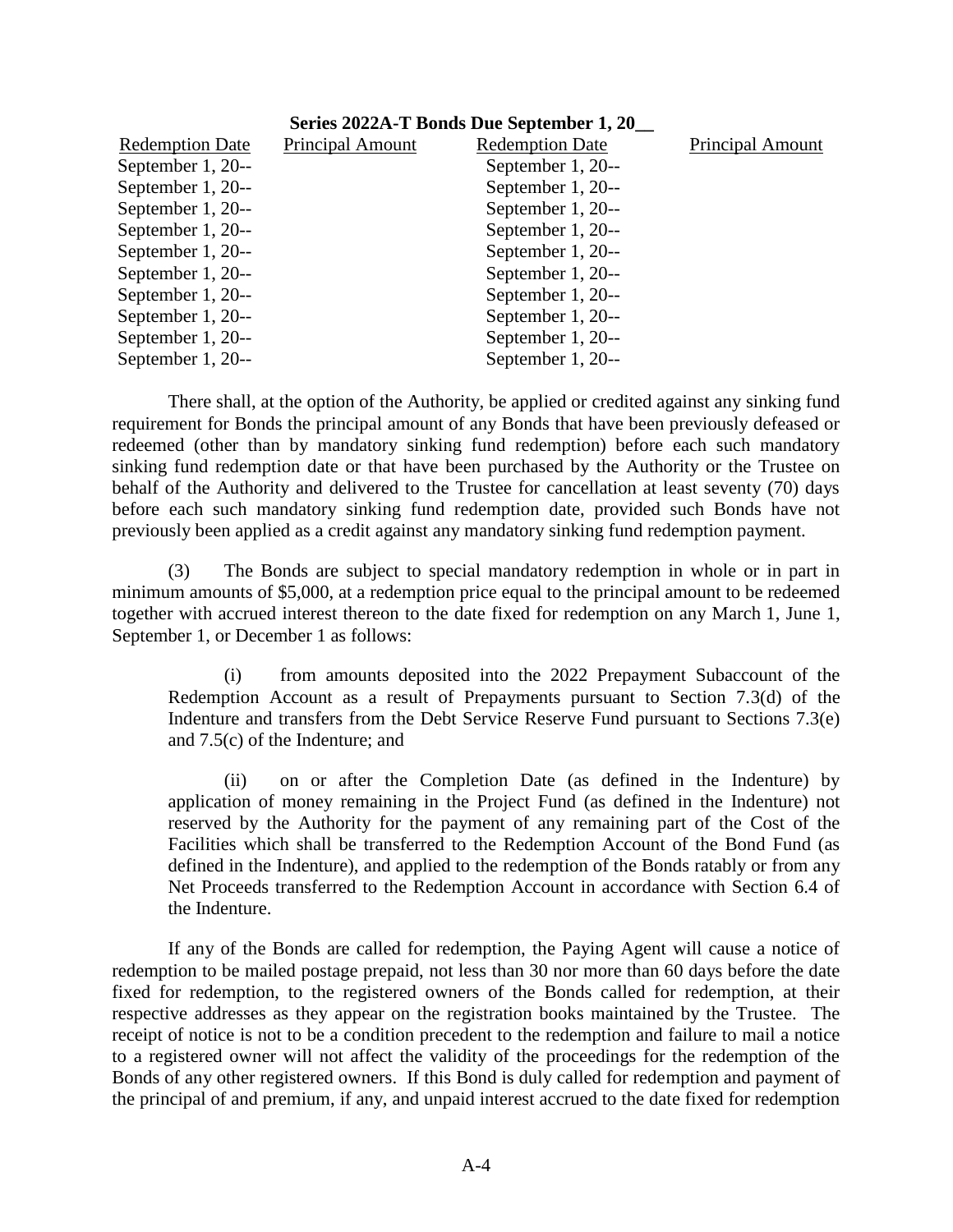has been made or provided for, then, notwithstanding that this Bond has not been surrendered for cancellation, interest on this Bond will cease to accrue from the redemption date, and, from and after the redemption date, this Bond will no longer be entitled to any lien, benefit or security under the Indenture, and the registered owner of this Bond will have no rights in respect of this Bond except to receive payment of the principal of and redemption premium, if any, and unpaid interest accrued to the date fixed for redemption on this Bond.

Whenever this Bond shall be maintained in book-entry form with a securities depository in accordance with Section 3.4 of the Indenture, in the event that part, but not all, of this Bond shall be called for redemption, the holder of this Bond may elect not to surrender this Bond in exchange for a new Bond and in such event shall make a notation indicating the principal amount of such redemption and the date thereof on the Payment Grid attached hereto. For all purposes, the principal amount of this Bond outstanding at any time shall be equal to the lesser of (A) the Principal Amount shown on the face hereof and (B) such Principal Amount reduced by the principal amount of any partial redemption of this Bond following which the holder of this Bond has elected not to surrender this Bond. The failure of the holder hereof to note the principal amount of any partial redemption on the Payment Grid attached hereto, or any inaccuracy thereon, shall not affect the payment obligation of the Authority hereunder. THEREFORE, IT CANNOT BE DETERMINED FROM THE FACE OF THIS BOND WHETHER A PART OF THE PRINCIPAL OF THIS BOND HAS BEEN PAID.

The registered owner of this Bond has no right to enforce the provisions of the Indenture or to take any action with respect to any Event of Default under the Indenture, or to institute, appear in or defend any suit or other proceeding with respect to the Indenture, except as provided in the Indenture. Modifications or alterations in the Indenture, or any supplements to it, may be made to the extent and under the circumstances provided by the Indenture.

The Bonds are issued as registered bonds without coupons in denominations of \$100,000 or any integral multiple of \$5,000 in excess of \$100,000, provided that if the Series 2022 Bonds have at any time been rated at least "Baa3" by Moody's, "BBB-" by S&P or "BBB-" by Fitch, the Series 2022 Bonds shall thereafter be issuable in denominations of \$5,000 or any integral multiple of \$5,000, notwithstanding any subsequent downgrade, suspension or withdrawal of any such rating, and upon partial redemption of any Bond, a Bond or Bonds in the principal amount equal to the unredeemed portion, but not less than \$5,000 may be issued. Upon surrender of this Bond at the designated corporate trust office of the Trustee, in the manner and subject to the limitations and conditions provided for in the Indenture, this Bond may be exchanged for an equal aggregate principal amount of Bonds of like date and tenor and of authorized denominations.

The transfer of this Bond may be registered by the registered owner in person or by his or her duly authorized attorney or legal representative at the principal office of the Paying Agent, but only in the manner and subject to the limitations and conditions provided for in the Indenture and upon surrender and cancellation of this Bond. Upon the registration of any transfer, the Authority will execute and the Paying Agent will authenticate and deliver in exchange for this Bond a new Bond or Bonds, registered in the name of the transferee, of like series, date and tenor, bearing interest at the same rate and in the same manner and of authorized denominations for the aggregate principal amount which the registered owner is entitled to receive. Before due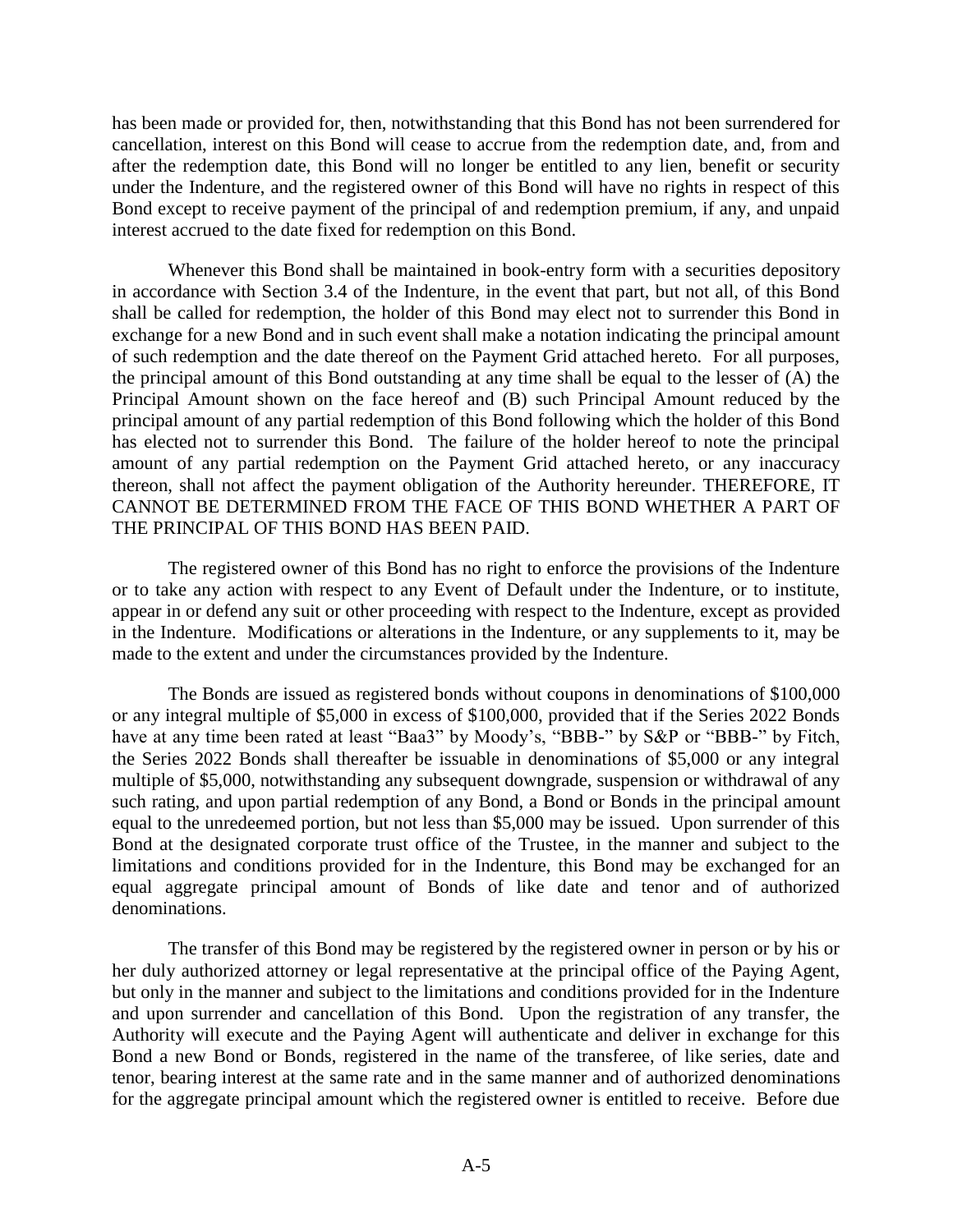registration of any transfer of this Bond, the Trustee will treat the registered owner shown on the registration books maintained by the Paying Agent as the person exclusively entitled to payment of principal of and redemption premium, if any, and interest on this Bond, and the exercise of all other rights and powers of the owner.

All acts and conditions required to happen, exist or be performed precedent to and in connection with the issuance of this Bond have happened, exist and have been performed.

This Bond will not become obligatory for any purpose or be entitled to any security or benefit under the Indenture or be valid until the Trustee has executed the Certificate of Authentication appearing on this Bond.

# [SIGNATURE PAGE FOLLOWS]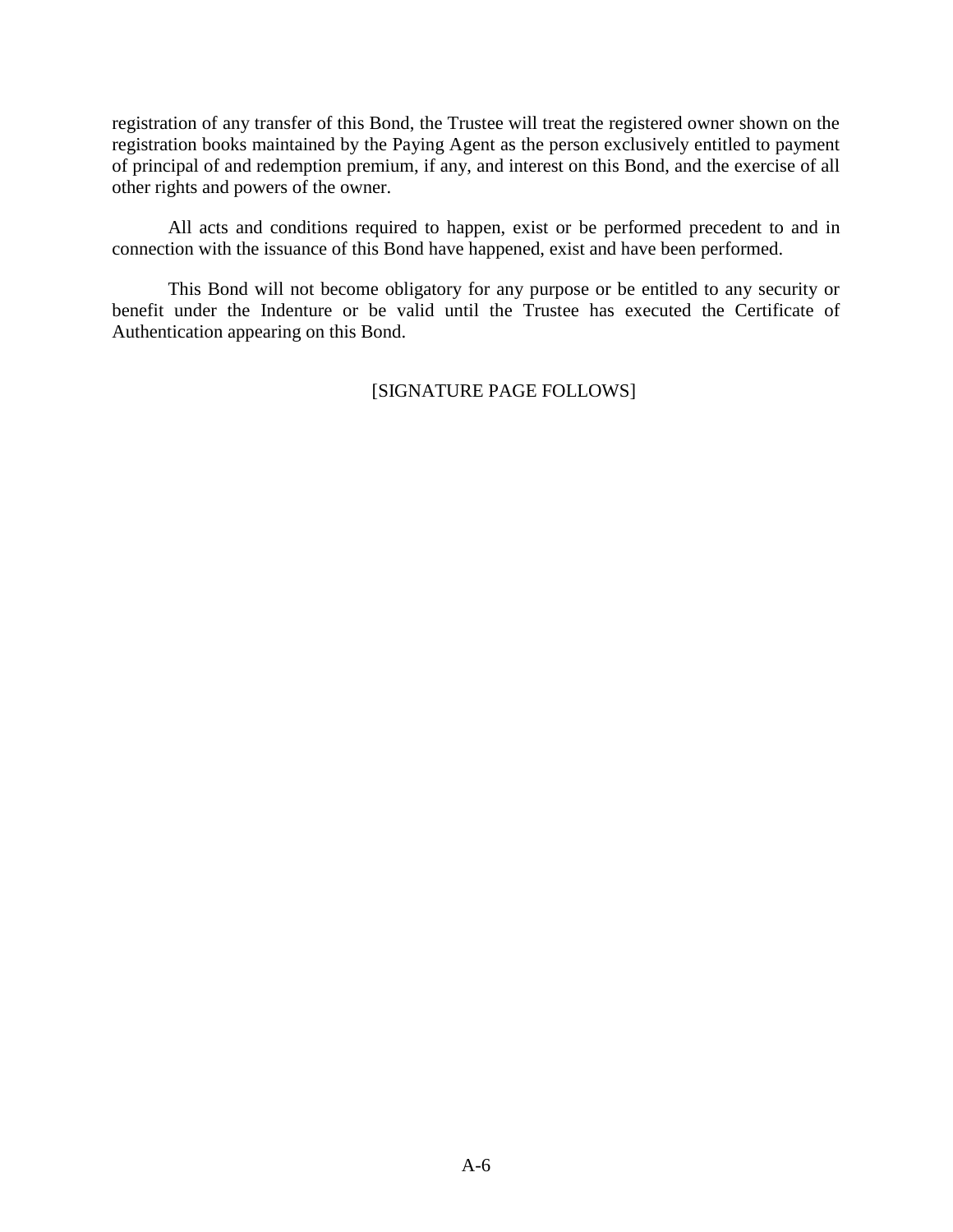**IN WITNESS WHEREOF**, West Falls Community Development Authority has caused this Bond to be executed by the manual or facsimile signature of its Chairman, its seal or a facsimile thereof to be printed on this Bond and attested by the manual or facsimile signature of its Secretary.

# **WEST FALLS COMMUNITY DEVELOPMENT AUTHORITY**

 $By:$ 

Chairman

**[**SEAL**]**

ATTEST:

By:  $\qquad$ 

Secretary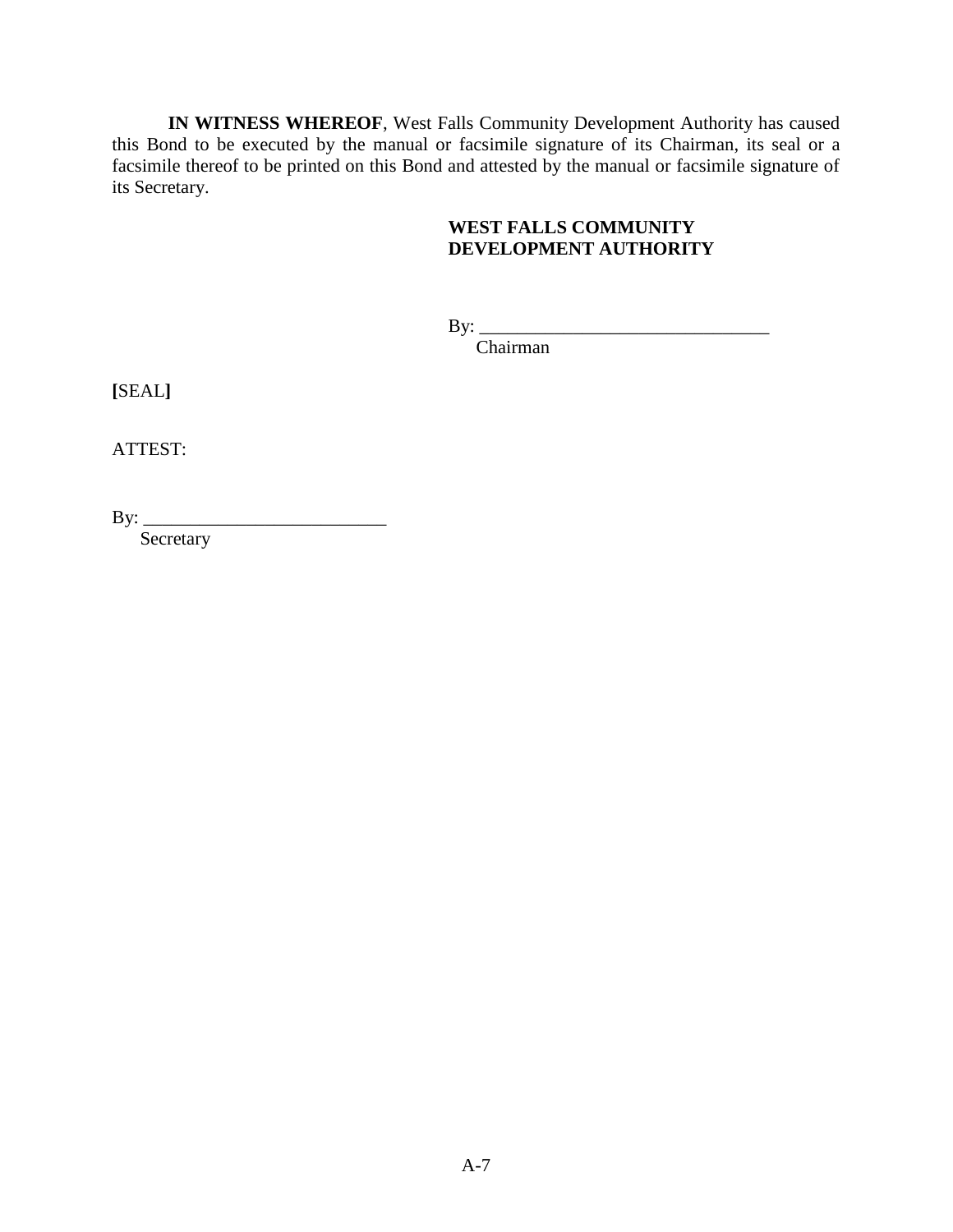\* \* \* \* \*

AUTHENTICATION DATE: \_\_\_\_\_\_\_\_\_\_\_\_,

# **CERTIFICATE OF AUTHENTICATION**

This Bond is one of the Bonds described in the within-mentioned Indenture.

**U.S. BANK TRUST COMPANY, NATIONAL ASSOCIATION,** as Trustee

By: \_\_\_\_\_\_\_\_\_\_\_\_\_\_\_\_\_\_\_\_\_\_\_\_\_\_\_\_\_\_\_\_

Authorized Signature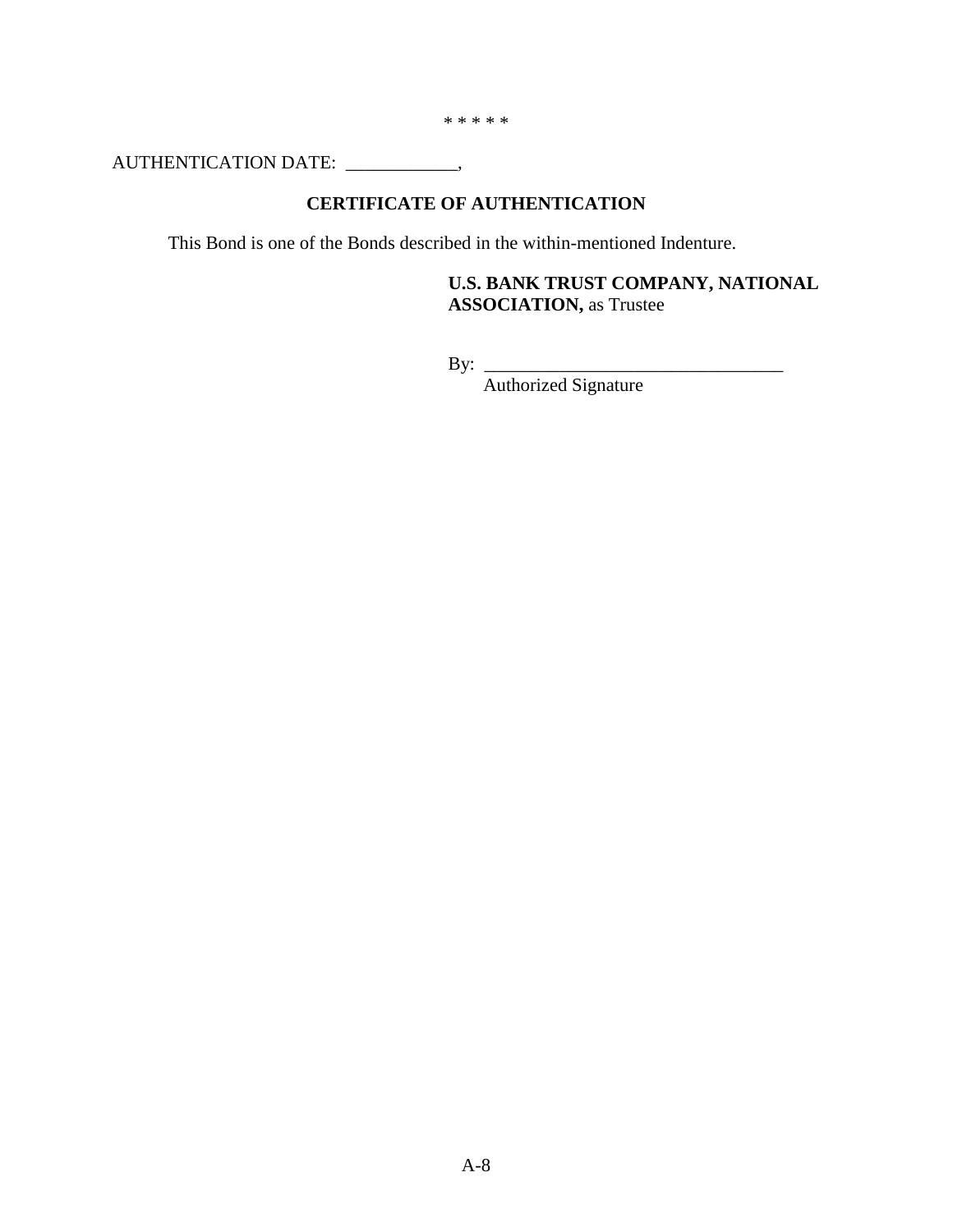## **ASSIGNMENT**

#### FOR VALUE RECEIVED, the undersigned sells, assigns and transfers unto

\_\_\_\_\_\_\_\_\_\_\_\_\_\_\_\_\_\_\_\_\_\_\_\_\_\_\_\_\_\_\_\_\_\_\_\_\_\_\_\_\_\_\_\_\_\_\_\_\_\_\_\_\_\_\_\_\_\_\_\_\_\_\_\_\_\_\_\_\_\_\_\_

\_\_\_\_\_\_\_\_\_\_\_\_\_\_\_\_\_\_\_\_\_\_\_\_\_\_\_\_\_\_\_\_\_\_\_\_\_\_\_\_\_\_\_\_\_\_\_\_\_\_\_\_\_\_\_\_\_\_\_\_\_\_\_\_\_\_\_\_\_\_\_\_

\_\_\_\_\_\_\_\_\_\_\_\_\_\_\_\_\_\_\_\_\_\_\_\_\_\_\_\_\_\_\_\_\_\_\_\_\_\_\_\_\_\_\_\_\_\_\_\_\_\_\_\_\_\_\_\_\_\_\_\_\_\_\_\_\_\_\_\_\_\_\_\_

\_\_\_\_\_\_\_\_\_\_\_\_\_\_\_\_\_\_\_\_\_\_\_\_\_\_\_\_\_\_\_\_\_\_\_\_\_\_\_\_\_\_\_\_\_\_\_\_\_\_\_\_\_\_\_\_\_\_\_\_\_\_\_\_\_\_\_\_\_\_\_\_

## PLEASE INSERT SOCIAL SECURITY OR OTHER IDENTIFYING NUMBER OF TRANSFEREE

## (PLEASE PRINT OR TYPEWRITE NAME AND ADDRESS, INCLUDING ZIP CODE OF TRANSFEREE)

this Bond and all rights hereunder, and hereby irrevocably constitutes and appoints

\_\_\_\_\_\_\_\_\_\_\_\_\_\_\_\_\_\_\_\_\_\_\_\_\_\_\_\_\_\_\_\_\_\_\_\_\_\_\_\_\_\_\_\_\_\_\_\_\_\_\_\_\_\_, attorney, to transfer this Bond on the books kept for its registration, with full power of substitution.

Dated: Tax I.D. No.

Signature Guaranteed:

\_\_\_\_\_\_\_\_\_\_\_\_\_\_\_\_\_\_\_\_\_\_\_\_\_\_\_\_\_\_ (NOTICE: Signature(s) must be guaranteed by an "eligible guarantor institution" meeting the requirements of the Trustee which requirements will include membership or participation in STAMP or such other "signature guarantee program" as may be determined by the Trustee in addition to, or in substitution for, STAMP, all in accordance with the Securities Exchange Act of 1934, as amended.)

Registered Owner (NOTE: The signature above must correspond exactly with the name of the registered owner as it appears on the front of this Bond.)

\_\_\_\_\_\_\_\_\_\_\_\_\_\_\_\_\_\_\_\_\_\_\_\_\_\_\_\_\_\_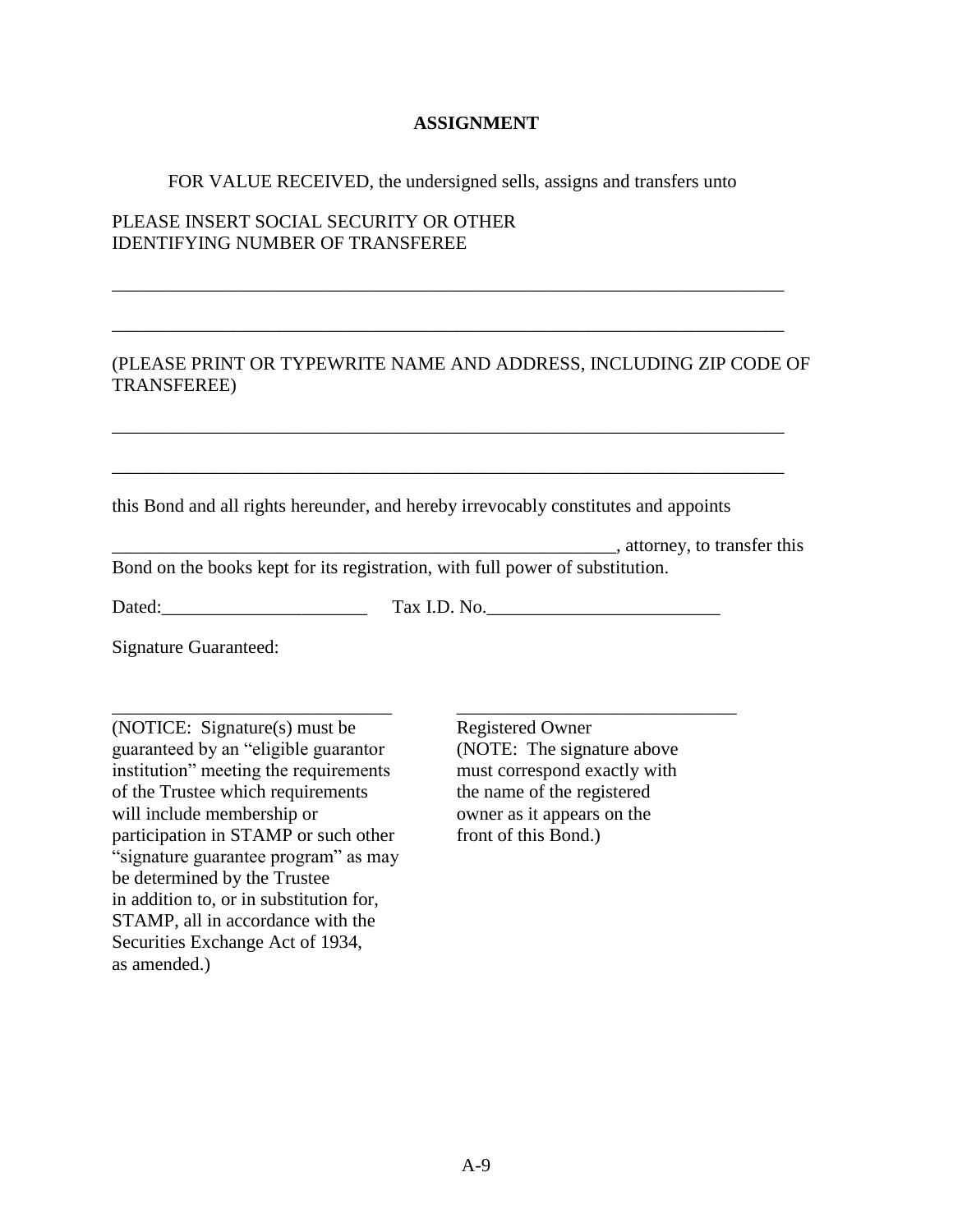# PAYMENT GRID

| Date of<br>Payment | Principal<br>Amount Paid | Principal<br>Amount<br>Outstanding | Holder<br>Signature |
|--------------------|--------------------------|------------------------------------|---------------------|
|                    |                          |                                    |                     |
|                    |                          |                                    |                     |
|                    |                          |                                    |                     |
|                    |                          |                                    |                     |
|                    |                          |                                    |                     |
|                    |                          |                                    |                     |
|                    |                          |                                    |                     |
|                    |                          |                                    |                     |
|                    |                          |                                    |                     |